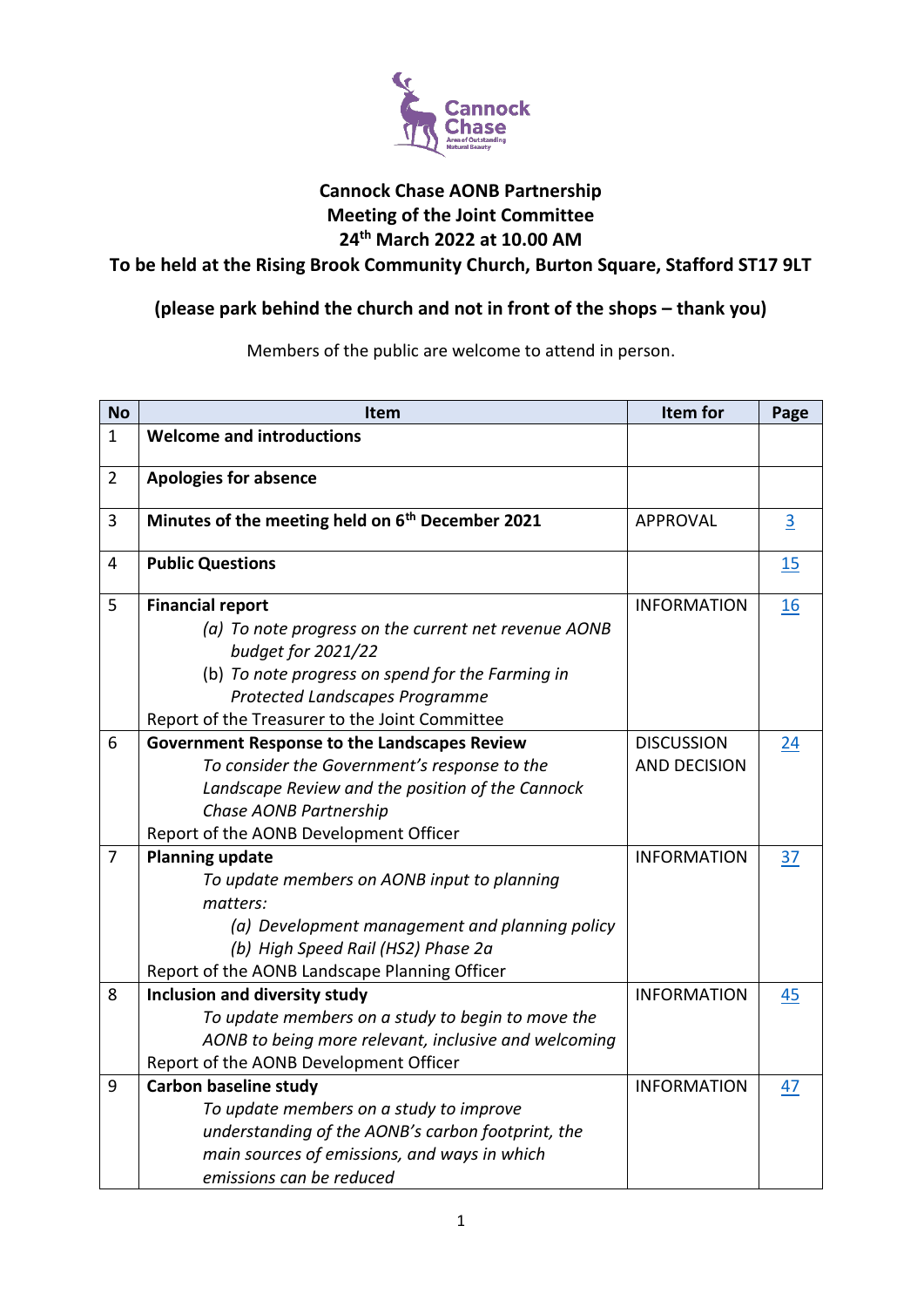|    | Report of the AONB Development Officer    |                    |  |
|----|-------------------------------------------|--------------------|--|
| 10 | Date, time and venue of next meeting      | <b>INFORMATION</b> |  |
|    | Thursday 14 <sup>th</sup> July 2022 (AGM) |                    |  |
|    | Thursday 8 <sup>th</sup> December 2022    |                    |  |
|    | Both at Rising Brook Community Church     |                    |  |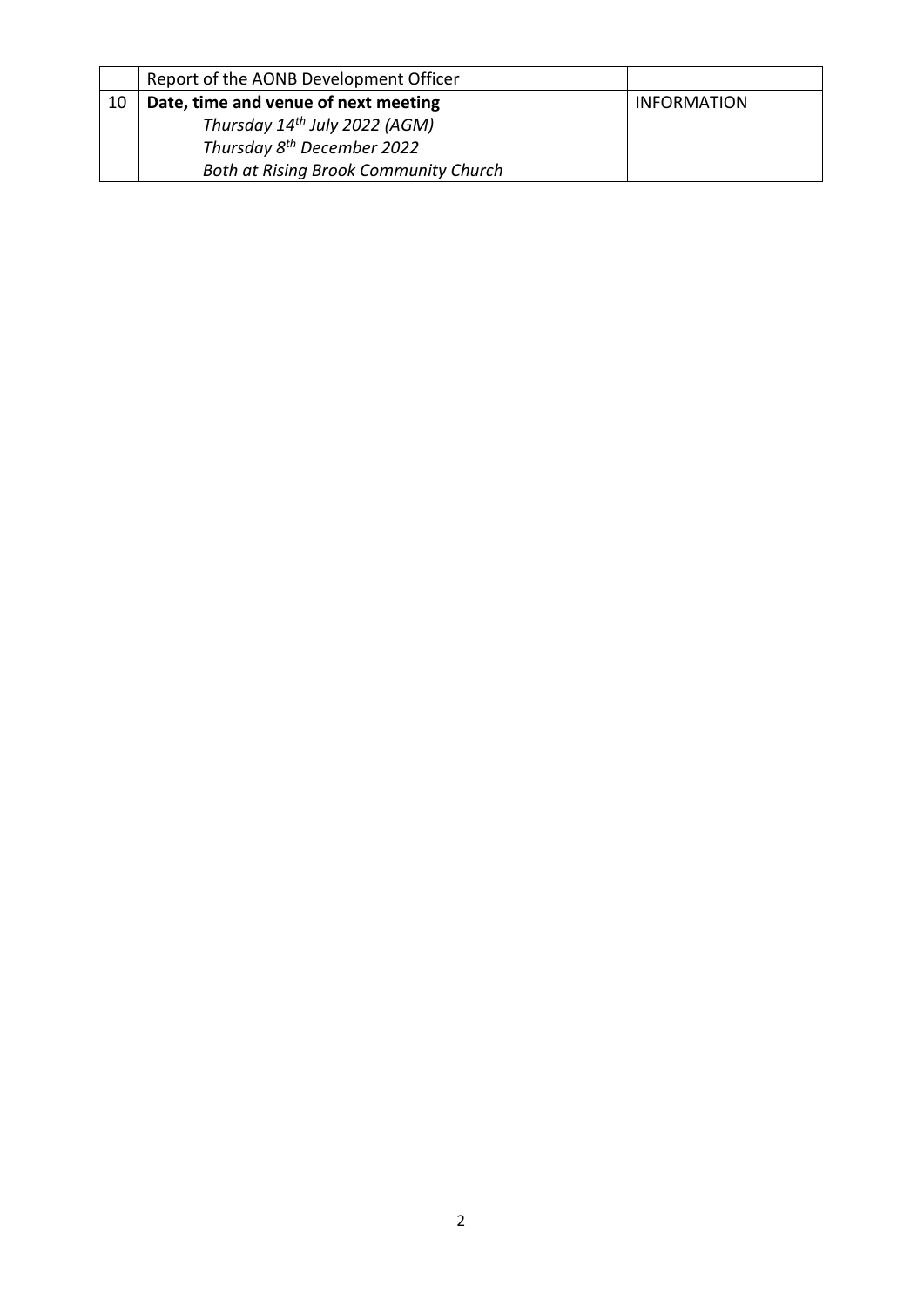<span id="page-2-0"></span>

| Item 3                         | Minutes of the meeting held on 6 <sup>th</sup> December 2021                            |  |  |
|--------------------------------|-----------------------------------------------------------------------------------------|--|--|
| Item for:                      | Approval                                                                                |  |  |
| <b>Author:</b>                 | Julia Banbury, AONB Landscape Planning Officer                                          |  |  |
| <b>Financial implications:</b> | None                                                                                    |  |  |
| <b>Recommendations:</b>        | The Committee approves the minutes of the meeting and<br>considers any matters arising. |  |  |



**Cannock Chase AONB Partnership Meeting of the Joint Committee Monday 6th Dec 2021 at 10.00 AM**

# **Held at the Rising Brook Community Church, Burton Square, Stafford ST17 9LT**

(Draft) minutes

### **Attendees**

| <b>Members present</b><br><b>Cllr Frances Beatty</b> | (FB)         | Representing<br><b>Stafford Borough Council</b>                    |
|------------------------------------------------------|--------------|--------------------------------------------------------------------|
| Cllr Len Bates<br>Cllr Iain Eadie                    | (LB)<br>(IE) | South Staffordshire District Council<br>Lichfield District Council |
| <b>Officers</b>                                      |              |                                                                    |
| lan Marshall                                         | (IM)         | <b>AONB Unit</b>                                                   |
| Julia Banbury                                        | (JB)         | <b>AONB Unit</b>                                                   |
| <b>Colin Manning</b>                                 | (CM)         | <b>AONB Unit</b>                                                   |
| Janene Cox                                           | (JC)         | <b>Staffordshire County Council</b>                                |
| Nikola Mihajlovic                                    | (NM)         | <b>Staffordshire County Council</b>                                |
| Sarah Bentley                                        | (SB)         | <b>Staffordshire County Council</b>                                |
| Helena Horton                                        | (HH)         | Lichfield District Council                                         |
| Sushil Birdi                                         | (SBi)        | <b>Cannock Chase District Council</b>                              |
| <b>Advisers</b>                                      |              |                                                                    |
| Sarah Burgess                                        | (SBu)        | <b>CPRE Staffordshire</b>                                          |
| June Jukes                                           | $(\cup)$     | <b>Friends of Cannock Chase</b>                                    |

### **Public:**

Ann Elphick (AE)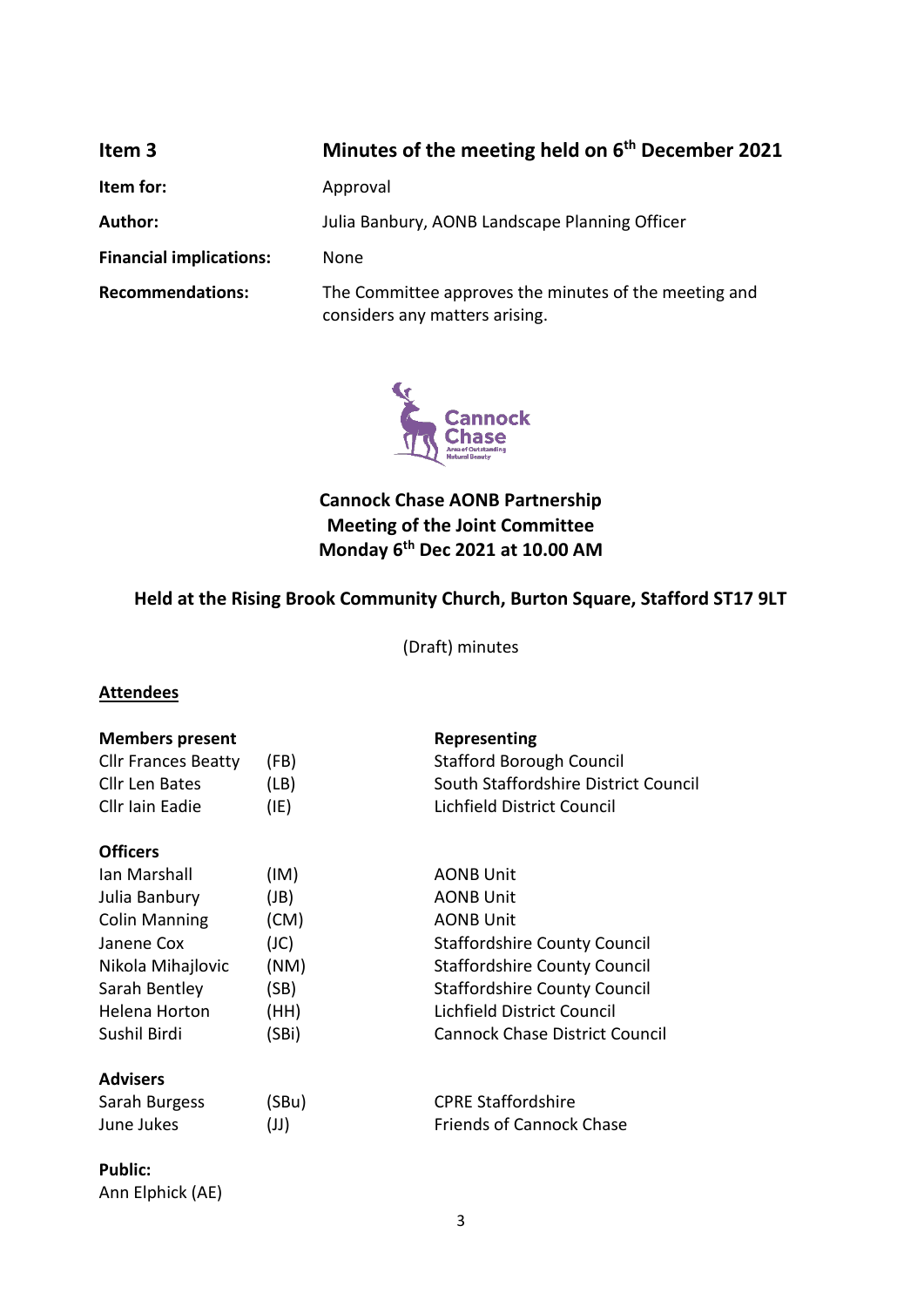Andy McNaughton (AM) Jonathan Howell (JH) Ian Jones (IJ) Richard Hinton (RH)

### **1. Welcome and introductions**

1.1 Cllr Beatty opened the meeting and welcomed everyone including members of the public to the meeting of the AONB Partnership Joint Committee, and thanked them for attending.

### **2. Apologies for absence**

| 2.1 | Apologies for absence were received from: |                                      |
|-----|-------------------------------------------|--------------------------------------|
|     | Councillor Justin Johnson                 | <b>Cannock Chase Council</b>         |
|     | Councillor Victoria Wilson                | <b>Staffordshire County Council</b>  |
|     | Kezia Taylor                              | <b>Historic England</b>              |
|     | Natalie LeBrun                            | <b>RSPB</b>                          |
|     | James Benson                              | <b>SAC Partnership</b>               |
|     | <b>Thomas Forbes-Cox</b>                  | Cemex                                |
|     | Wendy Bannerman                           | <b>British Horse Society</b>         |
|     | Jeff Sim                                  | <b>Staffordshire Wildlife Trust</b>  |
|     | <b>Hayley Mival</b>                       | <b>National Trust</b>                |
|     | <b>Steven Stray</b>                       | Lichfield District Council           |
|     | Heidi Hollins                             | <b>Cannock Chase Council</b>         |
|     | <b>Bill Waller</b>                        | Staffordshire Borough Council        |
|     | Patrick Walker                            | South Staffordshire District Council |
|     | <b>Richard Harris</b>                     | <b>AONB Unit</b>                     |
|     |                                           |                                      |

### **3. Minutes of the meeting held on 12th July 2021**

3.1 No matters arising

### 3.2 **Resolved:**

**The minutes of the previous meeting are agreed as a correct record and are approved.**

### **4. Public Questions**

- 4.1 3 questions were received, two from a member of the public not present at the meeting. IE requested the response be sent to the questioner if they were not present.
- 4.2 Q1: Within the last month I have witnessed 2 deer versus car collisions and several near misses including dealing with the shock/trauma of one driver. I understand that on Thursday (25<sup>th</sup> November) there were 3 car v deer collisions within a 20-minute period on the Chase.
	- Can committee approach County Council to make the advisory 40 mph across the Chase (especially the road from Pottal Pool traffic island to Rugeley) a compulsory limit?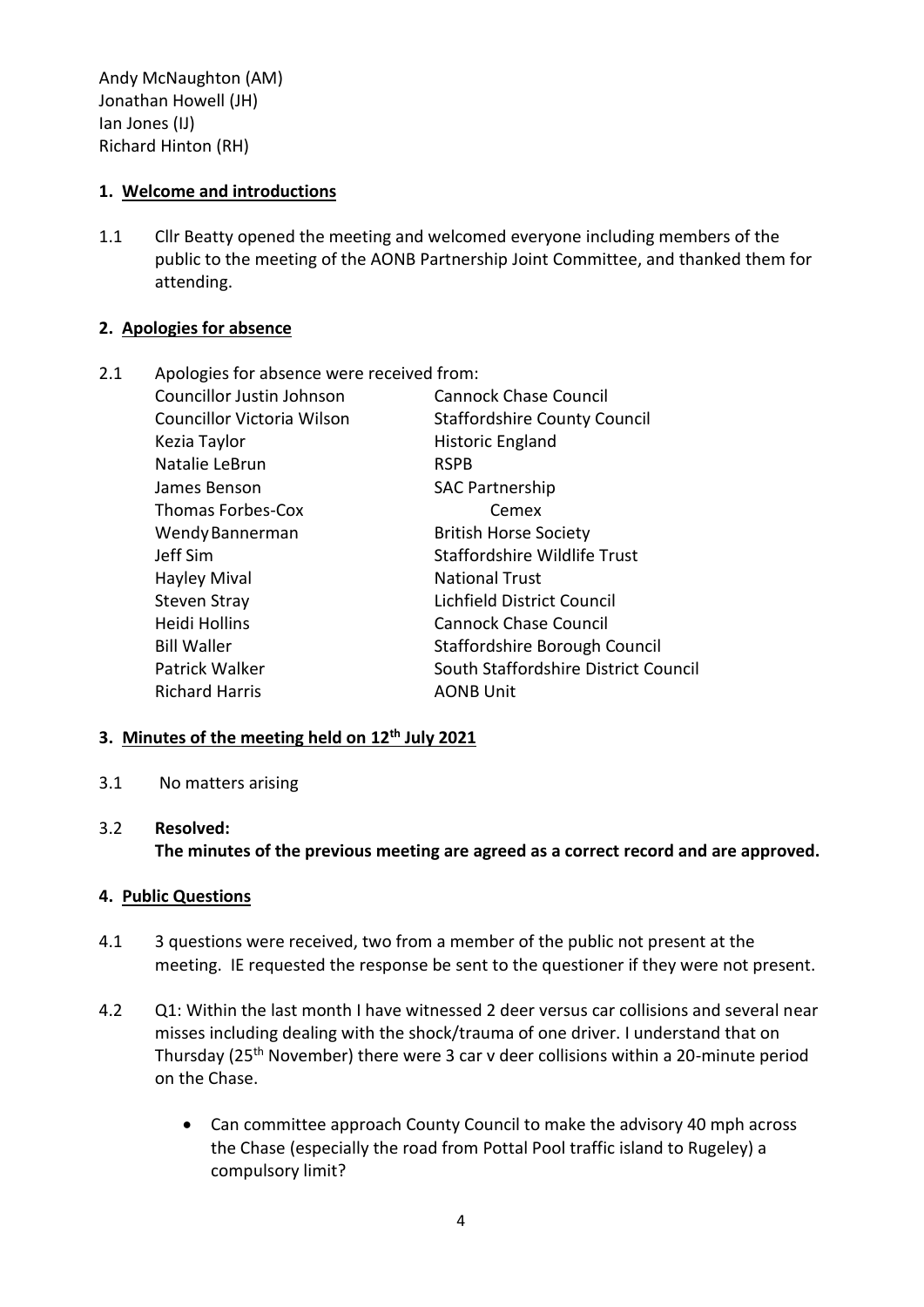- Where possible, can vegetation be cut back further from the road edge? (I appreciate this would also mean ditching or banking to prevent verge parking!)
- Large posters showing vehicle damage that even low speed collisions produce.
- 4.3 SB responded on behalf of Staffordshire County Council (SCC). There are several issues within this question. There is understandable shock when a large number of deer are killed in a short period. This tends to happen when a larger herd crosses road together. SCC monitor collisions over time and the data indicates that overall, the number of collisions is not increasing. There have been conversations with Staffordshire Highways about a possible mandatory 40mph speed limit, but one has to consider how enforceable and how effective that would be. The Authority needs to look at whether a mandatory speed limit is the right approach or whether there are other measures that could be taken.
- 4.4 Regarding cutting back vegetation, if large swathes of vegetation are cut back it can be counterproductive as it promotes a flush of new vegetative growth that encourages grazing by the deer and therefore may encourage herds to come close to the roadside. In addition, vegetation clearance can give the impression of a wider road and encourage faster speeds. It may help to thin selectively so that cover is less dense. Deer can also use roads as mineral licks at this time of the year so SCC is looking to provide mineral licks away from roads as alternative source of minerals.
- 4.5 Posters can be helpful to encourage slower speeds, and in high-risk areas there already are many posters and signs, but overduplication of signage can overload viewers so a balance is needed. Raising awareness on social media could be increased and may be helpful so SCC will be looking at that.
- 4.6 SCC has found the use of deer deterrents is very effective. We have been trialling various systems in combination and they seem to be the best mechanism on the road to reduce collisions.
- 4.7 JJ mentioned that the Friends of Cannock Chase campaigned several years ago to get a mandatory of 30mph. At that time Staffordshire Highways did not support this change but agreed to an advisory speed limit of 40mph.
- 4.8 FB requested SCC come back in next 6-12 months to explain thinking on speed limit and suggested there must be suitable technology available to track vehicle speeds.
- 4.9 Q2: Cannock Chase has become a magnet for off road cycling especially Birches Valley but also Marquis Drive area as another means of accessing the cycle trails. A large amount of money has obviously been invested in cycle tracks, but improvements now need to be made to protect walkers! The increase in electric bikes and scooters which tend to be quieter are starting to be an issue.
- 4.10 Large notices at main access points to paths from visitor centres and car parks (with periodic reminders elsewhere) need to be set up with info such as:
	- Walkers always have priority over cyclists
	- All cycles must be fitted with bell or other warning device
	- Warnings must be sounded when approaching from rear
	- Pass on right if possible and in single file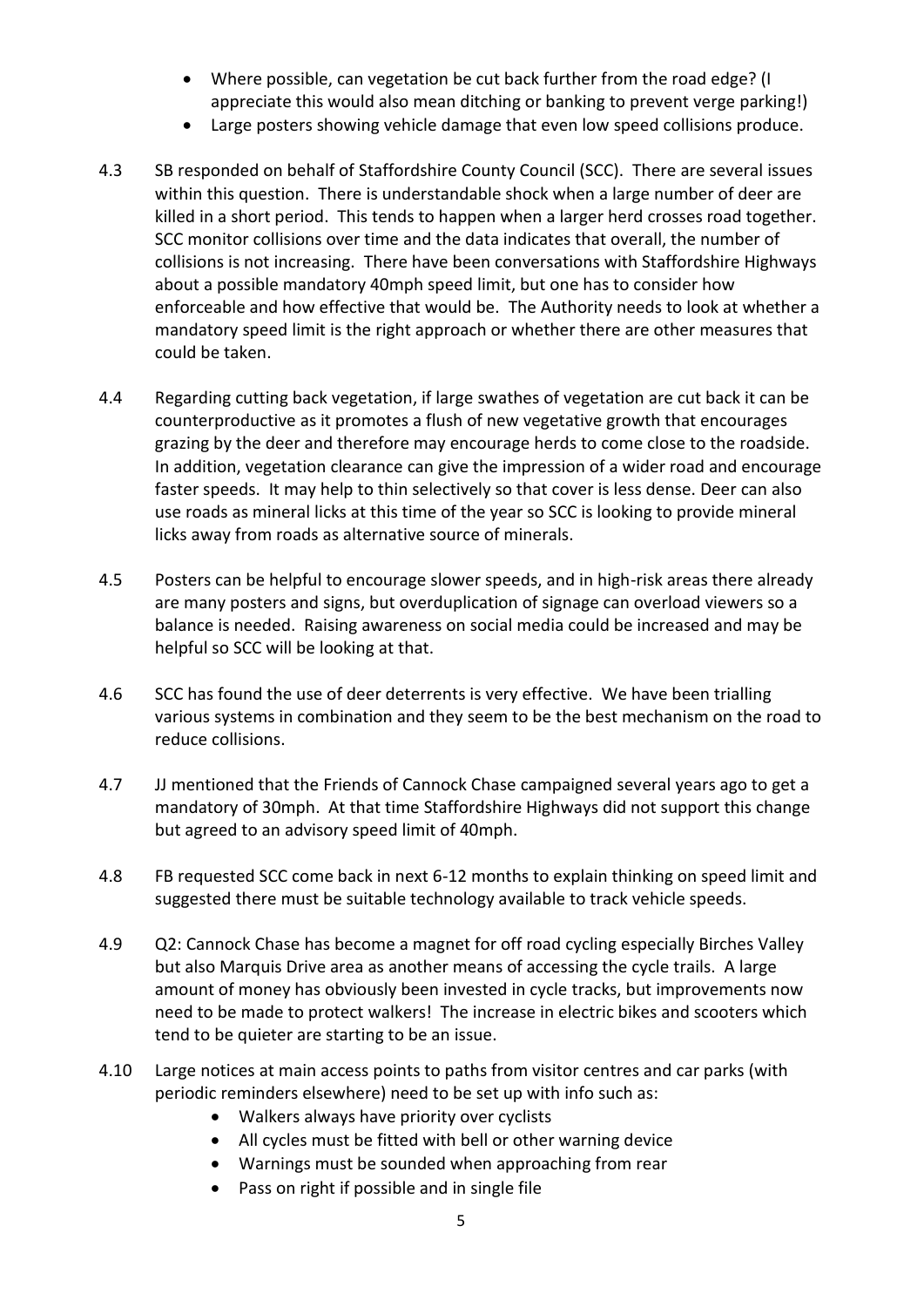- Always slow down when passing walkers
- Walkers may have hearing problems
- Children and dogs may move unexpectedly
- Dismount means get off! (ie new bridges at Birches Valley)
- 4.11 IM responded that there had been a previous recent paper on this subject presented to the Joint Committee. In summary, the major landowners are working together on this to produce messaging that will be delivered to schools, on social media and on-site signage, along with the removal of unauthorised trails. In the New Year a Ride with Respect campaign will be launched. This is being led by Forestry England with support of other landowners, to raise awareness and change behaviours. The message is it is not wrong to cycle on Cannock Chase, cycling should be in the right places and with respect to wildlife and other (human) users.
- 4.12 Q3: When the Satnall Hills car park is closed it will only be accessible from the Punchbowl car park which involves crossing a busy A road. Has this been risk assessed?
- 4.13 IM explained that Satnall Hills Car Park is on National Trust land, on the north side of the A513, and is part of SAC Partnership proposals this car park will be closed. The SAC Partnership has responded that a Risk Assessment was not conducted as part of their Detailed Implementation Plans. Access to the area north of A513 can also be at Milford Common and Shugborough. During planning improvements to the Punchbowl Car Park traffic calming and pedestrian crossing would be investigated.

### **5. AONB Project proposal**

- 5.1 IM explained that both the AONB Partnership and SAC Partnership want to raise awareness in young people of the special qualities and fragility of the Chase and foster a greater sense of place and pride in the area, along with a desire to do something good for the Chase, so it makes sense work together and pool resources. This project proposes a single contract, comprising 3 projects:
	- Library resources packs
	- Cannock Chase guiding and scouting 'I love Cannock Chase' badge
	- Duke of Edinburgh (DofE) expedition pack
- 5.2 Themes will include habitats and associated wildlife, the Chase through time (cultural heritage), dark skies and tranquillity, and Our Chase, Our Future, based around the ecosystem services the Chase provides and the need to look after it. Delivery will be between January 2022 - October 2022, with costs in the region of £20,000 over two financial years: 50/50 AONB/SAC split.
- 5.3 The project should have considerable reach there are an estimated 14,000 DofE participants, over 20,000 scouts and guides, the 16 local libraries have over 500 classes between them.
- 5.4 Joint Committee is requested to allow officers to work with SAC on this joint proposal and approve the financial resources of £5K this year and £5K in 22-23, both of which will be matched by SAC Partnership.
- 5.5 RH asked why the project was not specifically reaching out to schools?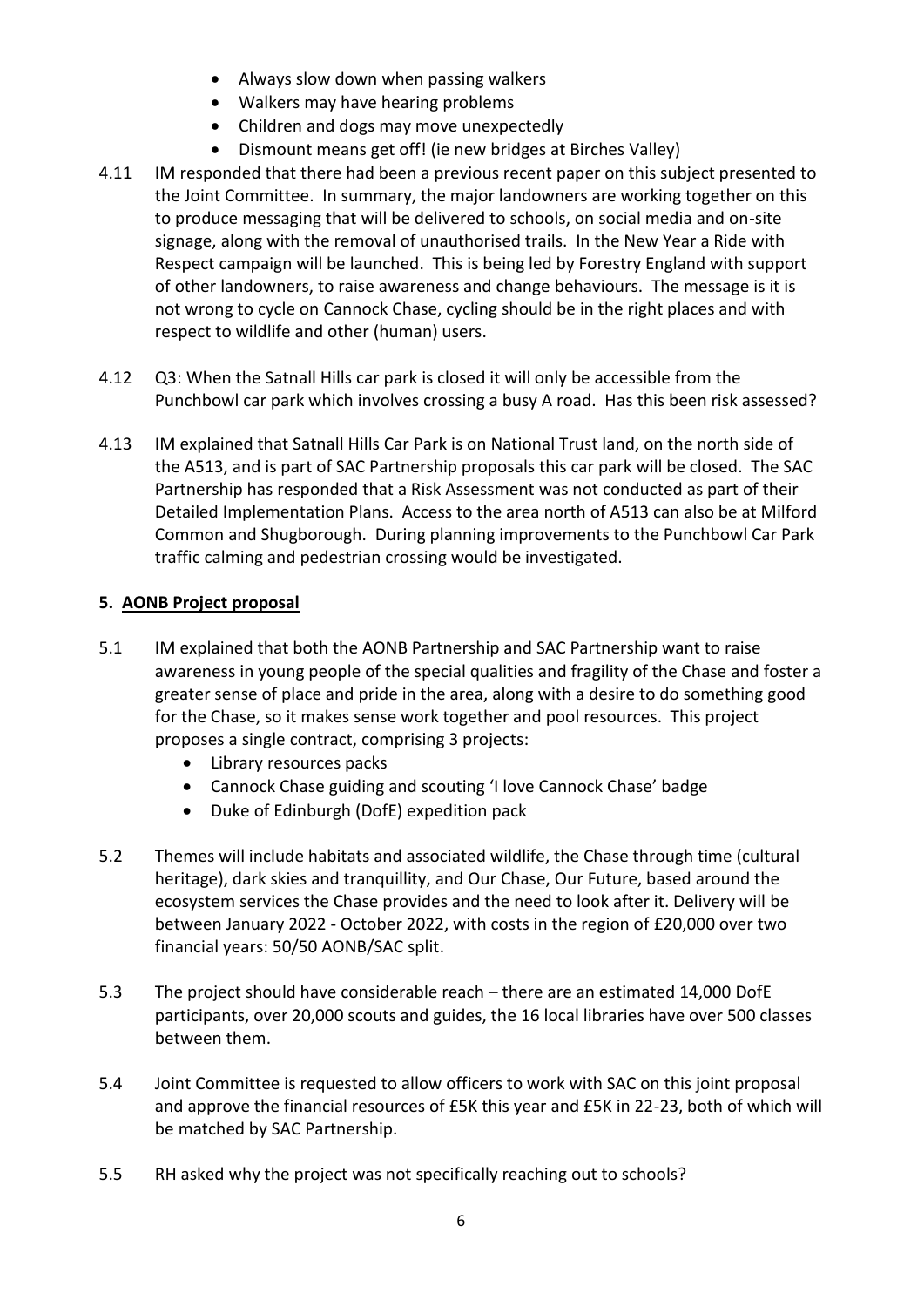IM explained that the SAC Partnership already has a contract with SWT to deliver to schools and did not want this proposal to duplicate that.

- 5.6 AE mentioned that her organisation 'No planet B' has recently created workshops on biodiversity, including reference to Cannock Chase, that they will be taking into schools.
- 5.7 IE welcomed this AONB Project coming forward and wanted to encourage looking at other ways of delivery.

### 5.8 **Resolved:**

- **(1) The Committee welcomed the project and authorised working with the SAC Partnership in its delivery**
- **(2) The Committee approved allocation of the resources requested.**

### **6 AONB Conference**

- 6.1 IM explained that the AONB Constitution requires regular conferences to discuss activities and proposals, although this has proved difficult recently due to the pandemic. The proposal is to hold the next conference in the first week of March 2022.
- 6.2 The suggested theme for the conference is 'Changing Perceptions and Behaviour'. The topic underpins much of the AONBs current work on visitor engagement and improving understanding of the sensitivities of the AONB, and sits well alongside the initiatives recently developed including:
	- Sense of place and place brand
	- Ride with respect campaign
	- Arts and culture in the landscape
	- Education
- 6.3 The preferred medium would be face-to-face, but it seems the only way to guarantee delivery is to run a virtual online event, via a Zoom webinar. The other benefit of this is we may get more attendees. A provisional programme is in the Committee Papers, and members will see there are opportunities for Q and A sessions. An event manager will be engaged to ensure smooth running.
- 6.3 There is a budget allocation of £2K for the annual conference. The estimated cost of this event is coming in under that figure at present but securing a key speaker may require more expenditure.
- 6.4 IE felt it would be important to highlight the impact of the Commonwealth Games Mountain Biking Event and cycling as a legacy of that. The conference would be an opportunity to showcase what is happening and remind everyone to think about their actions.
- 6.5 FB raised the matter of the Government's imminent response to the Glover Review (the Review). IM explained that the Review had recommended greater powers and more resources should be given to AONBs. The Government response, as a Green Paper, is anticipated during the week commencing 13.12.21. Word is that the response doesn't give much comfort in terms of additional resources, however we believe there is scope to influence. There needs to be a better balance between funding received by National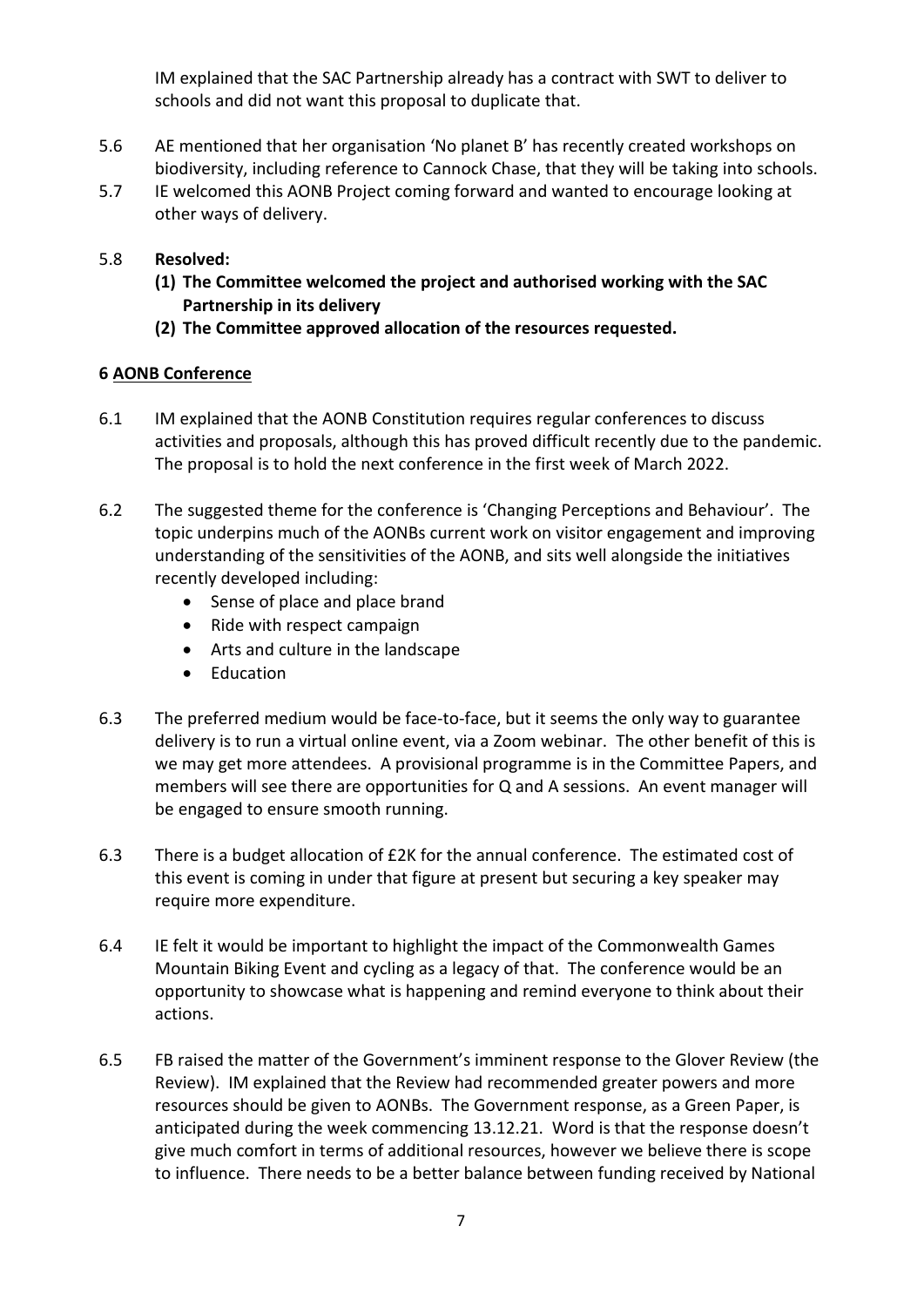Parks (NPs) and AONBs. Currently all the AONBs together receive less funding than one NP. Everyone could get in touch with their MP to try to influence their views.

- 6.6 IJ asked about the possible change in status for AONBs as suggested in the Review. IM explained that the Review contained several suggestions including renaming the AONBs and National Parks as 'National Landscapes' and establishing a National Landscape Service. There had been rumours that the latter would involve a centralised government run service, though this would affect local accountability and has probably subsided as a proposal.
- 6.7 FB reiterated this is an important subject particularly for finance and funding. Local authority contributions haven't changed for 14 years so the AONB is working with reduced funding in real terms, yet the expectation on the AONB team is enormous.
- 6.8 AM asked for an explanation of the difference between NPs and AONBs? IM explained they have the same legal status, but different purposes. AONBs have a primary purpose to conserve and enhance natural beauty, NP's purposes include natural beauty and also to promote public understanding and enjoyment (not a primary purpose for AONBs) but we do take this into account. NPs also make their own planning policy and decisions, have ranger services, and communication teams.
- 6.9 JJ had understood the Review would equalise money between AONBs. IM explained there is a formula for funding AONBs, but the critical thing in our view is the need to level up the funding disparity between AONBs and NPs.

# 6.10 **Resolved: Committee welcomed the proposals for the AONB Annual Conference 2021/2, and approved allocation of the resources.**

### **7. Planning update**

- 7.1 **Planning** JB reported, summarising from the Planning Report, 55 applications were reviewed, of which 10 were for consultations for amended applications in response to previous objections. 22 applications did not need a full response as there were no concerns to raise.
- 7.2 The AONB made 2 representations to the Planning Inspectorate regarding an appeal against enforcement for unauthorised development off Sandy Lane in South Staffordshire, and an appeal against refusal of a large stable development, also in South Staffordshire. In both cases these representations supported the Local Authority decision. LB asked for further information on the progress of these appeals. JB responded that the AONB is not aware yet of any decisions by the Planning Inspectorate.
- 7.4 **HS2** The Environmental Enhancement Plan has been approved by the Secretary of State. Projects are now finalising funding agreements and commencement of delivery is anticipated in early 2022.
- 7.5 **Dark Skies** Work is continuing on the Good Lighting Guide, and we anticipate completion soon. SBu mentioned that CPRE's Star Count is an annual event, and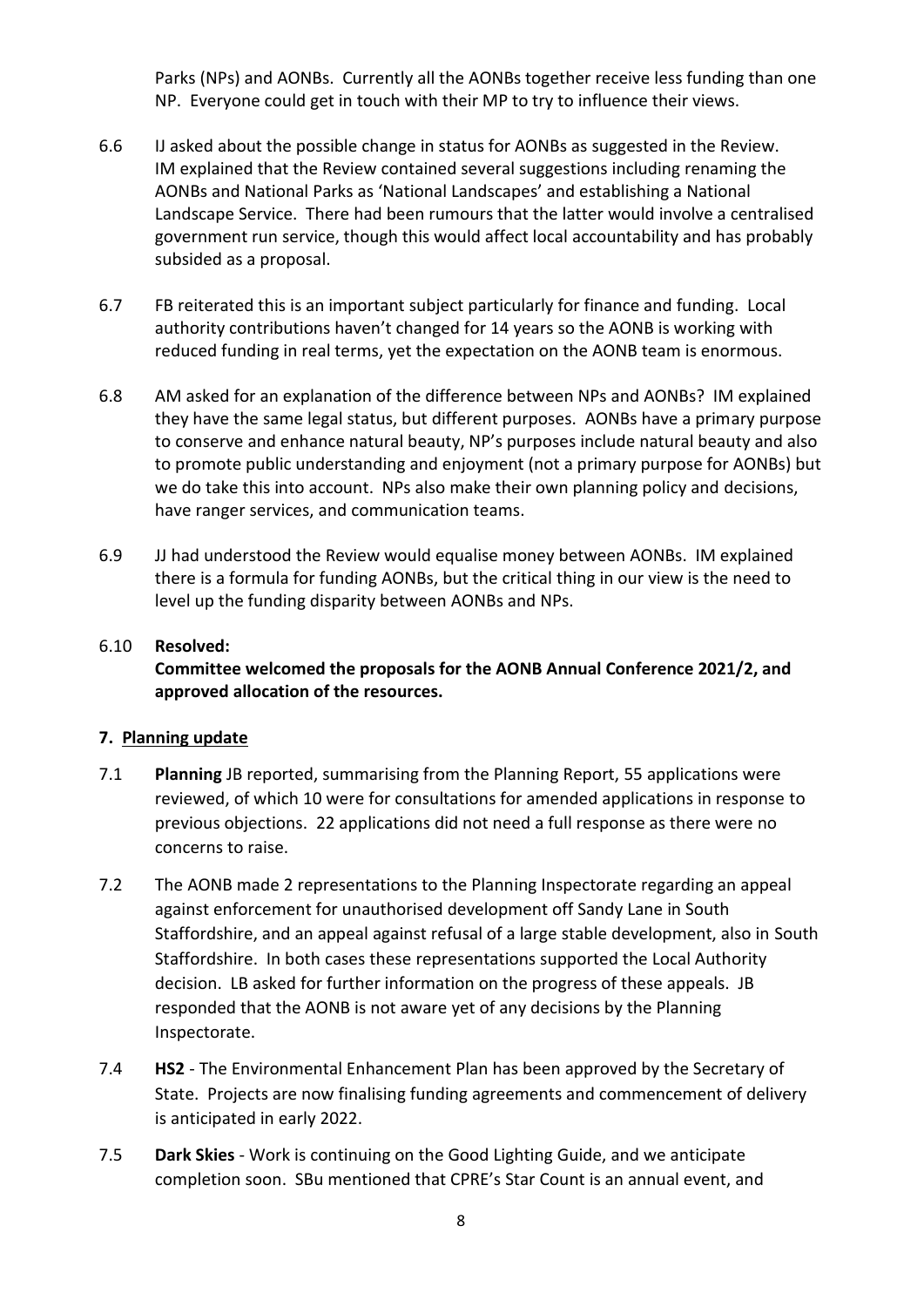although last year during lockdown this activity had to take place from participants homes, hopefully this year participants will be able to go further afield.

### 7.6 **Resolved: The Committee noted progress on planning matters.**

### **8. Farming in Protected Landscapes programme (FIPL)**

- 8.1 FB welcomed Colin Manning, the Farming in Protected Landscapes Officer, to the AONB team.
- 8.2 IM gave a brief introduction to the programme and explained that prior to CM's arrival a consultant was engaged to respond to enquiries, visit potential applicants and prepare applications to the programme.
- 8.3 CM explained that DEFRA had invited all AONBs to amend their budget allocations between different years due to the delayed commencement of the programme. Officers have elected to significantly reduce the allocation for this year and move it forward into later years to give time to develop work with landowners to deliver more projects. The allocations are provisional awaiting confirmed by DEFRA, and we are on target to spend this year's allocation.
- 8.4 The AONB FIPL panel has meet to review 4 applications. 3 were approved, we are seeking a few more details on the other. All are on quite small landholdings and have involved grassland and hedgerow enhancements. One includes enhancements for crayfish, which is a protected species. All are phased projects (eg. including grassland management).
- 8.5 SBu asked if there is enough level of interest? CM responded there were 30 original expressions of interest and there remain 12 to follow up. Part of his role is to actively engage with landowners from our database and he will be starting to actively connect with landowners in the new year when there will also be a new round of publicity. IM added that the catchment includes a buffer of 1km around AONB, where we have about 200 farmers and land managers. From that base we know that the proportion of expressions of interest we have received is comparable to other AONBs

### 8.6 **Resolved: The Committee noted progress on the Farming in Protected Landscapes Programme.**

### **9. AONB Business Plan 2021-23**

- 9.1 IM presented an update on delivery of the Business Plan, which delivers our contract with DEFRA and the commitments in the AONB Management Plan. P32 of the Committee Papers includes a summary table. Overall, the picture is good; over half the items have been completed, however there are more red actions than would have been wanted. The reasons are:
	- one team member has been off on long-term sickness since June. In a small team of 2.6, having one full time member off sick severely limits work capacity.
	- FIPL setting up a programme of this scale takes time and has diverted staff resources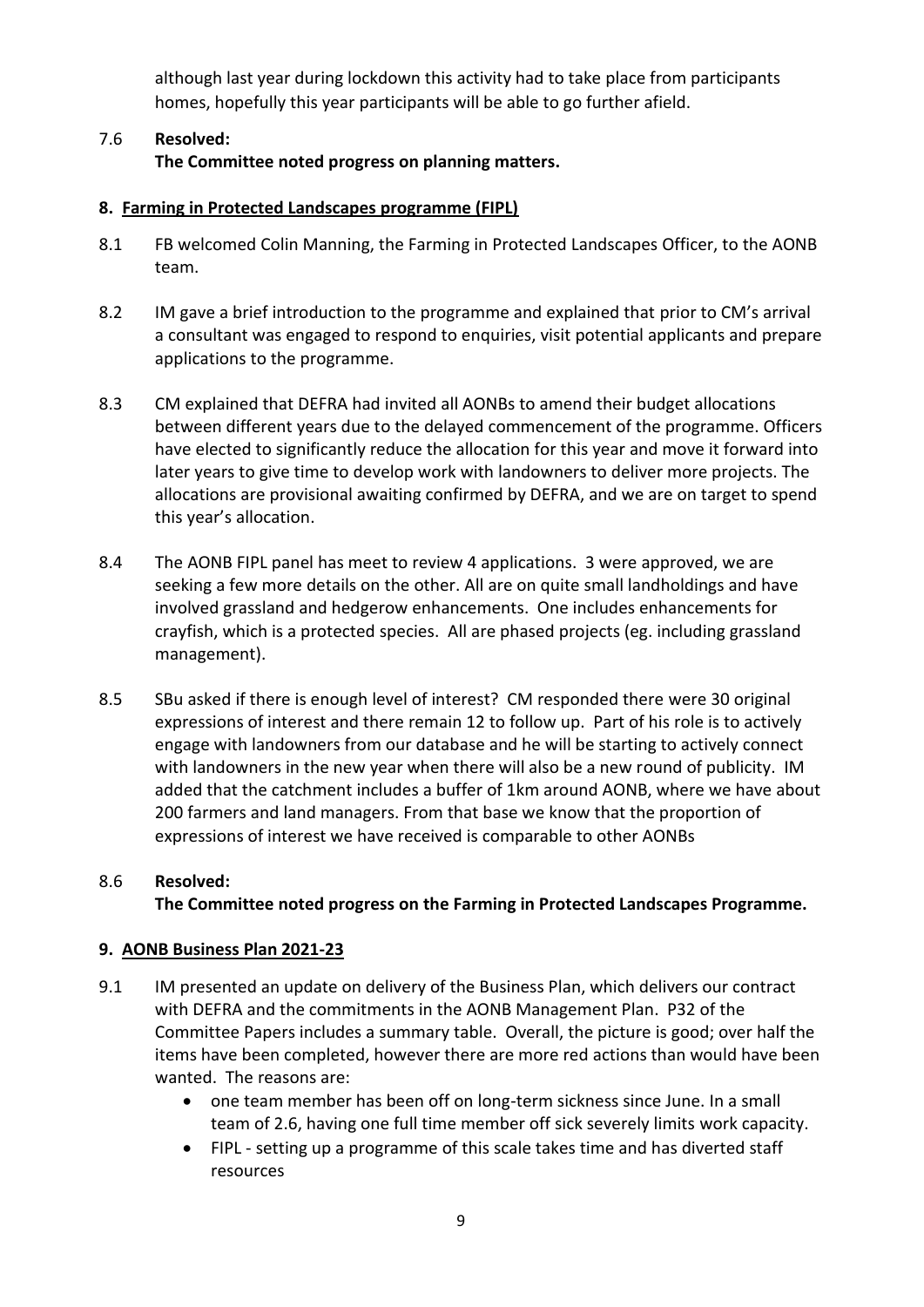- Covid has curtailed volunteering so there has been no historic environment surveying and it has disrupted other planned activities
- The team lacks capacity and skills to deliver on communications
- 9.2 A range of projects has been identified for delivery in 2022/23 including:
	- AONB souvenir guidebook (£6,000)
	- Audio-visual presentation that celebrates Cannock Chase (£8,000)
	- Walk and ride festival (£5,000)
	- Development of local arts programme (costs not yet known)
	- Adder survey (£10,000)
	- Study to understand engagement with under-represented groups (£5,000)
	- Consolidation works to surviving trig points (£2,500)
	- Landscape visualisations of options for future landscape change (6 visualisations) (£6,000)
	- Review draft AONB Interpretation Strategy (draft 2016-2021), and finalise (£6,000)
- 9.3 We can't afford all the proposed projects, and so need a creative way to secure funding. Several projects relate to visitor welcome timed for the Commonwealth Games: we need a guidebook to celebrate the Chase, and an audio visual that could be available to visitor centres.
- 9.4 The AONB received an email from DEFRA on Friday offering the possibility of an additional £25K of funding to be spent by 31 March 2022, and we will be expressing an interest in this welcome additional resource.
- 9.5 FB asked how will projects be prioritised? IM responded they are already in a kind of priority list. The figures given are estimates and may be slightly less. In the case of the souvenir book, we may be able to sell and recoup costs. In that case it may be acceptable to dip into AONB reserves and then replenish funds from sales.
- 9.6 IE suggested we should avoid silo working and connect with the Destination Staffordshire Partnership (DSP) whose purpose is to attract tourists to Staffordshire. IE advised the AONB gets in touch with Destination Staffordshire to explore how we might share resources. FB has made previous contact before, and she thought there were Constitution issues and the need to make financial contributions into DSP. IE considered the AONB should be represented on DSP.
- 9.7 **Resolved:**
	- **(1) The Committee noted the progress achieved to date and acknowledged the hard work that the AONB officers to achieve what they had**
	- **(2) The Committee approved the proposed projects, allowing for some flexibility in prioritising and delivery.**

### **Item 10 Finance Report – Revenue Budget 2021/22 and 2022/23**

10.1 NM presented the Finance Report, reporting in the current net revenue budget for 2021/22 and its current forecast outturn position, and a net revenue budget for 2022/23.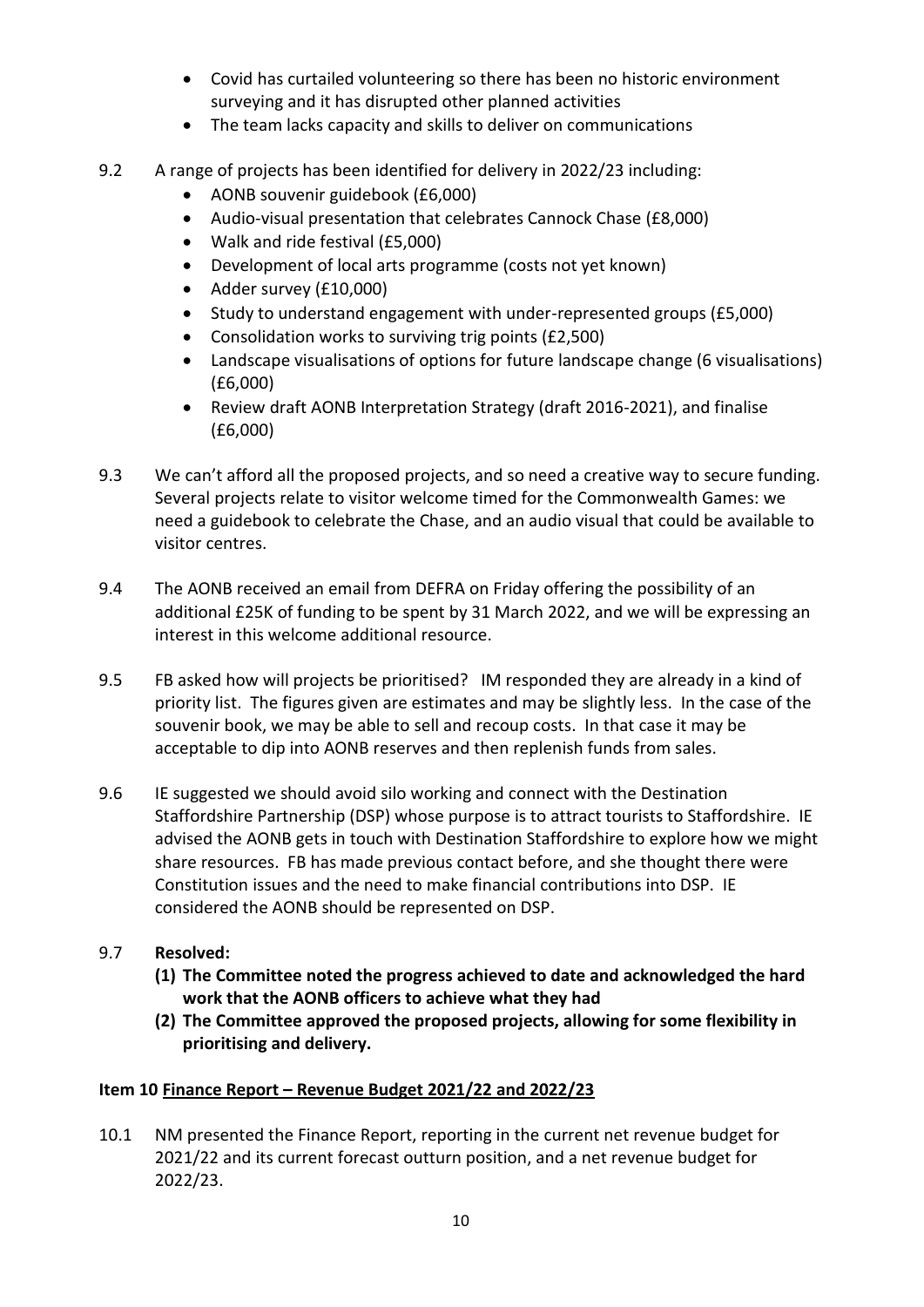- 10.2 The forecast financial position for the Core and Action budgets (Appendix 1 of the Committee Paper) anticipates an overall breakeven forecast for 2021/22. The latest position for the SDF set out in Appendix 2, indicates projects approved to date amounting to £4240 after administration costs, leaving a balance of £4760. This has been reallocated to AONB Projects.
- 10.3 The latest position for AONB Projects is indicated in Appendix 3, with projects approved to date amounting to £19,910, which gave rise to a project overspend of £4760. After transfer of the balance remaining of SDF funds, this is now forecast to break even.
- 10.4 The draft net revenue budget for 2022/23 is set out in Appendix 4. The core grant support from DEFRA is yet to be announced, and as a precaution the expected contribution has been kept as existing at £192,510. T he local authority contribution is also unchanged. The level of SDF and AONB project funding has been kept at 21/22 levels.
- 10.5 There has been an increase in expenditure on staff and associated costs. There is still a dispute on the pay award, so allowance has been made for an estimated increase in costs for this and next year and for an increase on National Insurance and pension contributions. Estimated costs are an additional £9,000 overall, so to balance the books we have had to reduce other budget lines inthe core budget. The consequence is that the real value of the budget will be reducing. If the AONB doesn't receive more budget from DEFRA or local authority contributions the Committee will have to consider reducing SDF and funding for AONB Projects in future years.
- 10.6 The AONB Reserve will have the same closing balance. If there is a need to use some of the reserve for a project mentioned in Item 9 that will be reported at the next Joint Committee meeting.
- 10.7 Funding for FIPL is additional funding from DEFRA outside the annual core grant the AONB receives. The potential change in allocation of the budget over the 3 years of operation has been reported in Item 8 and is subject to confirmation by DEFRA.
- 10.8 There is no requirement for an internal audit; this is voluntary now.
- 10.9 **Resolved:**
	- **(1) The Committee noted the progress on the net revenue budget for 2021/22.**
	- **(2) The Committee approved net revenue budget for 2022/23 pending approval of core funding from DEFRA.**
	- **(3) The Committee noted progress on the spend for the FIPL programme, pending approval of yearly allocations from DEFRA.**

### **11. Art in the Landscape Strategy: connecting people to nature through art and culture**

11.1 JB reported that an Art in the Landscape Strategy was prepared by the NAAONB and adopted in November 2020. The Strategy has been created to galvanise action that enables people to experience a deeper connection to the natural beauty of the landscape through the arts, diversify engagement and develop new trusted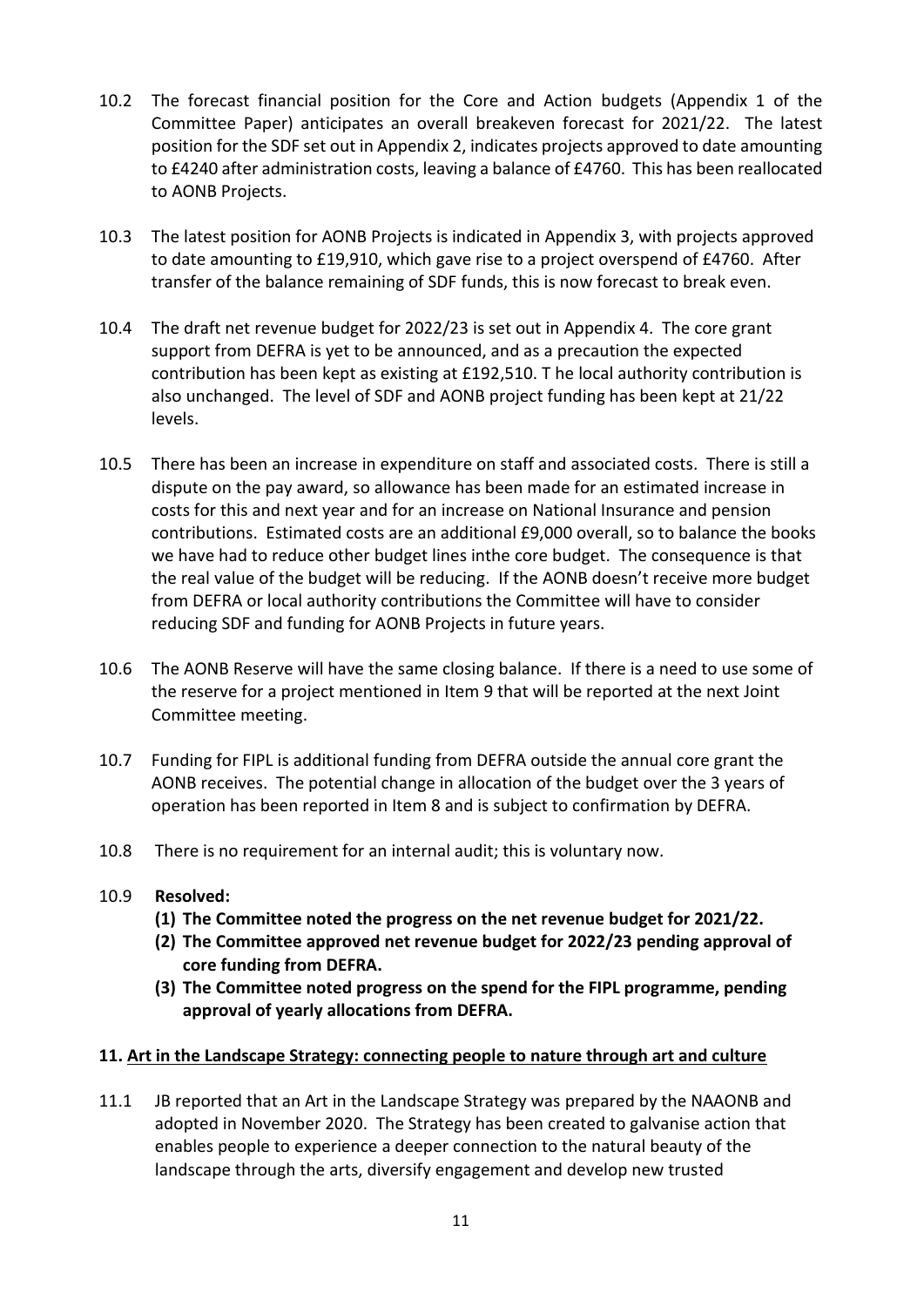relationships with the arts and cultural sector. It helps to focus delivery of art activity collectively within the AONB family as well as locally.

- 11.2 The Strategy recommends individual AONBs:
	- Adopt the National Arts Strategy
	- Make an in principle commitment to invest in the proposed National Arts resource.
	- Invite at least one person from the culture sector to join the AONB governance groups
	- Develop a local action plan
- 11.3 The AONB has invested in and is working with a programme of arts engagement with Cannock Chase Local Cultural Education Partnership (CCLEP) and Arts Connect. The programme has 3 main areas: Youth Voice bringing together small groups of young people from Rugeley and Cannock to shape the programme and commission artists based on briefs provided; Creative Placemaking; and Raising Aspirations around careers and career development including opportunities to engage in an Arts Award. Activity is due to commence in January 2022, and the programme runs alongside Cannock Chase District Council's strategic Birmingham 2022 group so that there will be a cohesive approach to the planned Eco Cultural Festival and Commonwealth Games Cultural Festivals in 2022.
- 11.4 Assuming that the Committee agree adoption of the National Strategy a key recommendation would be to invite a representative from the cultural sector onto the Joint Committee to help move forward the development of the AONB's own Arts Action Plan. There would be the opportunity to invite the Chair of CCLEP.
- 11.5 IE said he would welcome information on proposed candidates and felt it would appropriate to see if other individuals might be interested in the role.
- 11.6 AE asked how the current partnership programme was engaging and advertising to local artists. JB responded that projects have not started and at present there is no detail around commissioning artists. The programme will be shaped by the young people are they are likely to be encouraged to consider working with a variety of media. Through working with partners who have knowledge of local artists and experience of commissioning the AONB expect that a range of individuals will have the opportunity to be involved.

### 11.7 **Resolved:**

- **(1) The Committee resolved to adopt the Art in the Landscape Strategy produced by the NAAONB.**
- **(2) The Committee resolved to invite a representative from the arts and cultural sector onto the Joint Committee and look for potential candidates for that role.**
- **(3) The Committee agreed to consider a possible contribution to the collective national arts fund as the need arises when there is more information to consider.**
- **(4) The Committee agreed to use arts to help join up the AONBs nature recovery and climate mitigation work.**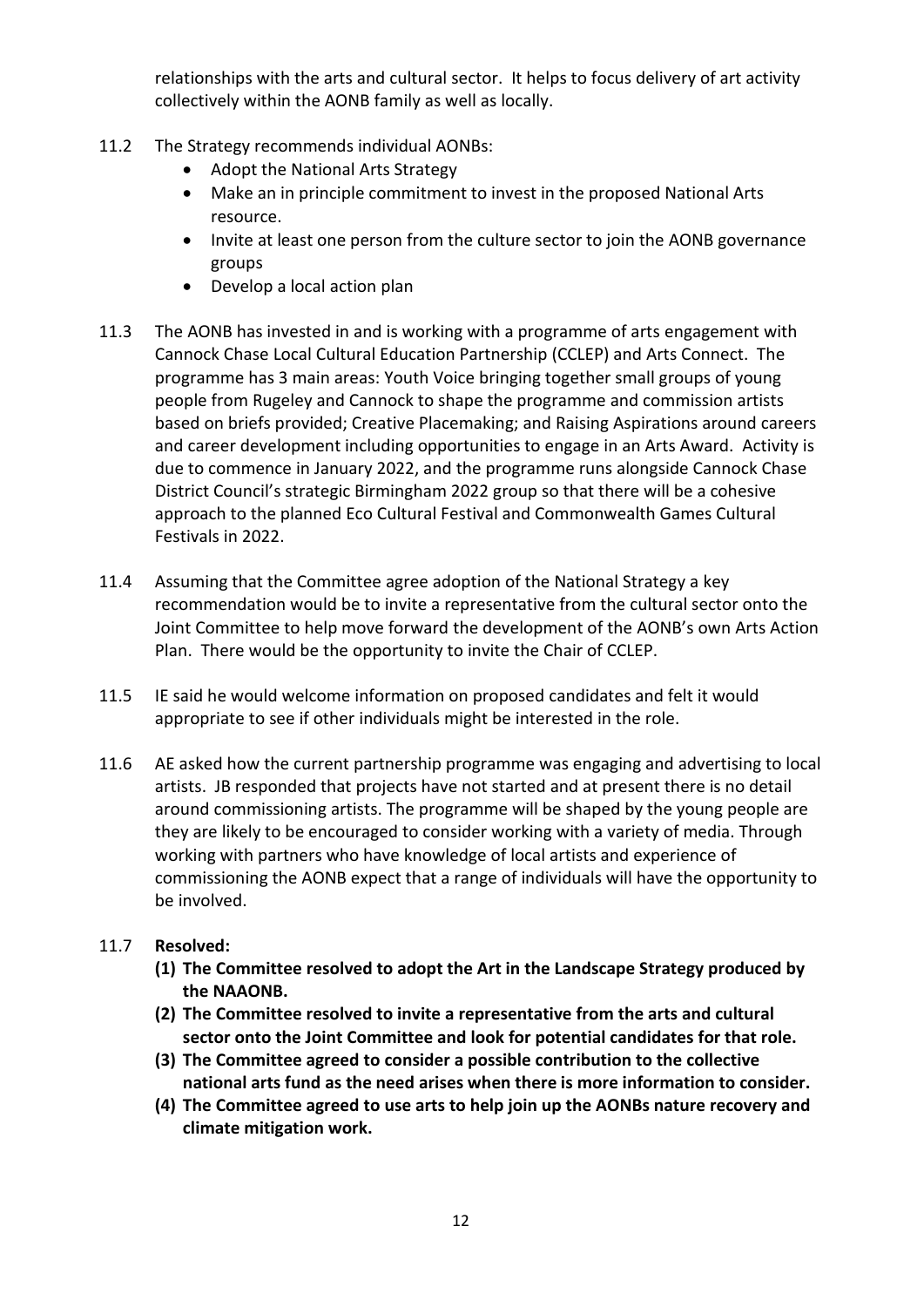### **12. NAAONB Collaboration Group on Climate Change**

- 12.1 IM started by emphasising that he is not a climate change expert. This report is to update members on the NAAONB's work on climate change and consider what are the implications of climate change on Cannock Chase AONB and how should we respond.
- 12.2 The AONB has contributed £500 to the work of the NAAONB to develop a collaborative climate change action programme. This is being looked at by 5 subgroups examining Agriculture and Climate Change, Nature-based solutions, Renewable energy, Building design and planning, and Sustainable Tourism and Transport. They are looking at the evidence base and should be making recommendations that will be shared in 2022. Proposed outputs are evidence, tookits and good practice guidance.
- 12.3 All AONBS will be asked to sign a joint statement with NAAONB on climate change, and a draft text should be circulated in the next few months for comment.
- 12.4 What should we be considering at Cannock Chase AONB? Climate change is identified in the AONB Management Plan as a major pressure, but there is no detail and no information about how we should respond nor any actions in the Management Plan. We need to improve on this.
- 12.5 Potential impacts of climate change are cited on P68 of the Committee Papers. Some examples include
	- Significant changes to natural beauty
	- Shifting species ranges
	- Wildfires, flooding and droughts, erosion
	- Historic assets and historic landscapes
	- Diseases
	- Amount and seasonality of recreational activity
	- Crop and livestock productions
	- Impacts of proposed climate change solutions
- 12.6 Some solutions will impact on natural beauty, as natural beauty is a composite of nature, wildness and tranquillity. Species ranges will change, wildfires and flooding will result in erosion and vegetation change and damage; increases in diseases and global warming will have consequences for vegetation; lengthening seasons will affect recreational activity; types of crops that can be grown will influence farming. A greater emphasis on renewables and tree planting may result in negative impacts on landscape and habitats (though right tree, right place here is key).
- 12.7 The AONB provides a range of ecosystem services and has a key role capturing carbon. As the AONB doesn't control any land, our main mechanism for mitigation and adaptation is through encouragement. FIPL activity will be a key driver to helping climate change adaptation.
- 12.8 The Management Plan should be strengthened to integrate climate change adaptation and mitigation into its policies and action, therefore this topic needs to be fully considered in the next review. Although the AONB has no planning powers there may be opportunity to influence how climate change is considered and mitigated in in the AONB, through planning consultation responses.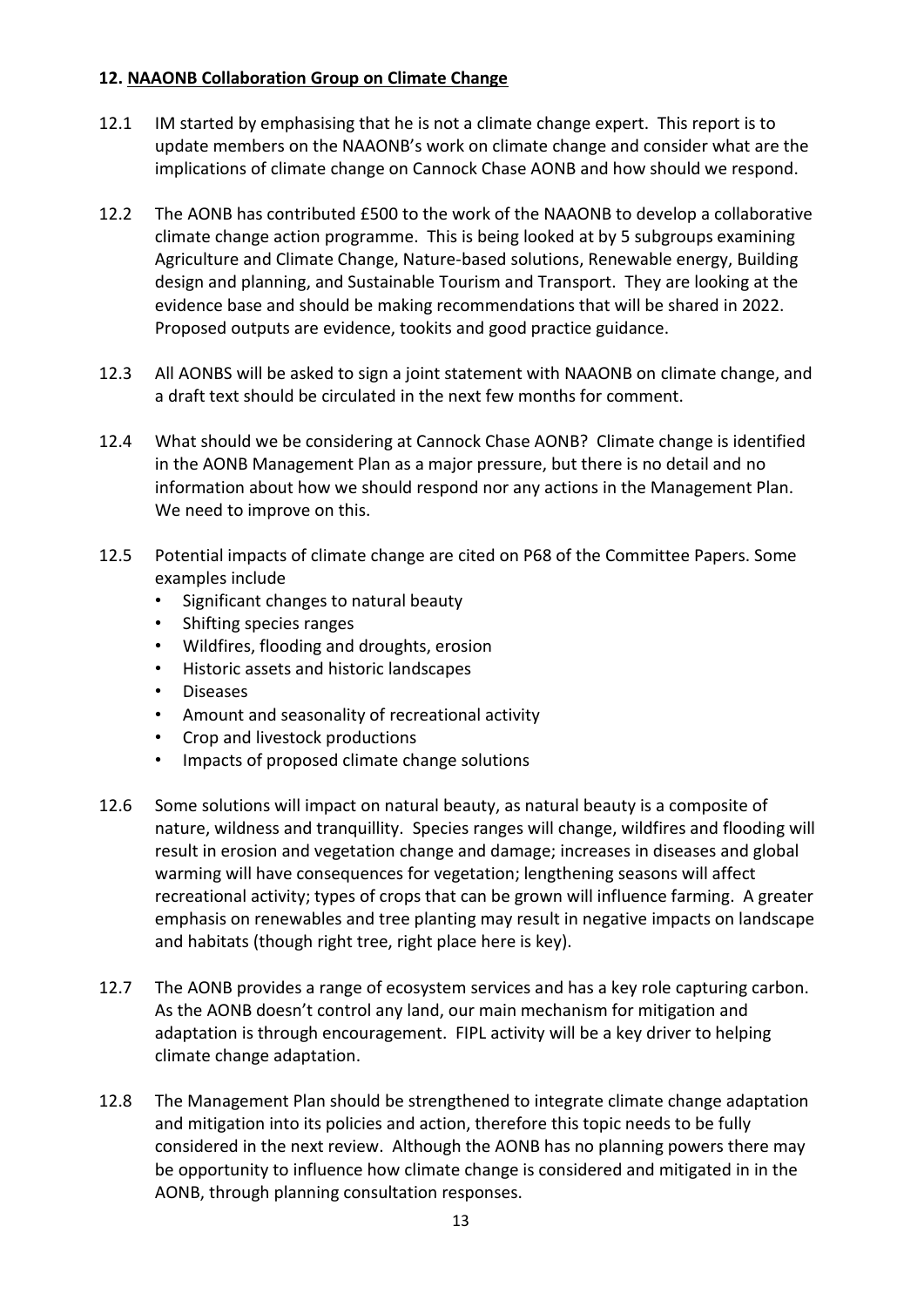- 12.9 Currently the main limitation to how we respond is evidence. Local planning authorities in the area have developed an evidence base that we could maybe tap in to, but the AONB needs to develop its own and targets and plans for how we can be most effective. Assistance from consultants is needed for this as we don't have in house expertise.
- 12.10 SB welcomed the report as a good starting point. Constituent organisations are already doing things. A Task and Finish Group is needed to bring together landowner organisations to establish where gaps are for AONB and what needs to be taken forward. It is going to require a collaborative effort, and the AONB needs to link with other organisations beyond landowners and local authority, for example, most visitors arrive by car and ways of reducing that needs to be examined.
- 12.11 IM added that we need to understand local authority evidence, where available. The recent offer from DEFRA of additional funds may be opportune to fund a climate change evidence base study.
- 12.12 IJ suggested Forestry England might have already done work on this?
- 12.13 JJ reported that historic attempts to introduce alternative transport was not successful as it was not reliable or convenient enough people. Need to look wider.
- 12.14 LB proposed that the expression of interest to DEFRA should include for the production of a climate change strategy.

#### **12.15 Resolved:**

**The Committee noted the report and supports the preparation of a climate change strategy for the AONB.**

#### **13 Date, time and venue of next meeting**

Thursday 24th March 2022 Thursday 14<sup>th</sup> July 2022 Thursday 8th December 2022

IM mentioned that if the Government issues a response to the Glover Review as a Green Paper they will be inviting a public consultation to their response. Assuming the Green Paper is issued in December we would have until February to respond (before the next Joint Committee meeting). It would be necessary to call an extraordinary meeting of Joint Committee members to discuss and agree the AONB's response to the Government's Green Paper.

(Following the Committee Meeting an update has been received confirming that there is a delay in the Government's response to the Glover Review and this will now not be until early 2022.)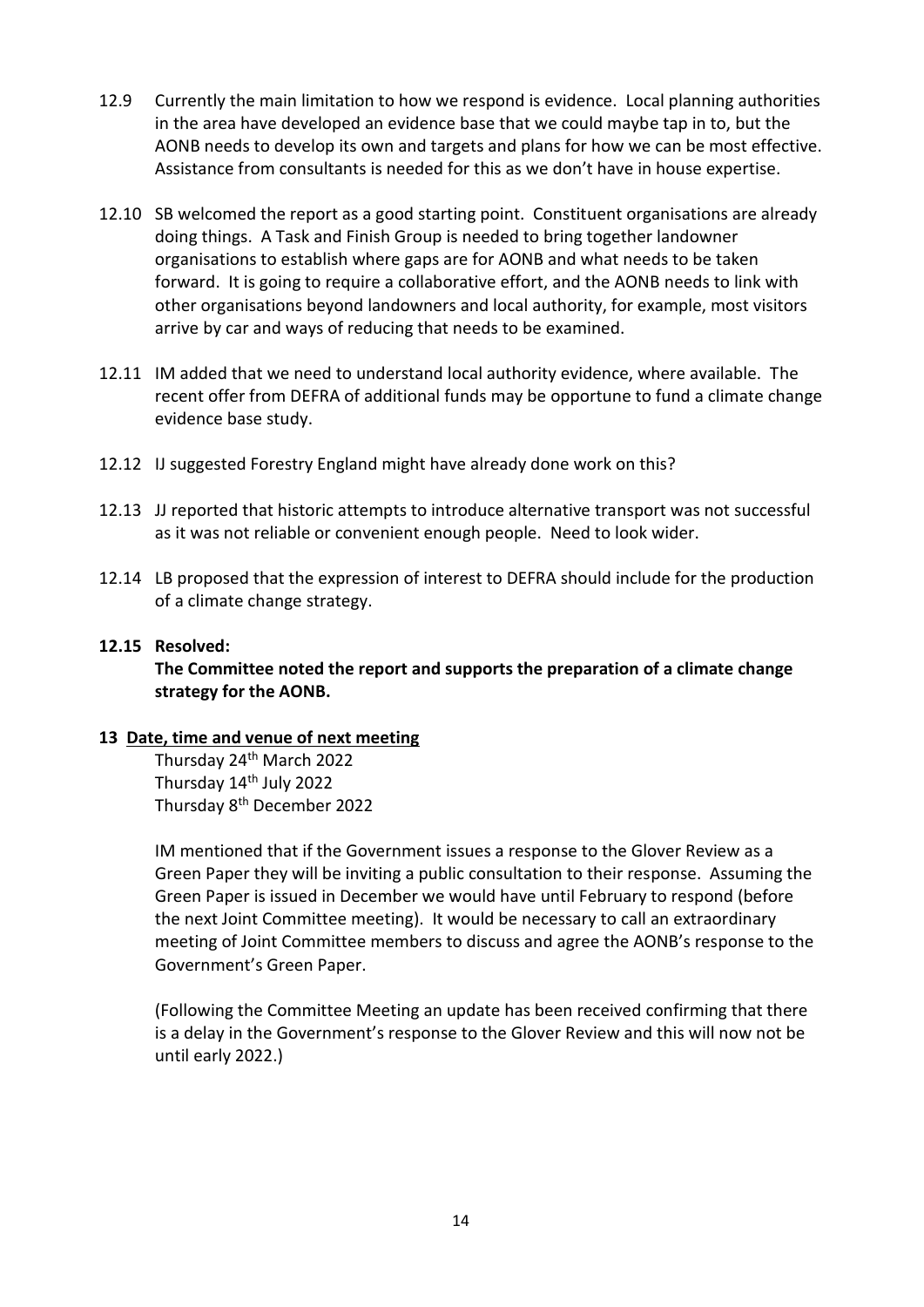<span id="page-14-0"></span>

| Item 4                         | <b>Public questions</b>                                      |
|--------------------------------|--------------------------------------------------------------|
| Item for:                      | Questions received (in advance) from members of the public   |
| <b>Author:</b>                 | None                                                         |
| <b>Financial implications:</b> | <b>None</b>                                                  |
| <b>Recommendations:</b>        | The Committee notes the questions and is invited to respond. |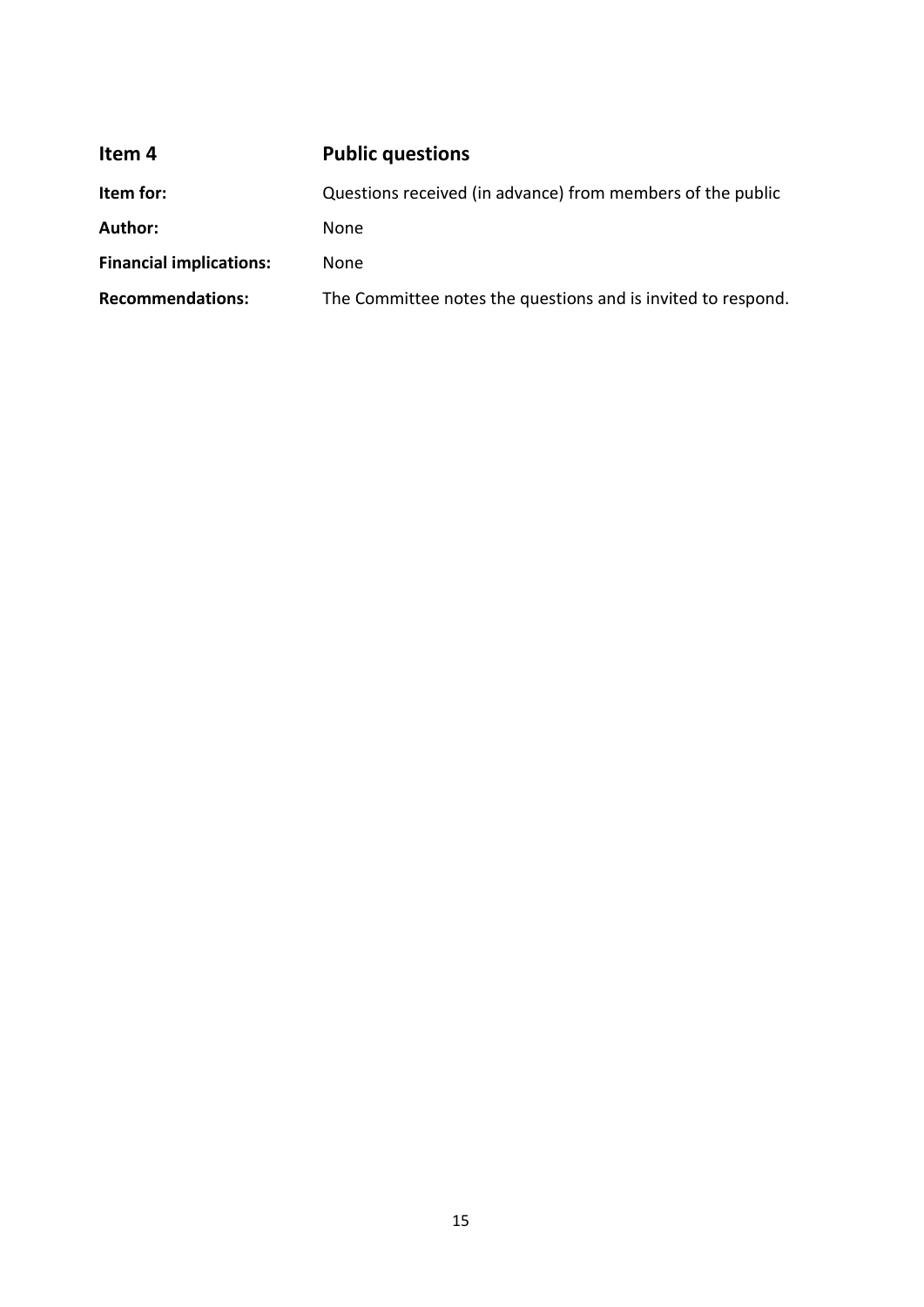<span id="page-15-0"></span>

| Item 5                         | Finance report - Revenue Budget 2021/22                                                                                                                                                |
|--------------------------------|----------------------------------------------------------------------------------------------------------------------------------------------------------------------------------------|
| Item for:                      | <b>Noting</b>                                                                                                                                                                          |
| Author:                        | Nikki Mihajlovic, Senior Finance Business Partner                                                                                                                                      |
| <b>Financial implications:</b> | The Joint Committee in its role under the AONB Partnership<br>Agreement is responsible for the management of the core<br>funding from Defra and the co-ordination of partner projects. |
| <b>Recommendations:</b>        | 1. That progress on the current net revenue budget for 2021/22<br>and its current forecast outturn position is noted.                                                                  |
|                                | 2. That progress on spend for the Farming in Protected<br>Landscapes Programme is noted.                                                                                               |

### **Background**

- 1. The Joint Committee in its role under the AONB Partnership Agreement is responsible for the management of the core funding from DEFRA and the co-ordination of the partner projects.
- 2. This paper sets out progress on the current net revenue budget for 2021/22 and its current forecast outturn position. The recommendations represent an effective way to continue to carry forward the implementation of the Management Plan for the Cannock Chase AONB Partnership.
- 3. Between 2021-24 the AONB Partnership has been allocated additional funding by Defra on top of its annual core grant to support farmers and land managers to deliver the Farming in Protected Landscapes Programme. This paper also reports progress on programme spend.

### **Revenue Budget Update 2021/22**

- 4. The original budget for the AONB for 2021/22 of £192,510 was increased in January 2022 by the offer from Defra of an additional £35,992 of core funding.
- 5. The forecast financial position for the Core and Action Projects Budget is set out in Appendix 1 which shows the nominal net spend to date of £149,447 together with the outturn currently predicted for the year. The predicted outturn for the end of the financial year totals £221,910, giving rise to an anticipated overall underspend of £6,592 for the year. The underspend is due to lower-than-expected expenditure on AONB staff salaries and travel and subsistence (due to long-term illness of one member of staff and COVID limiting travel).
- 6. The latest position available for the Sustainable Development Fund (SDF) for 2021/22 is set out in Appendix 2. Grants have been awarded to four community projects amounting to £4,240 in total. After the administration fee earned by the AONB Unit of £1,000 is deducted, this leaves a balance of £4,760, which has been re-allocated to AONB Projects.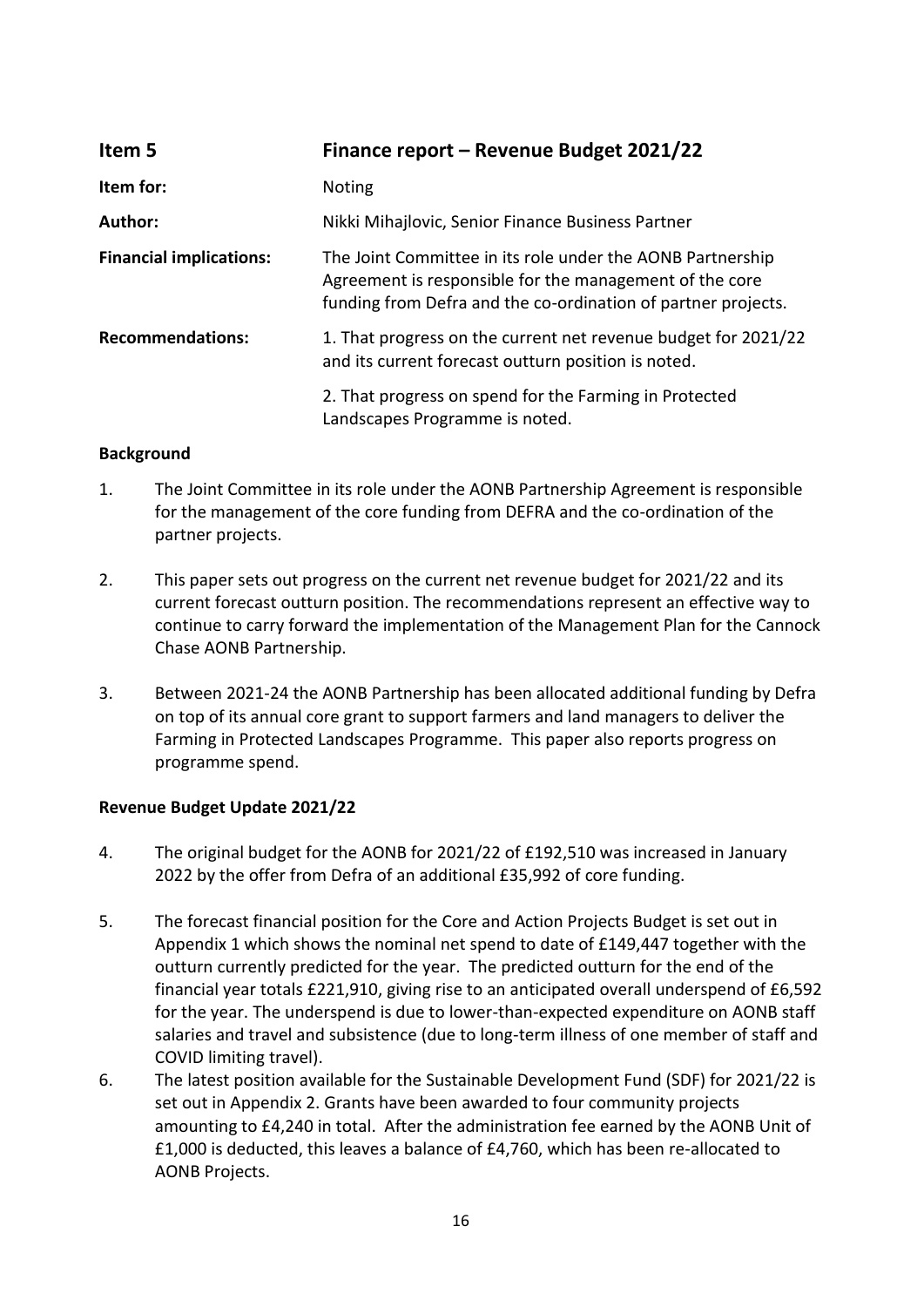- 7. The latest position available for the AONB Projects for 2021/22 is set out in Appendix 3, with projects approved amounting to £56,087 in total, which gave rise to a projected overspend of £4,945 of which £4,760, is a transfer of funds from the SDF projects. Therefore, the overall forecast is a projected overspend of £185.
- 8. The budget for AONB projects at the beginning of the financial year was £15,150 and was increased to £55,902 due to the redistribution of £4,760 of unspent SDF monies and the offer in January 2022 of £35,992 of additional Defra core funding.
- 9. This extra funding has facilitated the delivery of a greater range of activities identified in the AONB Business Plan 2021-23 than would otherwise have been possible. These include significant pieces of work around climate change, inclusion, and diversity, and improving our visitor welcome.

### **Reserve**

- 10. The balance on the Cannock Chase AONB Reserve currently stands at £62,944 for 2021/22. A summary of the Reserve is attached as Appendix 5.
- 11. It has previously been recommended that the priorities for the use of the Reserve Fund should be as follows:
	- Income from sales, donations and consultancy work should be available to supplement the delivery of projects within the Annual Action Plans and to provide 'matched funding' for any major grant applications and;
	- The remaining funds should be earmarked to enable the AONB unit to respond to the implications of any potential future reductions in funding.
- 12. These priorities are reviewed annually in December of each year.
- 13. It is anticipated that the balance on this reserve at the end of 2021/22 will be £62,944.

### **Farming in Protected Landscapes programme**

- 14. Since July 2020 the AONB has been delivering the Farming in Protected Landscapes programme collaborating with farmers and land managers. The funding is for a threeyear programme and is provided by Defra and is additional funding on top of the annual core grant that the AONB receives.
- 15. The re-profiled budget for the programme allocated a total of £80,000 for year 1 expenditure, comprising programme administration and programme delivery (advice and guidance and grants to support farmers to deliver environmental outcomes). The programme's late announcement limited the available time to develop projects. However, grants have been awarded to four projects that will deliver outcomes for climate change, nature, landscape and people within the AONB.
- 16. A summary of the budget position for the programme is attached as Appendix 5. The predicted outturn for the programme at the end of the financial year £71,766, an underspend of £8,234. This is due to unforeseen illness, one of the applicants will be unable to deliver and claim for all their approved activities before 31 March 2022.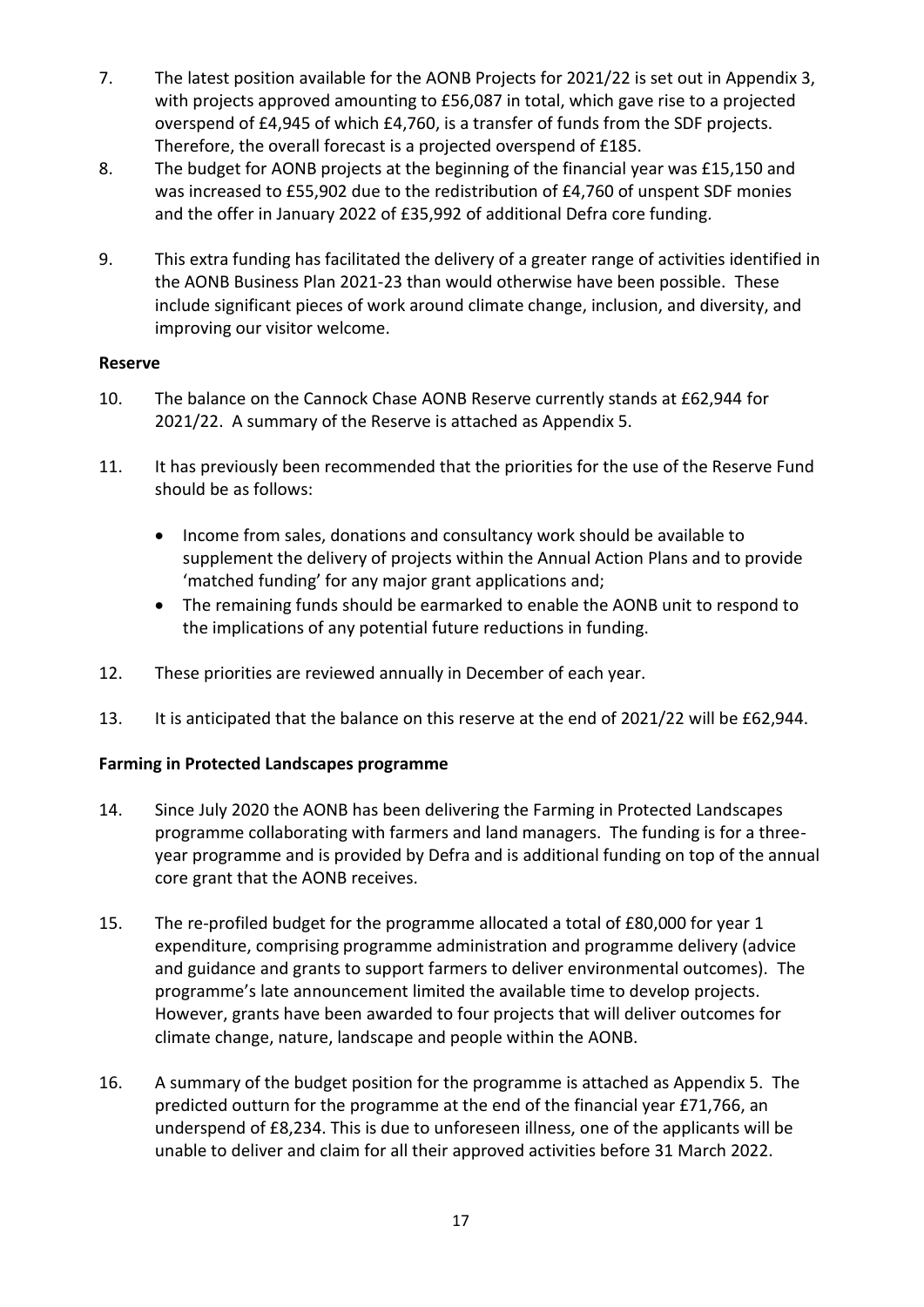17. Under Defra rules any unspent monies must be repaid back and cannot be carried forward.

### **Equalities Implications**

18. This report has been prepared in accordance with the Equal Opportunities policies of the County Council.

### **Legal Implications**

19. Actions recommended in this report are in accordance with the provisions of the Cannock Chase AONB Partnership Agreement.

### **Resource and Value for Money Implications**

20. This report recommends actions to ensure the continued efficient delivery of the Cannock Chase AONB Management Plan and reflects the principles set out in the Partnership Agreements.

### **Risk Implications**

21. If continuity of funding and spend are not continued as recommended to the Joint Committee, then the five authorities involved in the current Partnership will need to seek other methods of fulfilling their statutory obligations for the AONB under the Countryside and Rights of Way Act 2000.

### **Recommendations**

- 22. The following recommendations are made to the Joint Committee:
	- (1) That progress on the current net revenue budget for 2021/22 and its current forecast outturn position is noted.
	- (2) That progress on spend for the Farming in Protected Landscapes programme is noted.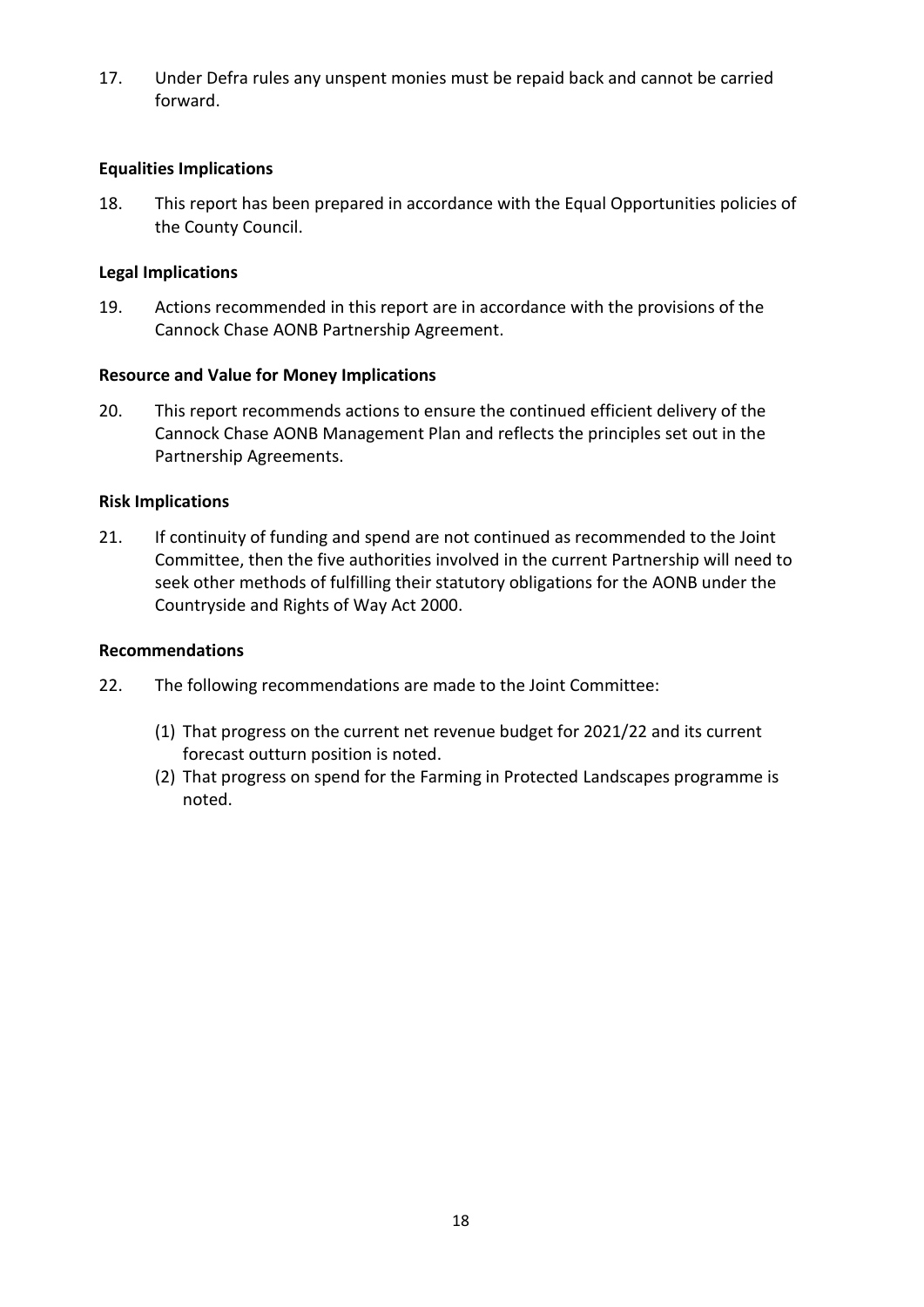#### **Cannock Chase AONB Joint Committee**

#### **Cannock Chase AONB Core & Project Costs**

#### **Forecast for 2021/2022**

|                                                                  | <b>Budget</b> | 2021 Actuals | Predicted   | Variation    |
|------------------------------------------------------------------|---------------|--------------|-------------|--------------|
|                                                                  |               |              | Outturn     |              |
|                                                                  | £             | £            | £           | £            |
|                                                                  |               |              |             |              |
| <b>Core Budget</b>                                               |               |              |             |              |
| Salaries                                                         | 136,260       | 121,138      | 131,362     | $-4,898$     |
| <b>Training Expenses</b>                                         | 1,510         | 470          | 1,020       | $-490$       |
| <b>Travel and Subsistence</b>                                    | 2,200         | 262          | 500         | $-1,700$     |
| <b>Staff and Associated Costs</b>                                | 139,970       | 121,869      | 132.882     | $-7,088$     |
| Office Equipment                                                 | 2,600         | 3,193        | 3,350       | 750          |
| <b>Annual Audit</b>                                              | 400           | 0            | $\mathbf 0$ | $-400$       |
| <b>Volunteer Costs</b>                                           | 500           | 0            | 500         | $\mathbf 0$  |
| National Liaison                                                 | 3,160         | 3,156        | 3,160       | $\mathbf 0$  |
| Print & Publicity                                                | 5,000         | 1.859        | 5,033       | 33           |
| <b>AONB Website</b>                                              | 0             | 0            | $\mathbf 0$ | $\mathbf 0$  |
| Annual Conference                                                | 2,000         | 878          | 1,928       | $-72$        |
| Core Activity (including monitoring, community involvement, etc) | 4,730         | 0            | 4,730       | $\mathbf 0$  |
| Partnership Running Costs                                        | 9,000         | 9,000        | 9,000       | $\mathbf 0$  |
| <b>Core Budget Subtotal</b>                                      | 167,360       | 139,956      | 160,583     | $-6,777$     |
| <b>Sustainable Development Fund</b>                              | 10,000        | 0            | 5,240       | $-4,760$     |
| <b>AONB Projects</b>                                             | 51,142        | 9,490        | 56,087      | 4,945        |
| <b>Total Budget/Initial Forecast Outturn</b>                     | 228,502       | 149,447      | 221,910     | $-6,592$     |
|                                                                  |               |              |             |              |
| New Projects to be developed                                     | 0             | 0            | $\mathbf 0$ | $\mathbf 0$  |
| Anticipated Forecast Outturn as at 31 March 2022                 | 228,502       | 149,447      | 221,910     | $-6,592$     |
|                                                                  |               |              |             |              |
|                                                                  |               |              |             |              |
|                                                                  |               |              |             |              |
|                                                                  |               |              |             |              |
| <b>Funded By:</b>                                                |               |              |             |              |
|                                                                  |               |              |             |              |
| <b>DEFRA Grant</b>                                               |               |              |             |              |
| Core                                                             | $-125,520$    | $-113,003$   | $-125,520$  | $\mathbf 0$  |
| Sustainable Development Fund                                     | $-10,000$     | $\Omega$     | $-10,000$   | $\mathbf 0$  |
| <b>AONB Projects</b>                                             | $-15, 150$    | 0            | $-15, 150$  | 0            |
| <b>Additional Projects Allocation</b>                            | $-35,992$     | 0            | $-35,992$   | $\mathbf 0$  |
| <b>DEFRA Grant Subtotal</b>                                      | $-186,662$    | $-113,003$   | $-186,662$  | $\mathbf{0}$ |
|                                                                  |               |              |             |              |
| <b>Local Authority Contributions</b>                             |               |              |             |              |
| Lichfield District Council                                       | $-2,090$      | $-2,090$     | $-2,090$    | 0            |
| South Staffordshire District Council                             | $-2,090$      | $-2,090$     | $-2,090$    | $\mathbf 0$  |
| Cannock Chase District Council                                   | $-8,370$      | $-8,370$     | $-8,370$    | $\mathbf 0$  |
| Stafford Borough Council                                         | $-8,370$      | 0            | $-8,370$    | $\mathbf 0$  |
| Staffordshire County Council                                     | $-20,920$     | $-20,920$    | $-20,920$   | 0            |
| <b>Local Authority Contributions Subtotal</b>                    | $-41,840$     | $-33,470$    | $-41,840$   | $\mathbf{0}$ |
|                                                                  |               |              |             |              |
| Sales and Donations                                              | 0             | $\mathbf 0$  | $\mathbf 0$ | $\mathbf 0$  |
| Membership Fee Income                                            | 0             | 0            | $\mathbf 0$ | 0            |
| Funding from(+)/to reserve(-)                                    | 0             | $\Omega$     | $\Omega$    | $\mathbf 0$  |
|                                                                  |               |              |             |              |
| <b>Total Funding</b>                                             | -228.502      | $-146.473$   | $-228.502$  | $\mathbf{0}$ |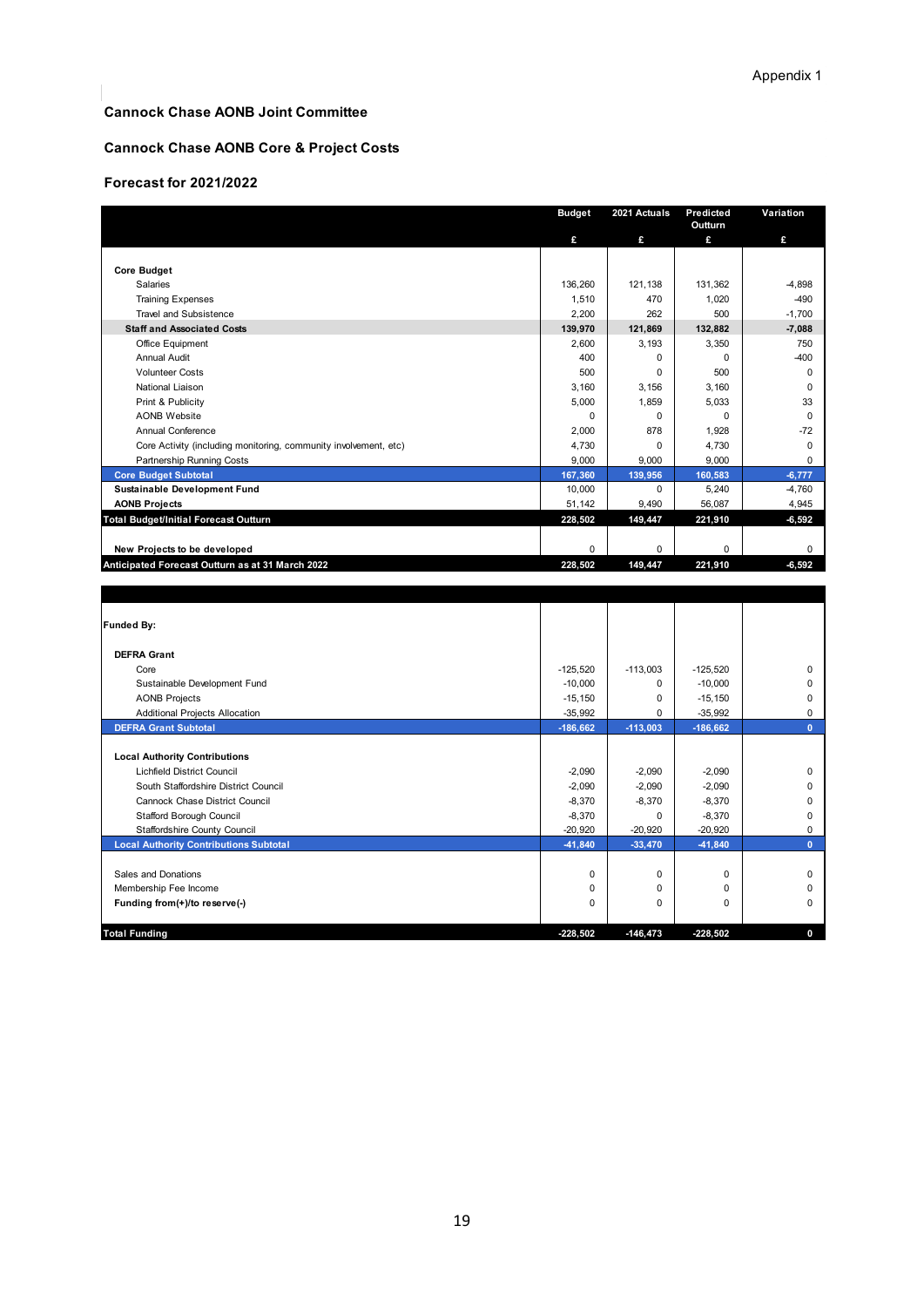Appendix 2

# **Cannock Chase AONB Joint Committee**

# **Sustainable Development Fund**

# **Budget Update for 2021/22**

|                                                                                                                                                                                                                            | <b>Budget</b>              | <b>Spent or Committed</b><br>to Date | <b>Predicted Outturn</b>   | Variation     |
|----------------------------------------------------------------------------------------------------------------------------------------------------------------------------------------------------------------------------|----------------------------|--------------------------------------|----------------------------|---------------|
|                                                                                                                                                                                                                            | £                          | £                                    | £                          | £             |
| <b>Approved Projects</b><br>Apples on the Chase: a Chase Through Time legacy project<br>Gentleshaw Common interpretation panels<br>Quinquennial breeding bird survey for Cannock Chase (phase 1)<br>Nature in Brocton Park | 500<br>2,913<br>569<br>258 |                                      | 500<br>2,913<br>569<br>258 | 0<br>0        |
| <b>Approved Projects Total</b>                                                                                                                                                                                             | 4,240                      | 0                                    | 4,240                      |               |
| <b>Admin Fees</b><br><b>Re-allocation of Funds to AONB Projects</b>                                                                                                                                                        | 1,000<br>4,760             | 1,000                                | 1,000<br>0                 | 0<br>$-4,760$ |
| <b>TOTAL</b>                                                                                                                                                                                                               | 10,000                     | 1,000                                | 5,240                      | $-4,760$      |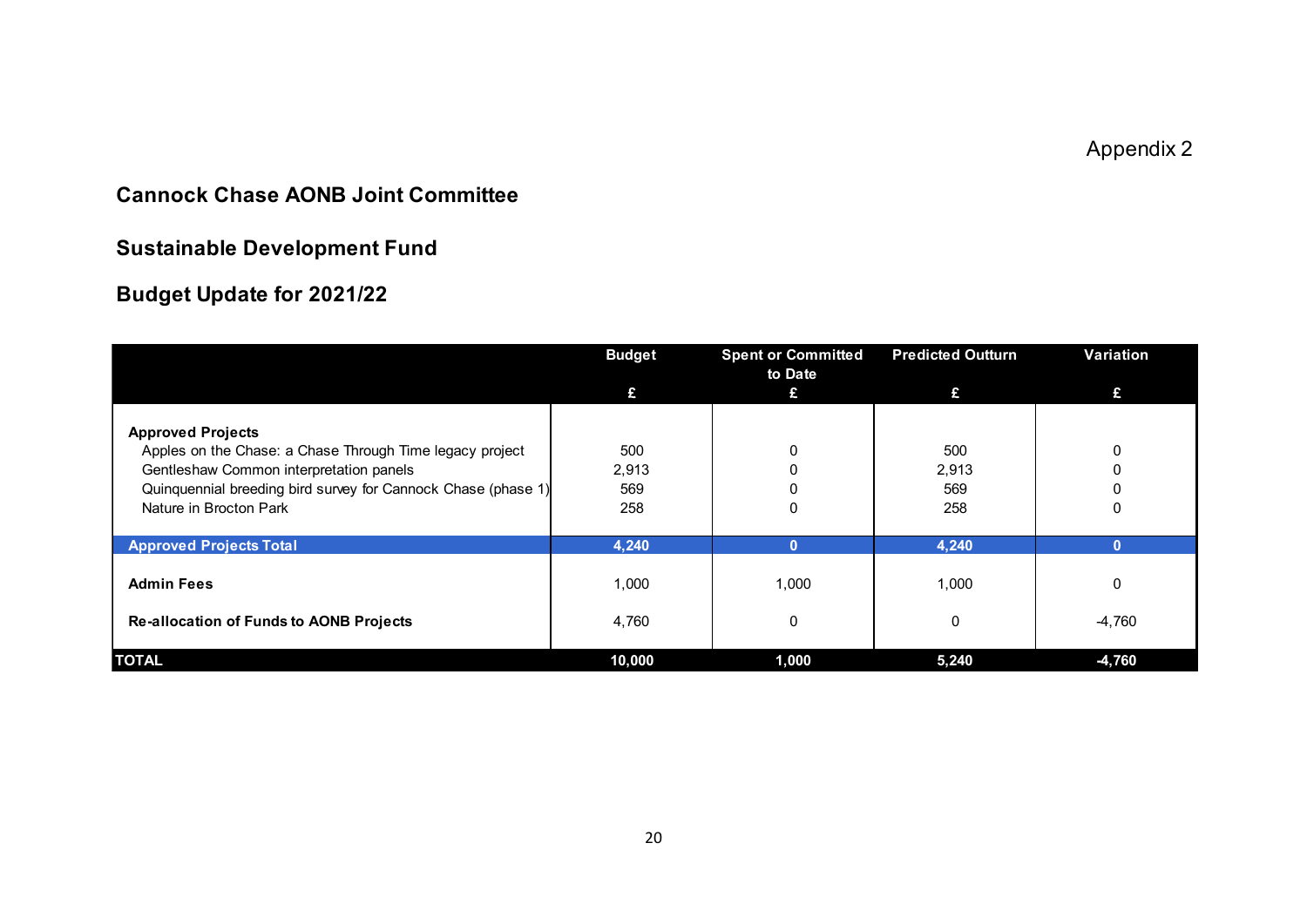Appendix 3

### **Cannock Chase AONB Joint Committee**

# **AONB Projects**

# **Budget Update for 2021/2022**

|                                                                                 | <b>Budget</b> | <b>Spent or Committed</b> | <b>Predicted Outturn</b> | Variation   |
|---------------------------------------------------------------------------------|---------------|---------------------------|--------------------------|-------------|
|                                                                                 | £             | to Date<br>£              | £                        | £           |
|                                                                                 |               |                           |                          |             |
| <b>Approved Projects</b>                                                        |               |                           |                          |             |
| Contribution to Art in the Landscape programme                                  | 5,000         | 5,000                     | 5,000                    | 0           |
| Contribution to awareness programme for youg people                             | 5,000         | O                         | 5,000                    | $\Omega$    |
| Report of nightjar surveys (2019-2021)                                          | 3,000         | 0                         | 3,000                    | $\Omega$    |
| Assessment of local geological sites                                            | 500           | 0                         | 500                      | $\Omega$    |
| Adder genetics study                                                            | 260           | 260                       | 260                      | $\Omega$    |
| Great War Hut visitor welcome (flags and replacement of picket fence and gates) | 2,377         | 2,212                     | 2,377                    | $\Omega$    |
| AONB visitor welcome (improved interpretation)                                  | 2,315         | 1,300                     | 2,500                    | 185         |
| Carbon Baseline Study                                                           | 11,350        | 0                         | 11,350                   | 0           |
| Art in the Landscape Workshop                                                   | 600           | 0                         | 600                      | O           |
| <b>AONB Website Refresh</b>                                                     | 6,000         | 1,000                     | 6,000                    |             |
| Inclusion and Diversity Study                                                   | 15,000        | 0                         | 15,000                   | $\Omega$    |
| Deer Impact Study                                                               | 4,500         | 0                         | 4,500                    | $\Omega$    |
| <b>Approved Projects Total</b>                                                  | 55,902        | 9,772                     | 56,087                   | 185         |
| <b>Original Budget</b>                                                          | 15,150        | 9,772                     | 15,150                   | 0           |
| <b>Re-allocation of Funds from SDF Projects</b>                                 | $\Omega$      | 0                         | 4,760                    | 4,760       |
| <b>Additional DEFRA Funding</b>                                                 | 35,992        | 0                         | 35,992                   | $\mathbf 0$ |
| <b>TOTAL</b>                                                                    | 51,142        | 9,772                     | 55,902                   | 4,760       |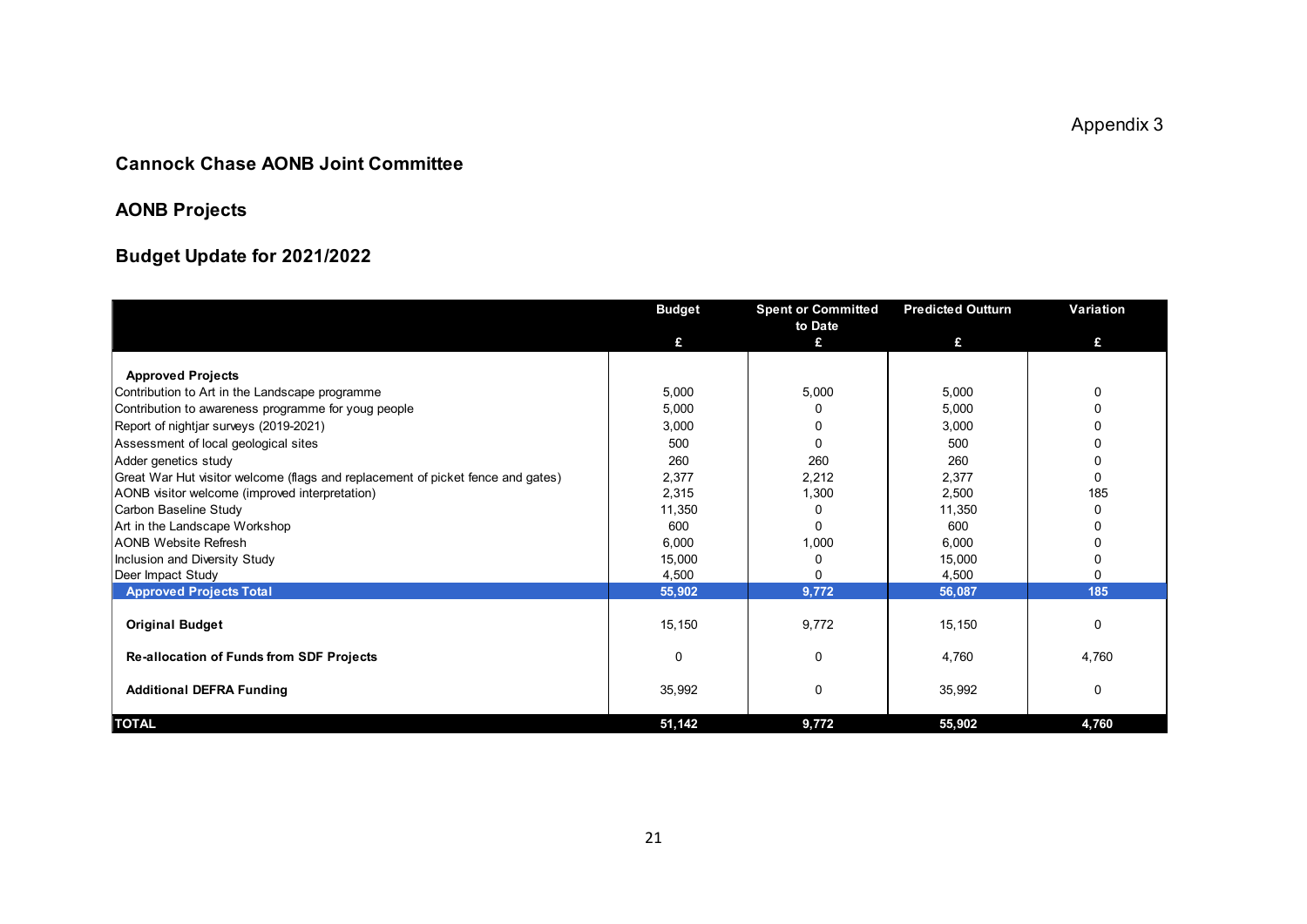# Appendix 4

| <b>Financial</b><br>Year | Opening<br><b>Balance</b> | Income/<br><b>Donations</b> | Membership<br>Fees | <b>Visitor Survey</b><br>Work | Admin<br>Fees | Transter to/from<br><b>Reserve</b> | <b>Balance of</b><br>Admin Fees/ | Interest | <b>Closing</b><br><b>Balance</b> |
|--------------------------|---------------------------|-----------------------------|--------------------|-------------------------------|---------------|------------------------------------|----------------------------------|----------|----------------------------------|
|                          |                           |                             |                    |                               |               |                                    | <b>Underspends</b>               |          |                                  |
|                          | £                         | £                           |                    | £                             | £             | £                                  | £                                | £        | £                                |
| 2007/2008                | 10,214                    |                             |                    |                               |               | $-1,766$                           | $-1,766$                         |          | 8,448                            |
| 2008/2009                | 8,448                     | 572                         |                    |                               | 9,303         | $-1,590$                           | 7,713                            |          | 16,733                           |
| 2009/2010                | 16,733                    | 1,326                       |                    |                               | 6,166         | $-371$                             | 5,795                            |          | 23,854                           |
| 2010/2011                | 23,854                    | 896                         | 525                | 9,564                         | 4,744         | $-921$                             | 3,823                            |          | 38,662                           |
| 2011/2012                | 38,662                    | 1,240                       | 1,367              | 17,845                        | 3,983         | $-4,204$                           | $-221$                           |          | 58,893                           |
| 2012/2013                | 58,893                    | 387                         | 1,108              |                               | 3,218         | $-533$                             | 2,685                            | 195      | 63,270                           |
| 2013/2014                | 63,270                    | 1,001                       | 1,675              |                               | 2,459         |                                    | 2,459                            | 249      | 68,654                           |
| 2014/2015                | 68,654                    | 596                         | 1,720              |                               | 1,327         | $-54$                              | 1,273                            | 289      | 72,532                           |
| 2015/2016                | 72,532                    |                             | 569                |                               | 500           | $-2,383$                           | $-1,883$                         | 293      | 71,512                           |
| 2016/2017                | 71,512                    | 1,475                       | 553                |                               | 1,565         | $-108$                             | 1,457                            | 132      | 75,129                           |
| 2017/2018                | 75,129                    | 1,471                       | 52                 |                               | 1,809         | 30,703                             | 32,512                           | 189      | 109,353                          |
| 2018/2019                | 109,353                   | 169                         | 104                |                               | 2,056         | 34,361                             | 36,417                           | 685      | 146,728                          |
| 2019/2020                | 146,728                   |                             |                    |                               | 2,307         | $-94,792$                          | $-92,485$                        | 577      | 54,819                           |
| 2020/2021                | 54,819                    |                             |                    |                               | 1,307         |                                    | 1,307                            | 78       | 56,204                           |
| 2021/2022                | 56,204                    | 5,740                       |                    |                               | 1,000         |                                    |                                  |          | 62,944                           |
|                          |                           | 14,875                      | 7,673              | 27,409                        | 41,744        | -41,658                            | 87                               | 2,687    | 62,944                           |

### **Cannock Chase AONB Reserve**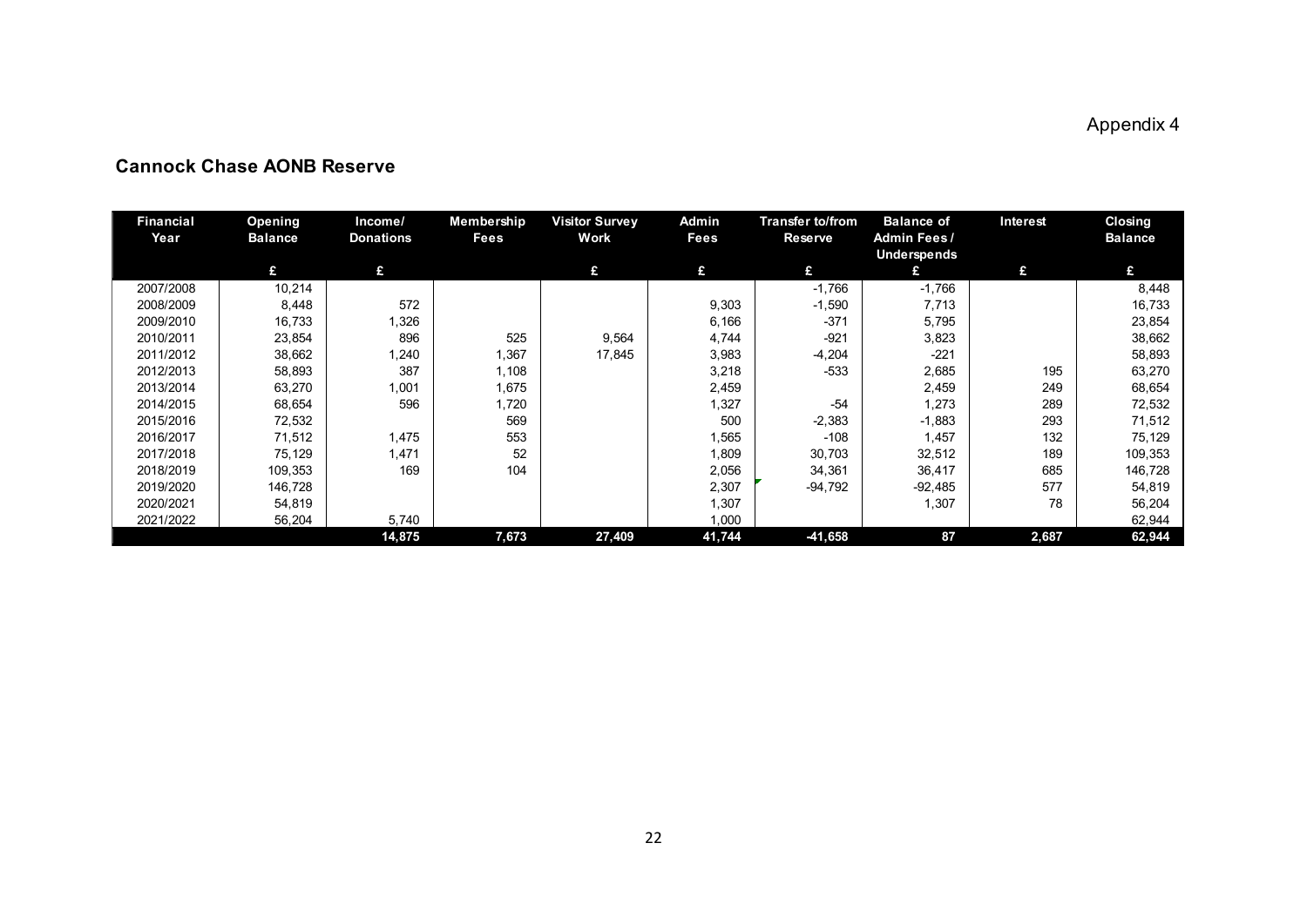# **Farming in Protected Landscapes Grant**

# **Forecast for 2021/2022**

|                                                     | <b>Budget</b> * | <b>Predicted</b><br>Outturn | Variation |
|-----------------------------------------------------|-----------------|-----------------------------|-----------|
|                                                     | £               | £                           | £         |
| <b>Farming in Protected Landscapes Expenditure:</b> |                 |                             |           |
| Programme Administration                            | 25,290          | 15.290                      | $-10,000$ |
| Programme Delivery (Advice & Guidance & grants)     | 54,710          | 56,476                      | 1,766     |
| <b>Total Budget/Initial Forecast Outturn</b>        | 80,000          | 71,766                      | $-8,234$  |
| Farming in Protected Landscapes Grant               | $-80,000$       | -71,766                     | 8,234     |
| <b>Total Funding</b>                                |                 |                             |           |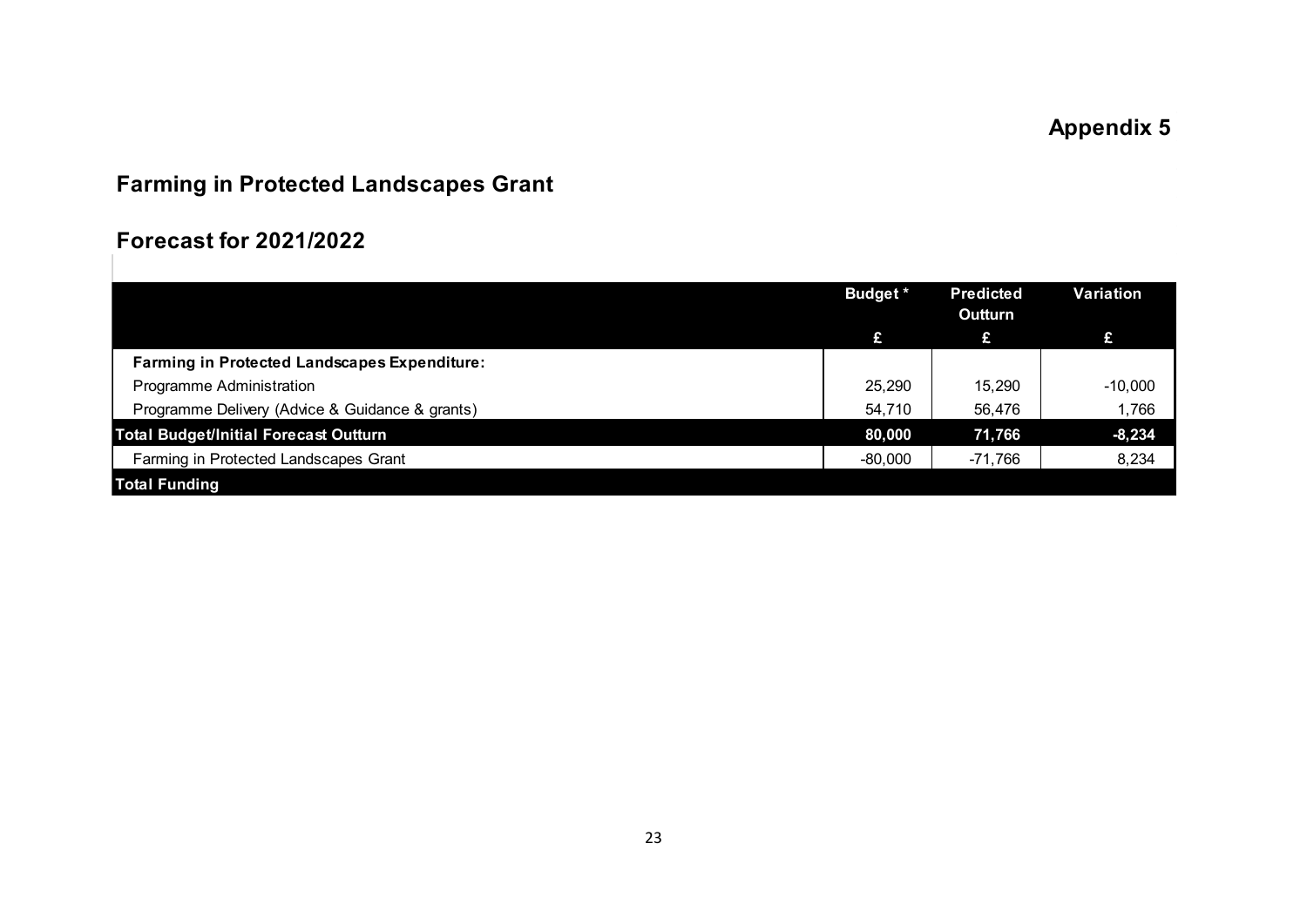<span id="page-23-0"></span>

| Item 6                         | <b>Government Response to the Landscapes Review</b>                                                                                                                           |
|--------------------------------|-------------------------------------------------------------------------------------------------------------------------------------------------------------------------------|
| Item for:                      | Discussion and Decision                                                                                                                                                       |
| Author:                        | Ian Marshall, AONB Development Officer                                                                                                                                        |
| <b>Financial implications:</b> | None                                                                                                                                                                          |
| <b>Recommendations:</b>        | The Committee is asked to approve the proposed position of<br>the Cannock Chase AONB Partnership to the Government's<br>response to the Landscapes Review with any amendments |

### **Summary**

1. This paper is to highlight the Government's response to the Landscapes Review, to note the position of the National Association for AONBs and to seek approval for the position of the Cannock Chase AONB Partnership.

### **Background**

- 2. In May 2018 the government asked for an independent review into whether or not the protections for National Parks and Areas for Outstanding Natural Beauty are still fit for purpose. In particular, what might be done better, what changes will help and whether the definitions and systems in place are still valid. The review looked at:
	- the existing statutory purposes for National Parks and AONBs and how effectively they are being met
	- the alignment of these purposes with the goals set out in the 25 Year Environment Plan
	- the case for extension or creation of new designated areas
	- how to improve individual and collective governance of National Parks and AONBs, and how that governance interacts with other national assets
	- the financing of National Parks and AONBs
	- how to enhance the environment and biodiversity in existing designations
	- how to build on the existing 8-point plan for National Parks and connect more people with the natural environment from all sections of society and improve health and wellbeing
	- how well National Parks and AONBs support communities
	- the process of designating National Parks and AONBs and extending boundary areas, with a view to improving and expediting the process.
- 3. Cannock Chase AONB submitted its response to the Landscapes Review in December 2018, and hosted a visit by Julian Glover, chair of the independent panel the following April 2022. The panel's Final Report came back in September 2019 and included 27 wide-ranging proposals in 5 key areas:
	- a. Landscapes Alive for Nature and Beauty
	- b. Landscapes for everyone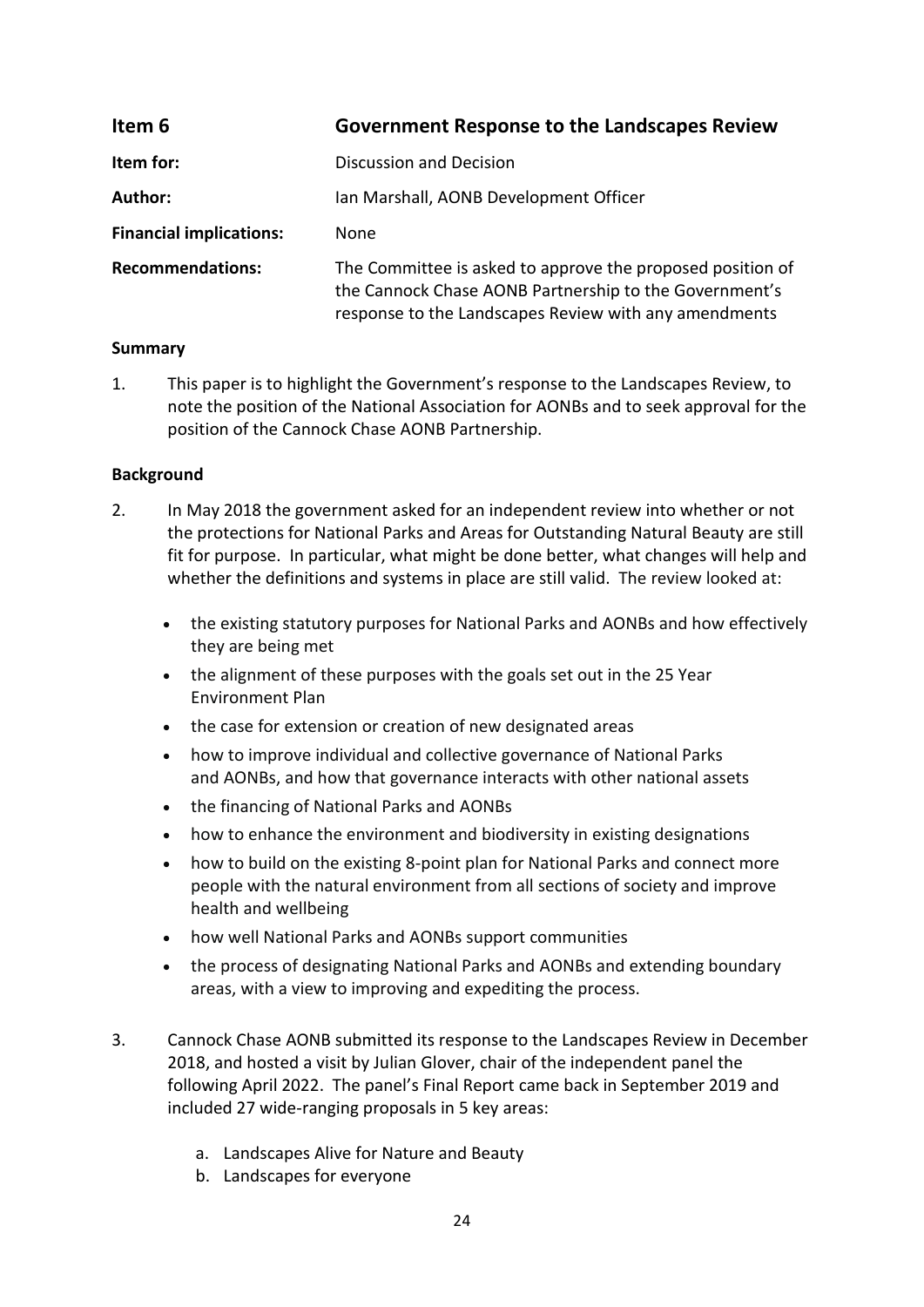- c. Living in Landscapes
- d. More Special Places
- e. New Ways of Working.
- 4. On 15 January 2022 the government issued its long-awaited response to those proposals. Implementing some aspects of the government's response to the review will require changes to legislation, subject to securing parliamentary time. The government is therefore seeking public views on support for these proposed legislative changes, and their potential effects on different groups and interests. They are also interested to hear any wider views on other aspects of its response to the review. The consultation closes on 9 April 2022.

### **Position of the National Association for AONBs**

5. Proposal 24 of the Glover Review recommended that: '*AONBs be strengthened with new purposes, powers and resources, renamed as National Landscapes*'. This Proposal forms the crux of the position of the National Association for AONBs (the body which provides a voice for the UK family of 46 AONBs).

**Purposes:** extension and revision of AONB purposes to reflect contemporary priorities for AONB, natural beauty with a strengthened link to nature recovery on a landscape scale and the importance of cultural heritage. A second purpose to promote understanding and enjoyment of the area.

**Powers:** strengthening the 'duty of regard' linked to strengthening the status of AONB management plan, a formal role in planning and development management.

**Resources:** a doubling of core funding over this parliament (three years), leading to a dynamic and progressive formula which reflects ambition and future needs.

**Governance:** robust minimum governance standards which provide sufficient independence to guarantee the integrity of the designation, dynamic and more representative of the wider UK population.

**National Landscapes:** ready to engage in a discussion on renaming where this reflects the step change above.

### **Position of the Cannock Chase AONB Partnership**

- 6. An outline response of the position of the Cannock Chase AONB Partnership is appended for the consideration of the Joint Committee. The publication of the consultation is welcomed and we look forward to working with Government and use this opportunity to strengthen AONBs as exemplars of 21<sup>st</sup> century designated landscapes.
- 7. AONB teams have a proven track record of collaborative working with partners, local communities, landowners and business to keep these precious landscapes special. Yet this government consultation fully acknowledges the utterly inadequate current funding for managing Areas of Outstanding Natural Beauty. Overall core funding to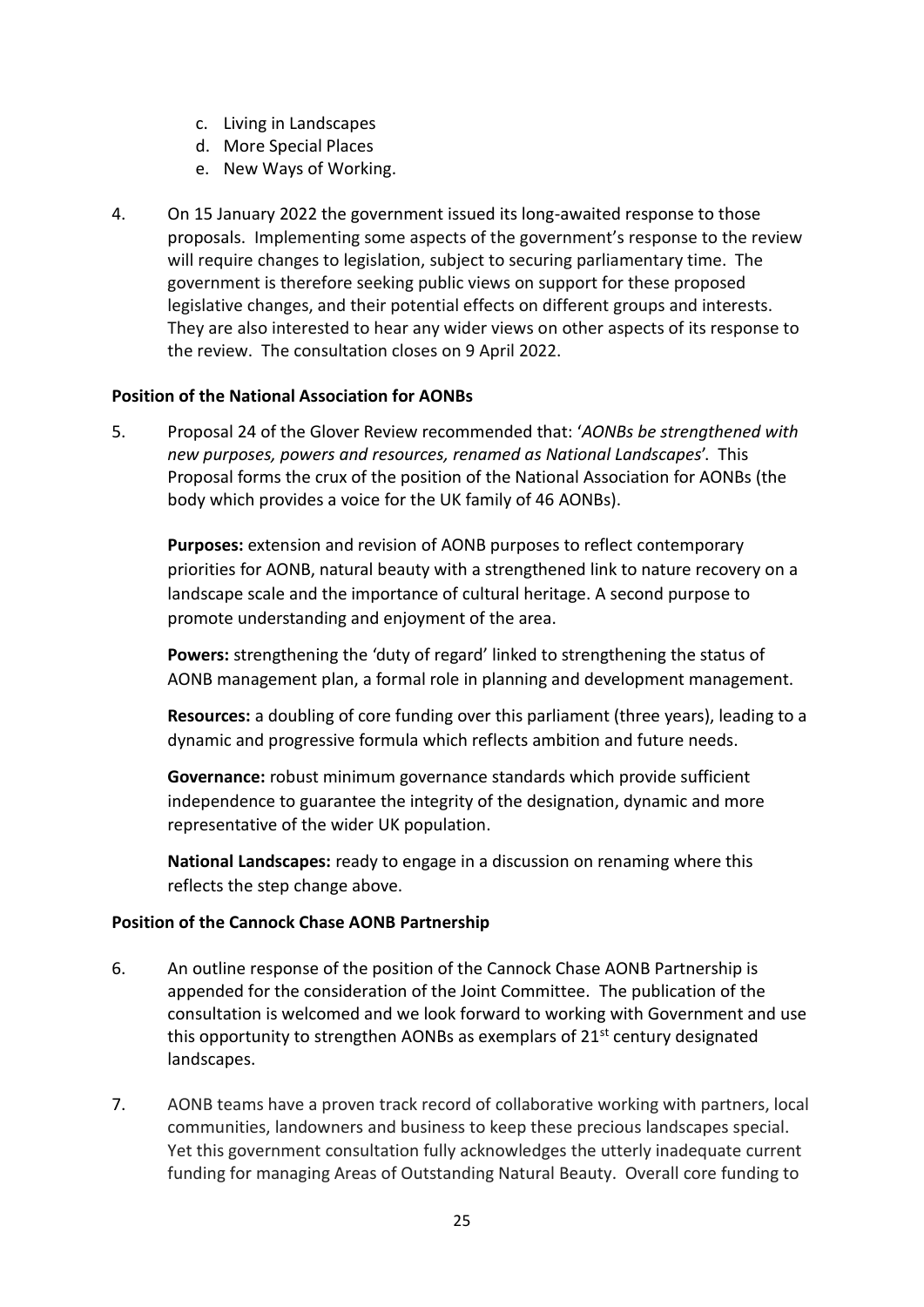AONBs has been slashed by an eye watering 36% over the past 10 years. Government funding between all 34 AONBs in England totals just £6m per year. An uplift will be essential to achieve all that is being asked of us in this report, and to deliver the ambition for more beautiful, species-rich and accessible landscapes set out by Julian Glover and his team.

### **Recommendations**

8. The Committee is asked to approve the proposed position of the Cannock Chase AONB Partnership to the Government's response to the Landscapes Review with any amendments.

### **Supporting documents**

[Landscapes Review, Final Report,](https://assets.publishing.service.gov.uk/government/uploads/system/uploads/attachment_data/file/833726/landscapes-review-final-report.pdf) September 2019 [Government's response to the Landscapes Review](https://www.gov.uk/government/publications/landscapes-review-national-parks-and-aonbs-government-response), 15 January 2022 Appendix: Position of the Cannock Chase AONB Partnership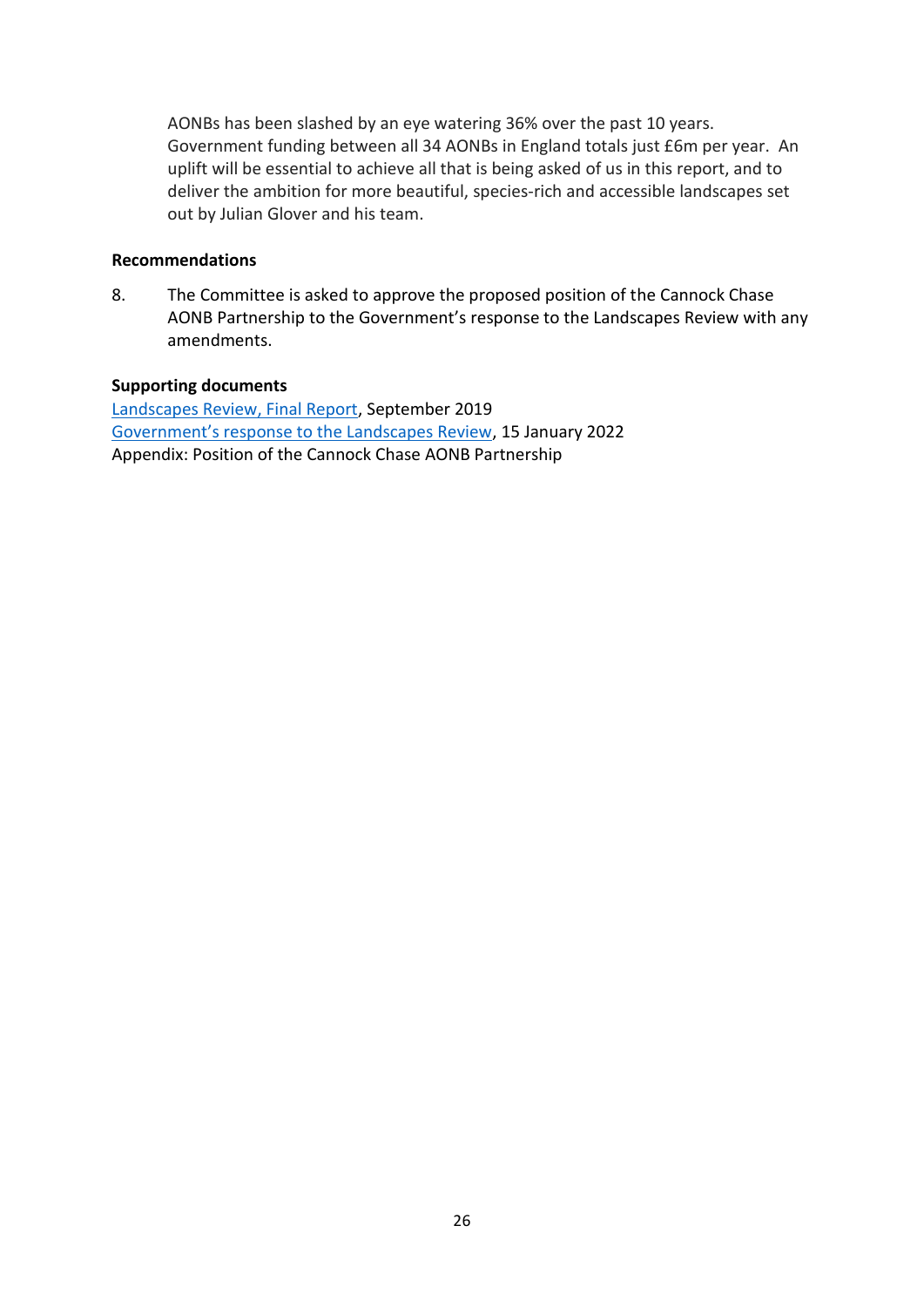### **Government Response to the Landscapes Review, 15 January 2022**

### **Appendix: Position of the Cannock Chase AONB Partnership**

In considering the Government's response we have taken into consideration:

- Potential beneficial effects
- Burdens
- Unintended consequences
- Potential tensions / conflicts

Whilst there is some good news, overall, there is little detail and some recommendations from the Glover Review are missing.

Chapter numbers, headings within chapters and page numbers refer to the sequence set out in the Government's response.

| Chapter 1: A more coherent national network                                                                                               |                                                                                                                                                                                                                                                                                                                                                                                                                                                                                                                                                                            |
|-------------------------------------------------------------------------------------------------------------------------------------------|----------------------------------------------------------------------------------------------------------------------------------------------------------------------------------------------------------------------------------------------------------------------------------------------------------------------------------------------------------------------------------------------------------------------------------------------------------------------------------------------------------------------------------------------------------------------------|
| <b>Government's response</b>                                                                                                              | <b>Position of the Cannock Chase AONB Partnership</b>                                                                                                                                                                                                                                                                                                                                                                                                                                                                                                                      |
| <b>Strengthened AONBs (page 7)</b>                                                                                                        | Despite having the same status as National Parks and experiencing many of the same<br>challenges and issues and public expectations, AONBs lack recognition, strength in law and                                                                                                                                                                                                                                                                                                                                                                                           |
| Action needs to be a priority in AONBs in order to<br>unlock their full potential in achieving our vision<br>alongside our National Parks | policy, and support in resources. We strongly welcome, therefore, the Government's<br>acknowledgement that action needs to be a priority in AONBs. Levelling up is urgently needed.                                                                                                                                                                                                                                                                                                                                                                                        |
| AONBs are re-named as 'National Landscapes'.                                                                                              | We can see benefits in the places that AONBs represent being re-branded 'National<br>Landscapes' to manage public expectations and provide consistent messaging. Cannock Chase<br>AONB has already developed a new place brand for Cannock Chase in order to create a local<br>identity around a sense of place and elevate the standing of the area in the perception of the<br>public and our partners. Any rebranding, however, should allow flexibility within the AONB<br>family to incorporate local individuality and values that resonates with local communities. |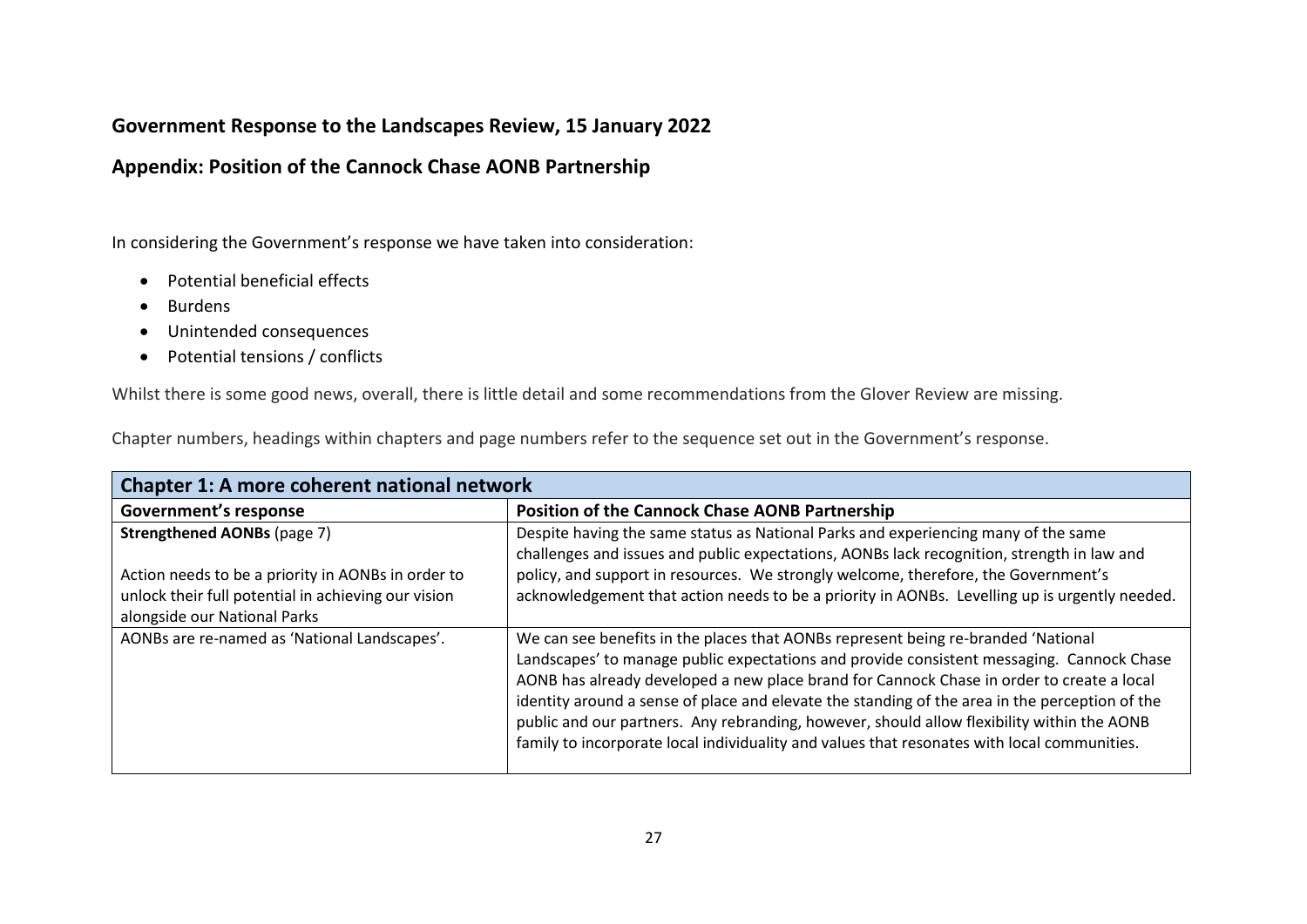|                                                      | Any transition to National Landscapes must be properly resourced to achieve the intended                                                                                                                                                                                                                                                                                                                                                                                                                                                                                                                                                                                                                            |
|------------------------------------------------------|---------------------------------------------------------------------------------------------------------------------------------------------------------------------------------------------------------------------------------------------------------------------------------------------------------------------------------------------------------------------------------------------------------------------------------------------------------------------------------------------------------------------------------------------------------------------------------------------------------------------------------------------------------------------------------------------------------------------|
|                                                      | benefits.                                                                                                                                                                                                                                                                                                                                                                                                                                                                                                                                                                                                                                                                                                           |
| <b>Strategic direction</b> (pages 7 and 8)           | We can see merits in closer collaboration between National Parks, AONBs and National Trails as                                                                                                                                                                                                                                                                                                                                                                                                                                                                                                                                                                                                                      |
|                                                      | a 'national landscapes family' for a number of reasons:                                                                                                                                                                                                                                                                                                                                                                                                                                                                                                                                                                                                                                                             |
| A new National Landscapes Partnership is established | Shared vision for our protected landscapes<br>$\bullet$                                                                                                                                                                                                                                                                                                                                                                                                                                                                                                                                                                                                                                                             |
| for our existing partners to work together more      | Consistent messaging                                                                                                                                                                                                                                                                                                                                                                                                                                                                                                                                                                                                                                                                                                |
| effectively at a national level and provide stronger | <b>Building capacity</b>                                                                                                                                                                                                                                                                                                                                                                                                                                                                                                                                                                                                                                                                                            |
| governance.                                          | Stronger and united advocacy                                                                                                                                                                                                                                                                                                                                                                                                                                                                                                                                                                                                                                                                                        |
|                                                      | Co-ordinated and joined up programme delivery                                                                                                                                                                                                                                                                                                                                                                                                                                                                                                                                                                                                                                                                       |
|                                                      | Shared resources                                                                                                                                                                                                                                                                                                                                                                                                                                                                                                                                                                                                                                                                                                    |
|                                                      | The principle of stronger national leadership is also welcomed. However, the Government<br>needs to be aware of and sensitive to potential tensions between any moves to centralisation,<br>standardisation, conformity and uniformity and losing the individuality of AONB Partnerships<br>and their strength in being rooted in their local communities, with their individual identities and<br>local sense of place. Differences should be recognised and retained as they add flexibility and<br>strength.<br>A new National Landscapes Partnership would need to be funded through new resources, and<br>clearly set out relationships with National Parks England and the National Association for<br>AONBs. |
|                                                      | Details on the purpose and functions of the new Partnership are lacking, as is clarification on<br>how these will complement, differ from or replace the current responsibilities of Natural<br>England as statutory advisor on England's landscape.                                                                                                                                                                                                                                                                                                                                                                                                                                                                |
|                                                      | Consideration should be given to the relationship of the Partnership with the Defra family:<br>Forestry England, Natural England, Environment Agency as well as Historic England, National<br>Parks England and the NAAONB.                                                                                                                                                                                                                                                                                                                                                                                                                                                                                         |
| Clearer strategic direction for protected landscapes | Landscape has dropped off the radar in recent years and an updated and renewed focus on                                                                                                                                                                                                                                                                                                                                                                                                                                                                                                                                                                                                                             |
| will be provided through a new National Landscape    | landscape at national level is welcomed. It could provide a helpful framework for protected                                                                                                                                                                                                                                                                                                                                                                                                                                                                                                                                                                                                                         |
| Strategy                                             | landscapes but needs to be brought up to date to support delivery of wider environmental                                                                                                                                                                                                                                                                                                                                                                                                                                                                                                                                                                                                                            |
|                                                      | ambitions within the context of landscape character and condition.                                                                                                                                                                                                                                                                                                                                                                                                                                                                                                                                                                                                                                                  |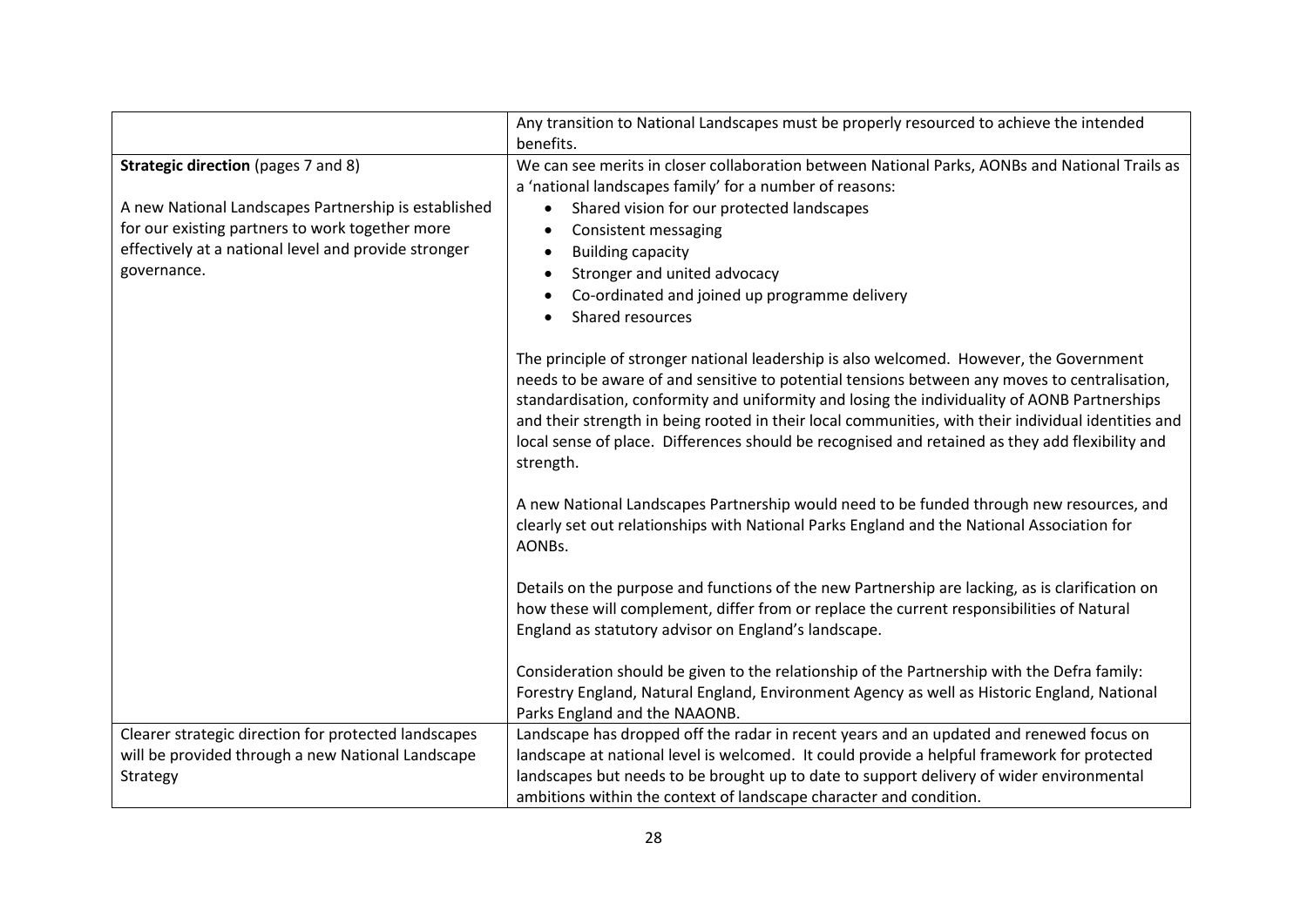| Natural England's role as statutory advisor on                                                  | NE will need to be adequately resourced with the required specialist expertise to undertake this                                                                                         |  |
|-------------------------------------------------------------------------------------------------|------------------------------------------------------------------------------------------------------------------------------------------------------------------------------------------|--|
| England's landscape will be reinvigorated to support                                            | work, but a stronger statutory remit around landscape generally and protected landscapes is                                                                                              |  |
| national landscapes and advise government.                                                      | welcomed.                                                                                                                                                                                |  |
| A unified mission (page 8)                                                                      | We welcome the closer alignment of the statutory purposes of AONBs and National Parks as                                                                                                 |  |
|                                                                                                 | part of the 'levelling up' between the two protected landscapes. However, greater consistency                                                                                            |  |
| The statutory purposes of AONBs and National Parks                                              | in how these areas are protected and managed will only be achieved through more equitable                                                                                                |  |
| are more closely aligned.                                                                       | powers and resources.                                                                                                                                                                    |  |
| <b>Chapter 2: Nature and climate</b>                                                            |                                                                                                                                                                                          |  |
| <b>Government's response</b>                                                                    | <b>Position of the Cannock Chase AONB Partnership</b>                                                                                                                                    |  |
| The Nature Recovery Network and 30 by 30                                                        | AONBs are ambitious to deliver more for nature, climate change and demonstrate leadership.                                                                                               |  |
| (pages 9-10)                                                                                    |                                                                                                                                                                                          |  |
|                                                                                                 | The scale of the ambition needs to be matched by equivalent duties, powers, plans, monitoring,                                                                                           |  |
| Protected Landscapes could play an important role in                                            | resources and governance to deliver them.                                                                                                                                                |  |
| the delivery of the Nature Recovery Network and                                                 |                                                                                                                                                                                          |  |
| achieving the Government's role to protect 30% of                                               | There is a fundamental misconception that protected landscapes have control and influence                                                                                                |  |
| our land for nature by 2030.                                                                    | over the use and management of the land within their designations; whereas in fact their                                                                                                 |  |
|                                                                                                 | powers are no more/no less than those that exist across the rest of the country.                                                                                                         |  |
| Protected landscapes support responsible authorities                                            | Designated landscape bodies should have a formal role in Local Nature Recovery Strategies as                                                                                             |  |
| in preparing and delivering Local Nature Recovery                                               | an essential stakeholder. Management Plans should take account of the priorities identified in                                                                                           |  |
| <b>Strategies</b>                                                                               | the Local Nature Recovery Strategies and there should be direct read across between the two.                                                                                             |  |
|                                                                                                 | Regular monitoring and reporting will be key to evaluating delivery of the Management Plan's                                                                                             |  |
|                                                                                                 | SMART targets and designated landscapes' contributions towards 30x30 and other                                                                                                           |  |
|                                                                                                 | environmental ambitions.                                                                                                                                                                 |  |
| A stronger mission for nature recovery (pages 10-11)                                            | AONBs are recognised as Category V Protected Areas by the IUCN: areas managed mainly for                                                                                                 |  |
|                                                                                                 | their landscape and recreation, where the interaction of people and place over time has<br>produced an area of distinct character with significant aesthetic, ecological and/or cultural |  |
| The current statutory purpose to 'conserve and<br>enhance natural beauty' to be strengthened to | value, and often with high biological diversity.                                                                                                                                         |  |
| actively recover nature in protected landscapes. A                                              |                                                                                                                                                                                          |  |
| revised purpose should be more specific with regards                                            | 'Natural beauty' needs to be retained as the core purpose for AONBs as it is an enduring                                                                                                 |  |
| to nature outcomes and explicitly mention                                                       | concept which embraces the landscape in its entirety (landscape quality, scenic quality, natural                                                                                         |  |
| 'biodiversity'. The principle of natural capital should                                         | heritage, cultural heritage, relative wildness and relative tranquillity). Alternatively, all these                                                                                      |  |
| also be included.                                                                               |                                                                                                                                                                                          |  |
|                                                                                                 |                                                                                                                                                                                          |  |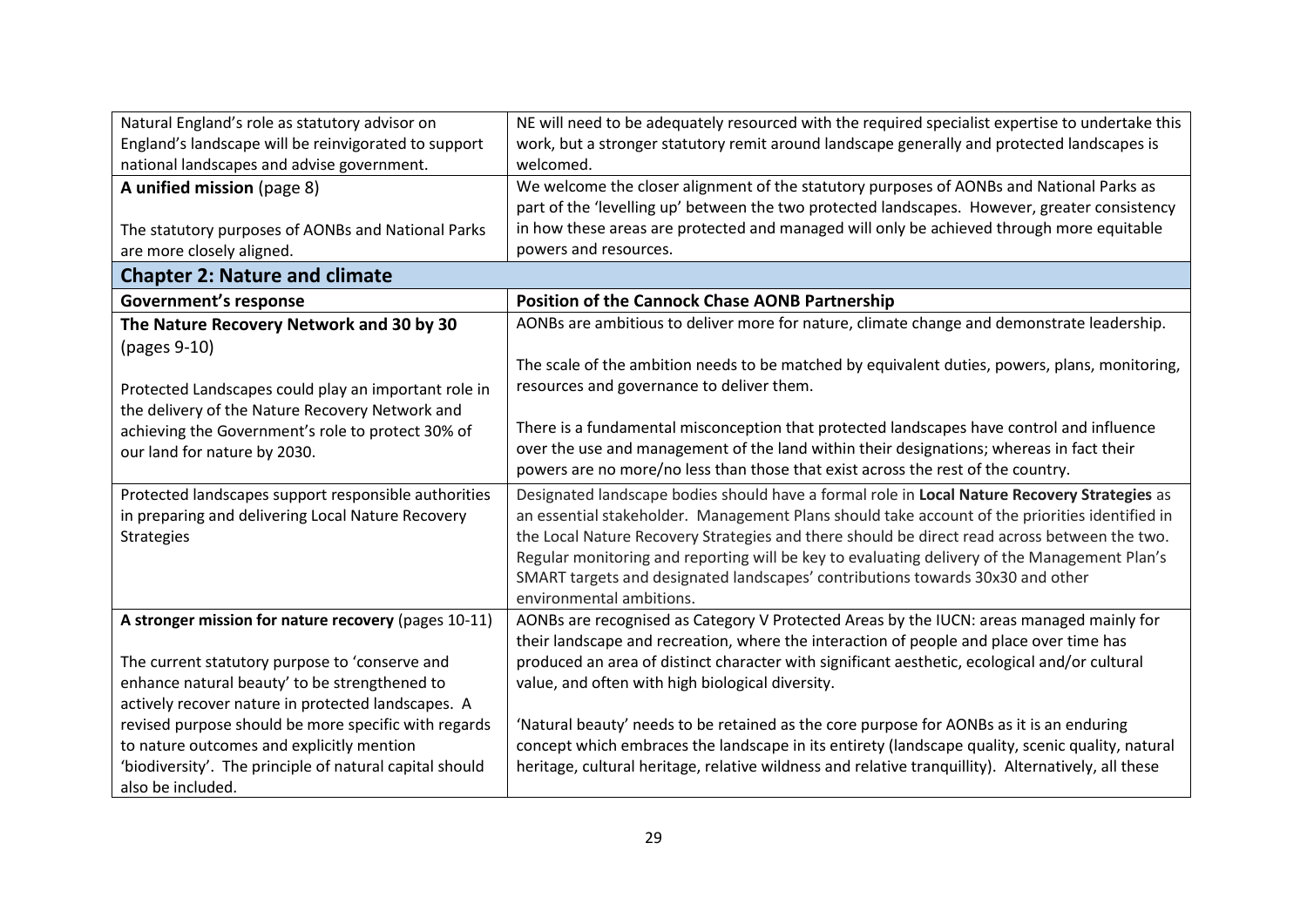|                                                                                                                                                                                                            | aspects would need to be included and referred to in some way. Either way, the addition of<br>more explicit terms around nature recovery would be positive.<br>AONBs play an important role in nature conservation, and this should be emphasised by more<br>weight and focus being given to the flora and fauna of these landscapes in their Management<br>Plans. AONBs and National parks play a valuable role in delivering the Lawton principles of<br>'bigger, better and more, well connected.' They should have the ability to work outside of their<br>boundaries in order to deliver these principles.<br>We would question the use of natural capital as terminology like this can change over time. |
|------------------------------------------------------------------------------------------------------------------------------------------------------------------------------------------------------------|----------------------------------------------------------------------------------------------------------------------------------------------------------------------------------------------------------------------------------------------------------------------------------------------------------------------------------------------------------------------------------------------------------------------------------------------------------------------------------------------------------------------------------------------------------------------------------------------------------------------------------------------------------------------------------------------------------------|
|                                                                                                                                                                                                            | Terms must be those that will stand the test of time and be meaningful to all.                                                                                                                                                                                                                                                                                                                                                                                                                                                                                                                                                                                                                                 |
| Setting ambition and monitoring progress (page 11)<br>Improved monitoring and reporting in protected<br>landscapes will help us to understand the state of<br>nature and prioritise action towards desired | Only those sections of designated landscapes (rather than their entirety) that are well-managed<br>and protected for nature and are in good or improving ecological condition, as demonstrated<br>by regular monitoring, should be counted towards the Government's target to protect at least<br>30% of the UK for nature by 2030.                                                                                                                                                                                                                                                                                                                                                                            |
| environmental outcomes.                                                                                                                                                                                    | Protected landscapes are funded by public money so it is only right and proper that<br>performance against management plan activities is monitored and reported in standard ways.                                                                                                                                                                                                                                                                                                                                                                                                                                                                                                                              |
|                                                                                                                                                                                                            | Protected landscapes need access on a regular and periodic basis to a range of environmental,<br>social and economic data. With the exception of MEOPL data (Monitoring Environmental<br>Outcomes in Protected Landscapes) which is collected and distributed by Natural England, each<br>protected landscape currently independently collects its own data. Much of this data is similar<br>across Protected Landscapes, and independent collection duplicates effort and wastes<br>resources. Centralised and co-ordinated collection and distribution of data should be a<br>function for the new National Landscapes Partnership.                                                                          |
| <b>Agricultural transition (page 12)</b>                                                                                                                                                                   | The new Environmental Land Management (ELM) scheme must be ambitious and sufficiently<br>resourced to drive good land management for nature, climate and people in designated                                                                                                                                                                                                                                                                                                                                                                                                                                                                                                                                  |
| Consider options for how the special status of<br>protected landscapes can be reflected in                                                                                                                 | landscapes and across the countryside.                                                                                                                                                                                                                                                                                                                                                                                                                                                                                                                                                                                                                                                                         |
| environmental land management schemes' design<br>and delivery.                                                                                                                                             | Protected Landscapes should be given a pro-active role to promote take-up of the new ELM<br>scheme in their area so that they become the trusted partner with local farming communities                                                                                                                                                                                                                                                                                                                                                                                                                                                                                                                        |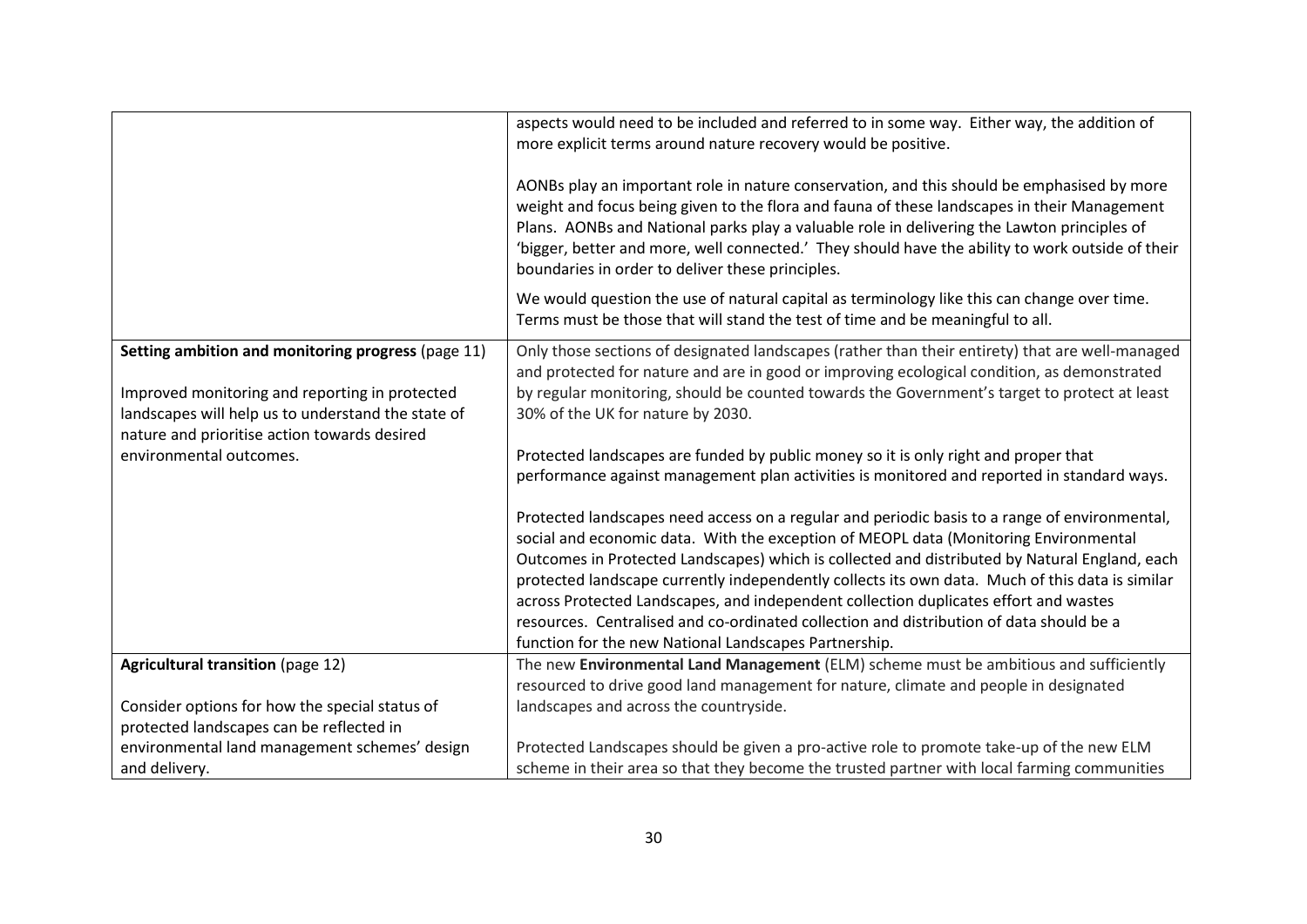|                                                                                                                                                                                                                                                                                                                                                                                                                                               | and have greater ability to influence targets for landscape and nature recovery. ELM needs to                                                                                                                                                                                                                                                                                                                                                                                                                                                                                    |
|-----------------------------------------------------------------------------------------------------------------------------------------------------------------------------------------------------------------------------------------------------------------------------------------------------------------------------------------------------------------------------------------------------------------------------------------------|----------------------------------------------------------------------------------------------------------------------------------------------------------------------------------------------------------------------------------------------------------------------------------------------------------------------------------------------------------------------------------------------------------------------------------------------------------------------------------------------------------------------------------------------------------------------------------|
|                                                                                                                                                                                                                                                                                                                                                                                                                                               | link to ambitions set within the Local Nature Recovery Strategies.                                                                                                                                                                                                                                                                                                                                                                                                                                                                                                               |
| <b>Chapter 3: People and place</b>                                                                                                                                                                                                                                                                                                                                                                                                            |                                                                                                                                                                                                                                                                                                                                                                                                                                                                                                                                                                                  |
| <b>Government's response</b>                                                                                                                                                                                                                                                                                                                                                                                                                  | <b>Position of the Cannock Chase AONB Partnership</b>                                                                                                                                                                                                                                                                                                                                                                                                                                                                                                                            |
| Landscapes for everyone (page 13)<br>Establish a national co-ordination function for the new<br>National Landscapes Partnership to enhance and<br>expand community engagement.                                                                                                                                                                                                                                                                | Improving access to protected landscapes and addressing the current inequality in those<br>accessing the landscape is seen as a priority. Whilst this needs balancing with managing visitor<br>pressure, we are extremely supportive of ensuring our protected landscapes are accessible to<br>all. Note that this could bring additional burdens to highway / access authorities and additional<br>resources are required for any meaningful improvements.                                                                                                                      |
| Support or reward landowners for enhanced access to<br>their land.<br>Develop opportunities across government to<br>strengthen the role of protected landscapes to<br>support health and wellbeing by working with the<br>Probation Service's community payback scheme;<br>support capacity building in schools to engage with<br>nature; deliver green social prescribing provision.<br>Seek ways to increase the number of rangers engaging | The proposals are welcomed, however further detail is required to be able to assess their<br>impacts and consequences. Furthermore, with no commitment to additional funding, AONBs<br>will be unable to deliver the long-term engagement activities required to increase the diversity<br>of people using the landscape.                                                                                                                                                                                                                                                        |
| with people in protected landscapes.                                                                                                                                                                                                                                                                                                                                                                                                          |                                                                                                                                                                                                                                                                                                                                                                                                                                                                                                                                                                                  |
| A stronger mission for connecting people and<br>places (page 14)<br>A strengthened secondary purpose for National Park                                                                                                                                                                                                                                                                                                                        | As stated above, we welcome the closer alignment of the statutory purposes of AONBs and<br>National Parks as part of the 'levelling up' between the two protected landscapes. However,<br>greater consistency in how these areas are protected and managed will only be achieved<br>through more equitable powers and resources.                                                                                                                                                                                                                                                 |
| Authorities, also extended to AONBs.                                                                                                                                                                                                                                                                                                                                                                                                          | If AONBs are to gain a second purpose for public enjoyment and understanding, there would<br>need to be a clear policy statement that where conflicts occur between conserving and<br>enhancing natural beauty and recreation, natural beauty should take priority (i.e., the 'Sandford<br>Principle'). If this purpose is also supported by strengthened duties, then further clarity on<br>expectations and potentially an additional burdens assessment would be required. For<br>example, would there be additional expectations for management of public rights of way - if |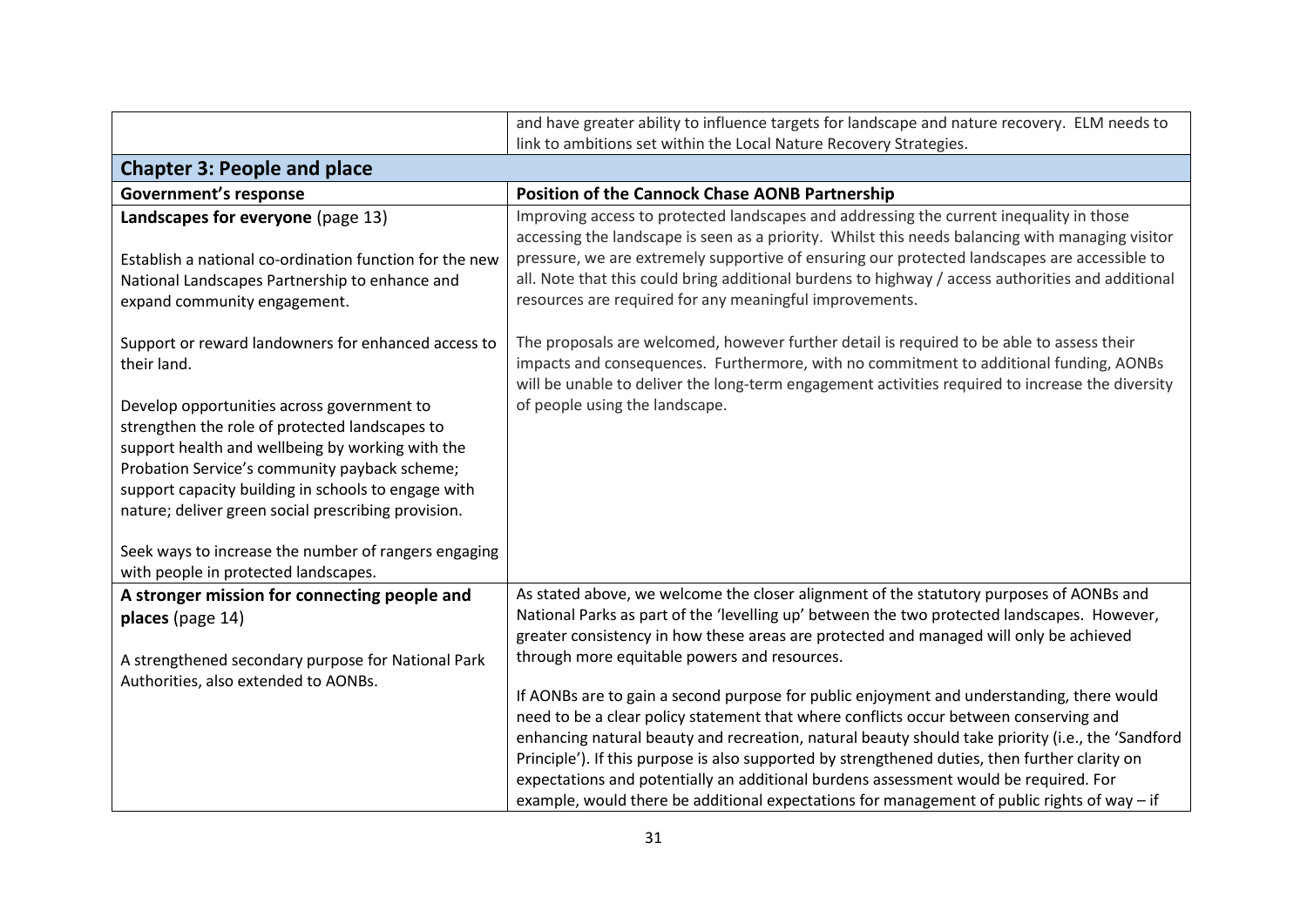|                                                                                                                                                                                                                                                                                                                                                                                                                                                          | so, would this sit with the PL body or the Highway Authority? In either case, additional funding<br>would be required.<br>Cannock Chase at just 26 square miles receives more visitors annually (2.5 million) than the<br>Cairngorms National Park (UK's largest protected landscape) and more than 4-5 times the<br>density of footfall than the Lake District National Park (England's most visited protected<br>landscape). Solutions to managing the recreational pressures in our landscape (for example, by<br>providing alternative greenspace elsewhere away from the AONB to ease pressures) may not<br>always sit easily with a new second purpose to promote public enjoyment and understanding of<br>the special qualities. |
|----------------------------------------------------------------------------------------------------------------------------------------------------------------------------------------------------------------------------------------------------------------------------------------------------------------------------------------------------------------------------------------------------------------------------------------------------------|-----------------------------------------------------------------------------------------------------------------------------------------------------------------------------------------------------------------------------------------------------------------------------------------------------------------------------------------------------------------------------------------------------------------------------------------------------------------------------------------------------------------------------------------------------------------------------------------------------------------------------------------------------------------------------------------------------------------------------------------|
| Supporting local communities (page 14)<br>The Government does not propose to introduce a new<br>third statutory purpose for Protected Landscapes to<br>foster the economic and community vitality of their<br>areas. Instead, the Government proposes to support<br>its lead partners to discharge their existing duties<br>effectively and consistently through government<br>guidance and best practice, and by supporting<br>programmes such as FiPL. | AONB Partnerships cannot solve all of the issues affecting rural communities in their areas and<br>notes that these issues are often a result of rurality rather than being specific to protected<br>landscapes. We therefore support the government's position not to impose a third statutory<br>purpose.                                                                                                                                                                                                                                                                                                                                                                                                                             |
| Sustainable transport (page 15)<br>Local Authorities should consider opportunities to<br>encourage more sustainable travel as part of their<br><b>Local Transport Plans</b>                                                                                                                                                                                                                                                                              | Over 80% of the visitors to Cannock Chase AONB travel by car. A shuttle bus service from local<br>communities onto the Chase (the Chase Hopper) was abandoned a few years due to the<br>unaffordable cost. We support the development of new sustainable ways to visit the area, but<br>additional resources will be required to facilitate and support such services.                                                                                                                                                                                                                                                                                                                                                                  |
| Open access land (page 15)<br>Review open access maps to clarify rights and inform<br>any further consideration of expanding open access<br>rights.                                                                                                                                                                                                                                                                                                      | 58% of Cannock Chase AONB is already open access land where the public has the right to<br>roam.<br>Protected Landscapes need to develop and nurture trusted relationships with farmers and<br>landowners. Any further expansion of open access rights on privately owned land may have<br>the unfortunate consequence of alienating these key stakeholders and needs careful                                                                                                                                                                                                                                                                                                                                                           |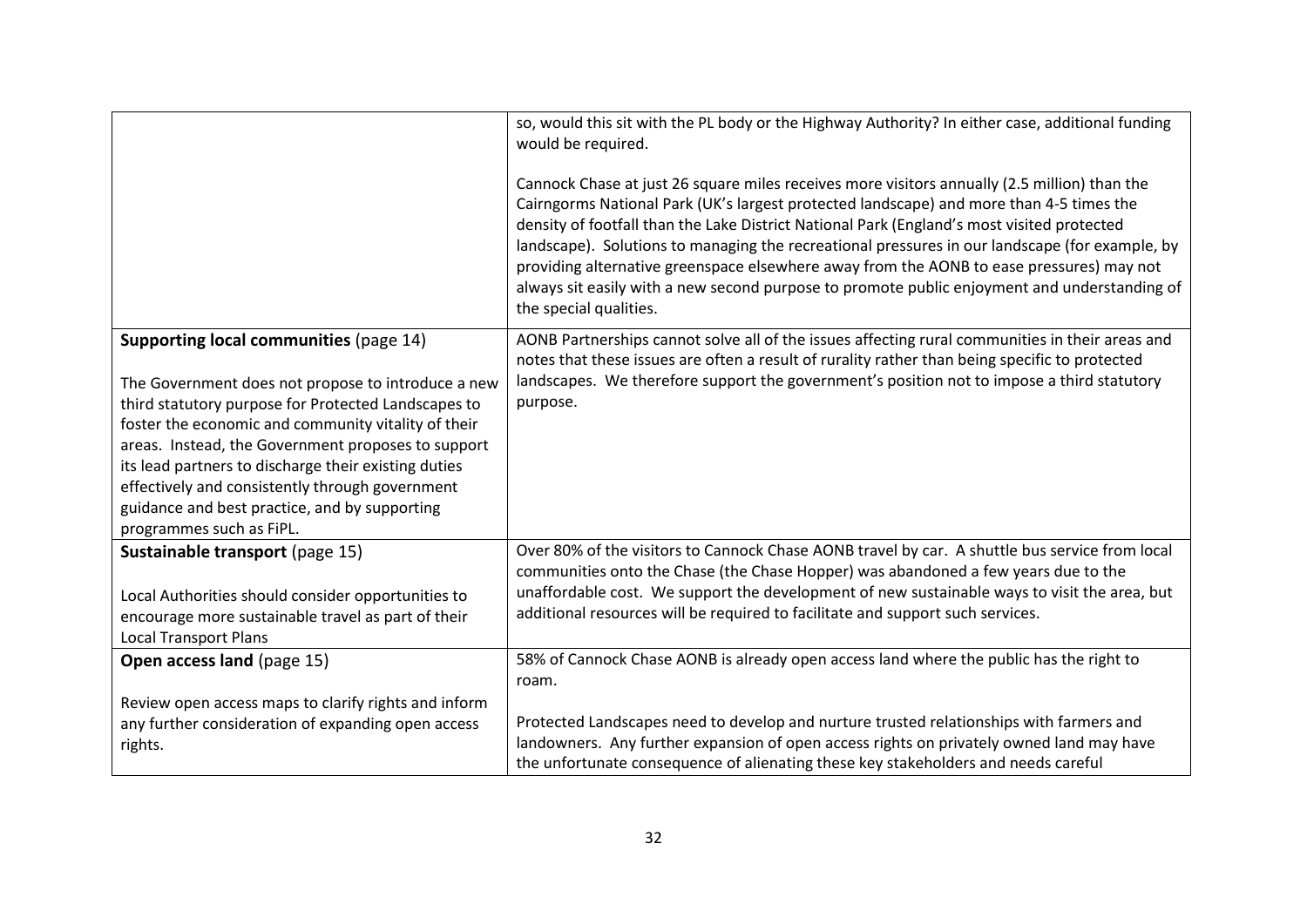| Explore the barriers that may exist to the provision of | consideration. Greater encouragement for improved access through permissive routes may                                                                                             |
|---------------------------------------------------------|------------------------------------------------------------------------------------------------------------------------------------------------------------------------------------|
| permissive access by landowners and seek to remedy      | lead to better outcomes.                                                                                                                                                           |
| these.                                                  |                                                                                                                                                                                    |
|                                                         | Careful management would also be required to ensure potential conflicts between nature                                                                                             |
|                                                         | recovery and open access can be addressed.                                                                                                                                         |
| <b>National Trails (page 15)</b>                        | Cannock Chase AONB does not include any National Trails however generally this would seem a<br>positive step.                                                                      |
| The new National Trails charity to be included as a     |                                                                                                                                                                                    |
| member of the new National Landscapes Partnership.      |                                                                                                                                                                                    |
| Sustainable tourism (page 16)                           | AONBs receive similar numbers of visitors and the same visitor pressures as National Parks.                                                                                        |
|                                                         | Any consideration of strengthening enforcement powers also needs to apply to the local                                                                                             |
| Representatives from the Protected Landscapes to        | authorities that comprise AONBs.                                                                                                                                                   |
| help inform the preparation of a Sustainable Tourism    |                                                                                                                                                                                    |
| Plan.                                                   | Cannock Chase AONB has very few green lanes and does not suffer from damage from off-road<br>motor vehicles. We are aware of the considerable problems this causes other protected |
| Increase the range of enforcement powers available      | landscapes and would support restrictions for their use.                                                                                                                           |
| to National Park Authorities and the Broads Authority   |                                                                                                                                                                                    |
| to help manage visitor pressures.                       |                                                                                                                                                                                    |
|                                                         |                                                                                                                                                                                    |
| Explore options for protecting green lanes from         |                                                                                                                                                                                    |
| damaging vehicular uses.                                |                                                                                                                                                                                    |
| Planning reform (page $17-19$ )                         |                                                                                                                                                                                    |
|                                                         | For Cannock Chase AONB, we have relatively little housing in the area but there are constant                                                                                       |
| Seek views on how AONB Teams can achieve better         | pressures on or around the setting of the AONB. We would like to see a stronger role for                                                                                           |
| outcomes through the plan-making process.               | AONBs and greater flexibility so AONBs can take a greater role in local decisions.                                                                                                 |
|                                                         | The way in which designation works alongside the Green Belt could also be considered. This will                                                                                    |
| AONB Teams be granted statutory consultee status.       | not apply to a lot of NPs and the rural AONBs but in Cannock Chase, which on the edge of the                                                                                       |
|                                                         | West Midlands conurbation, the two policies overlap (literally) and are complementary.                                                                                             |
| Continue to monitor the use of permitted                | Maintaining the openness of the Green Belt is important to the landscape of the AONB, and its                                                                                      |
| development rights in protected landscapes and          | setting.                                                                                                                                                                           |
| identify future opportunities to review their use.      |                                                                                                                                                                                    |
|                                                         |                                                                                                                                                                                    |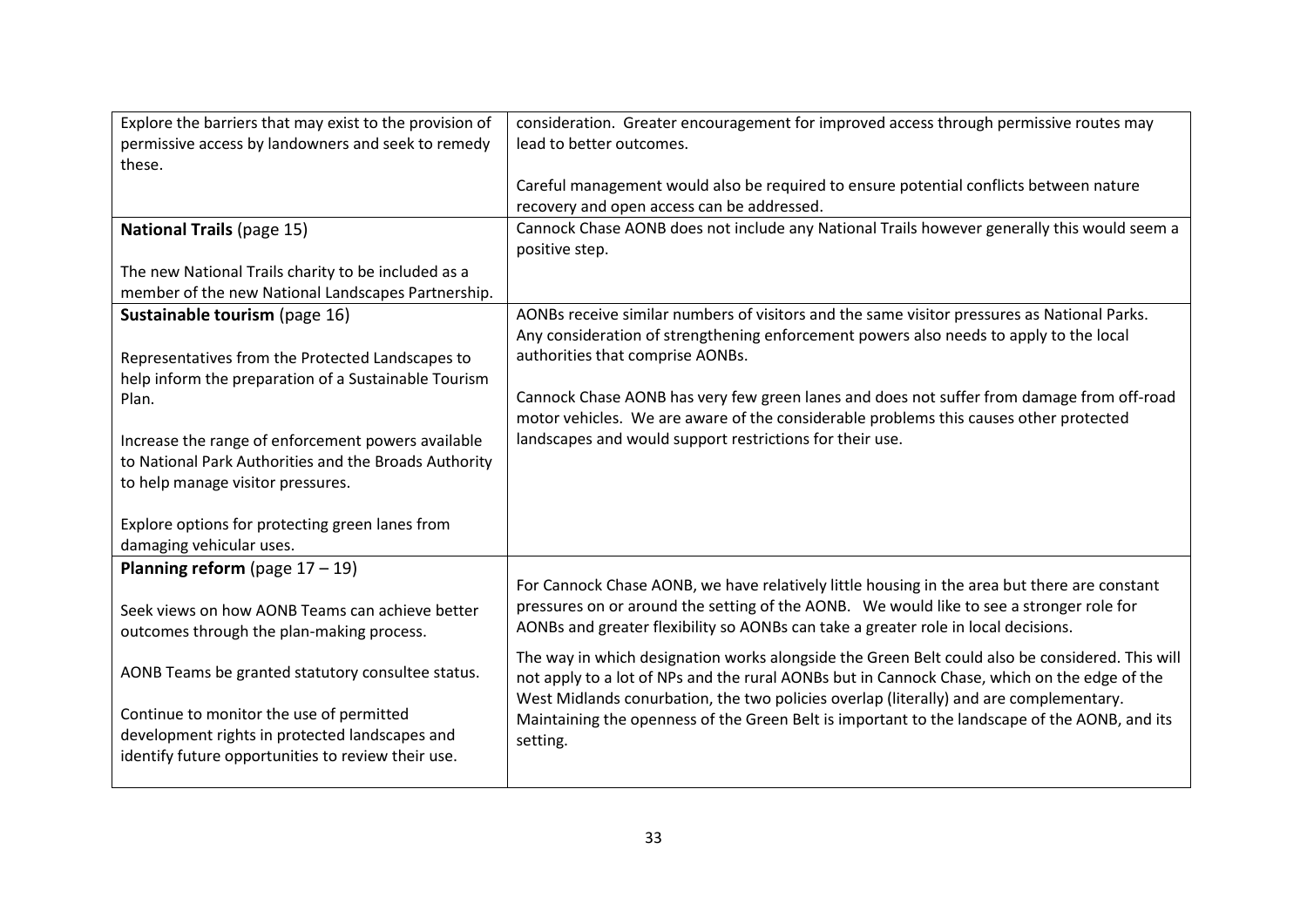|                                                                                                                                                                                                                                                                                    | A final point is to consider the interpretation of the wording of para. 172 of the NPPF with<br>reference to NPs and AONBs. The addition of the comment that the scale and extent of<br>development in these areas should be limited, is welcomed, but the reference to "major<br>development" remains. The review should consider how this can be interpreted/defined. In<br>small, pressured area such as Cannock Chase, additional development, including small groups<br>of houses and even individual dwellings can have an adverse impact and establish precedent<br>for development which can lead to a cumulative adverse impact on landscape and scenic<br>beauty.<br>Any planning reforms must lead to improved planning decisions and outcomes for development<br>within AONBs and their settings. Statutory consultee status views are given weight in planning |
|------------------------------------------------------------------------------------------------------------------------------------------------------------------------------------------------------------------------------------------------------------------------------------|-----------------------------------------------------------------------------------------------------------------------------------------------------------------------------------------------------------------------------------------------------------------------------------------------------------------------------------------------------------------------------------------------------------------------------------------------------------------------------------------------------------------------------------------------------------------------------------------------------------------------------------------------------------------------------------------------------------------------------------------------------------------------------------------------------------------------------------------------------------------------------|
|                                                                                                                                                                                                                                                                                    | decisions, but the implications for AONB staff should not be underestimated.                                                                                                                                                                                                                                                                                                                                                                                                                                                                                                                                                                                                                                                                                                                                                                                                |
|                                                                                                                                                                                                                                                                                    | Cannock Chase AONB has a planning protocol in place which ensures that AONB staff are<br>consulted on development proposals that harm the special qualities of the AONB or its setting.                                                                                                                                                                                                                                                                                                                                                                                                                                                                                                                                                                                                                                                                                     |
| <b>Affordable housing (page 19)</b>                                                                                                                                                                                                                                                | No comment. Affordable housing within Cannock Chase AONB is not an issue.                                                                                                                                                                                                                                                                                                                                                                                                                                                                                                                                                                                                                                                                                                                                                                                                   |
| The Government does not support the Glover Review<br>recommendation for a new, publicly funded housing<br>association specifically for protected landscapes, and<br>will, instead, progress alternative means to deliver<br>suitable housing for local communities in rural areas. |                                                                                                                                                                                                                                                                                                                                                                                                                                                                                                                                                                                                                                                                                                                                                                                                                                                                             |
| <b>Chapter 4: Supporting local delivery</b>                                                                                                                                                                                                                                        |                                                                                                                                                                                                                                                                                                                                                                                                                                                                                                                                                                                                                                                                                                                                                                                                                                                                             |
| <b>Government's response</b>                                                                                                                                                                                                                                                       | <b>Position of the Cannock Chase AONB Partnership</b>                                                                                                                                                                                                                                                                                                                                                                                                                                                                                                                                                                                                                                                                                                                                                                                                                       |
| Local governance (page 20-22)                                                                                                                                                                                                                                                      | We welcome the intention to provide clarity through guidance but are disappointed in the<br>largely limited proposals for AONB Partnerships, although we recognise that that are local                                                                                                                                                                                                                                                                                                                                                                                                                                                                                                                                                                                                                                                                                      |
| Minor reform of National Park Authorities and                                                                                                                                                                                                                                      | authority based so there is less opportunity to influence.                                                                                                                                                                                                                                                                                                                                                                                                                                                                                                                                                                                                                                                                                                                                                                                                                  |
| Conservation Boards such as size, diversity and                                                                                                                                                                                                                                    | Greater input from NE to provide consistency etc would help                                                                                                                                                                                                                                                                                                                                                                                                                                                                                                                                                                                                                                                                                                                                                                                                                 |
| appointments.                                                                                                                                                                                                                                                                      |                                                                                                                                                                                                                                                                                                                                                                                                                                                                                                                                                                                                                                                                                                                                                                                                                                                                             |
|                                                                                                                                                                                                                                                                                    | Those governing National Parks and AONBs should have significant experience, expertise and                                                                                                                                                                                                                                                                                                                                                                                                                                                                                                                                                                                                                                                                                                                                                                                  |
| Natural England to produce clear governance                                                                                                                                                                                                                                        | passion across their statutory purposes, especially to address the nature and climate                                                                                                                                                                                                                                                                                                                                                                                                                                                                                                                                                                                                                                                                                                                                                                                       |
| principles, processes, and structures for AONB that                                                                                                                                                                                                                                | emergency.                                                                                                                                                                                                                                                                                                                                                                                                                                                                                                                                                                                                                                                                                                                                                                                                                                                                  |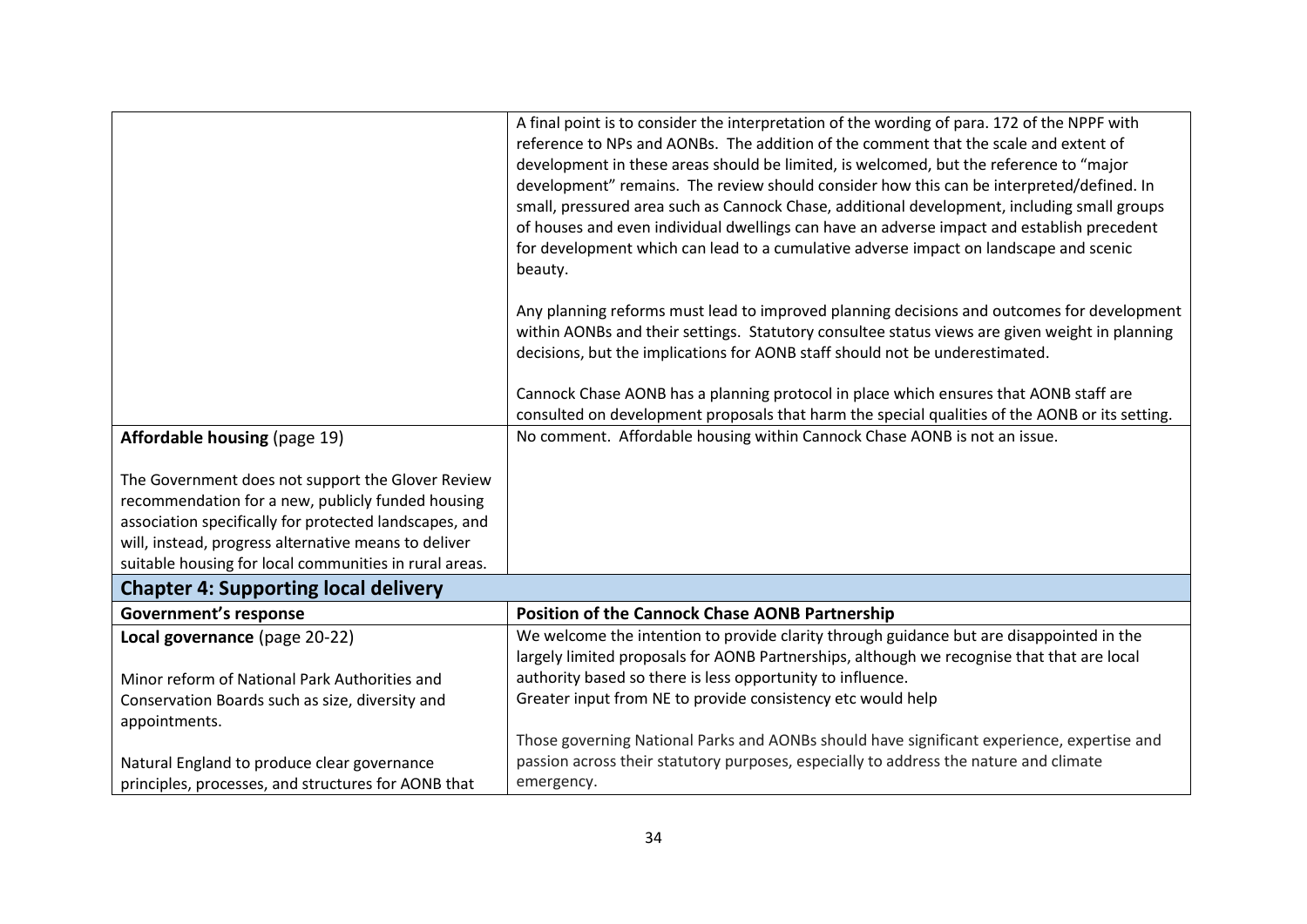| local authorities would be expected to follow, linked  |                                                                                                                                                                                           |
|--------------------------------------------------------|-------------------------------------------------------------------------------------------------------------------------------------------------------------------------------------------|
| to Defra grant agreements.                             | National support, oversight and scrutiny should be provided to facilitate a race to the top on                                                                                            |
|                                                        | achieving targets and delivering transformative action in designated landscapes for nature,                                                                                               |
|                                                        | climate and people.                                                                                                                                                                       |
| Management plans (page 22)                             | Management Plans are important tools that designated landscape bodies have to help deliver<br>for nature, climate and people. However, they must be impactful and strengthened to contain |
| Proposed National Landscapes strategy will provide     | specific, measurable, ambitious, realistic and time-bound (SMART) targets and actions to tackle                                                                                           |
| strategic direction.                                   | the nature and climate emergency and to connect all parts of society to designated landscapes.                                                                                            |
|                                                        |                                                                                                                                                                                           |
| Natural England will produce an outcomes framework,    | To ensure the delivery of the Management Plan, relevant bodies should be given a duty to act                                                                                              |
| provide annual reporting to track progress against the | jointly to support its development and implementation of the Management Plan and report on                                                                                                |
| outcomes, and advise on where further action is        | how they are achieving this, and designated landscape bodies should be required to coordinate                                                                                             |
| needed.                                                | and report on its overall implementation.                                                                                                                                                 |
|                                                        | AONB Management Plans are locally agreed and democratically determined, so targets and                                                                                                    |
|                                                        | KPIs need to be aware of this. In setting targets it needs to be recognised that each AONB is                                                                                             |
|                                                        | different                                                                                                                                                                                 |
| A clearer role for public bodies (page 22)             | The existing duty on all relevant bodies (including designated landscape bodies, Natural                                                                                                  |
|                                                        | England, Forestry Commission, local authorities and utilities providers) to the statutory                                                                                                 |
| The wording of due regard to be strengthened so that   | purposes of designated landscapes should be strengthened from 'have regard' to 'further' the                                                                                              |
| that they are given greater weight when exercising     | amended statutory purposes of designated landscapes.                                                                                                                                      |
| public functions.                                      | In addition, all relevant bodies should be more accountable and report (e.g., through                                                                                                     |
|                                                        | Management Plans) on how they are supporting the delivery of the statutory purposes. This                                                                                                 |
|                                                        | should include policies, decisions and the management of public landholdings that lie within                                                                                              |
|                                                        | protected landscapes.                                                                                                                                                                     |
| Sustainable financing (page 23-24)                     | We welcome the focus on AONBs but are disappointed that it falls short of Glover's                                                                                                        |
|                                                        | recommendations.                                                                                                                                                                          |
| Scale of the ambition matched by equivalent            |                                                                                                                                                                                           |
| resources, particularly in AONBs.                      | Designated landscapes must have the sufficient resources and robust governance to deliver                                                                                                 |
|                                                        | their purposes and Management Plans, and any new burdens arising out of the review should                                                                                                 |
| Grant allocation model should also be reviewed to      | be fully funded immediately.                                                                                                                                                              |
| ensure transparency                                    |                                                                                                                                                                                           |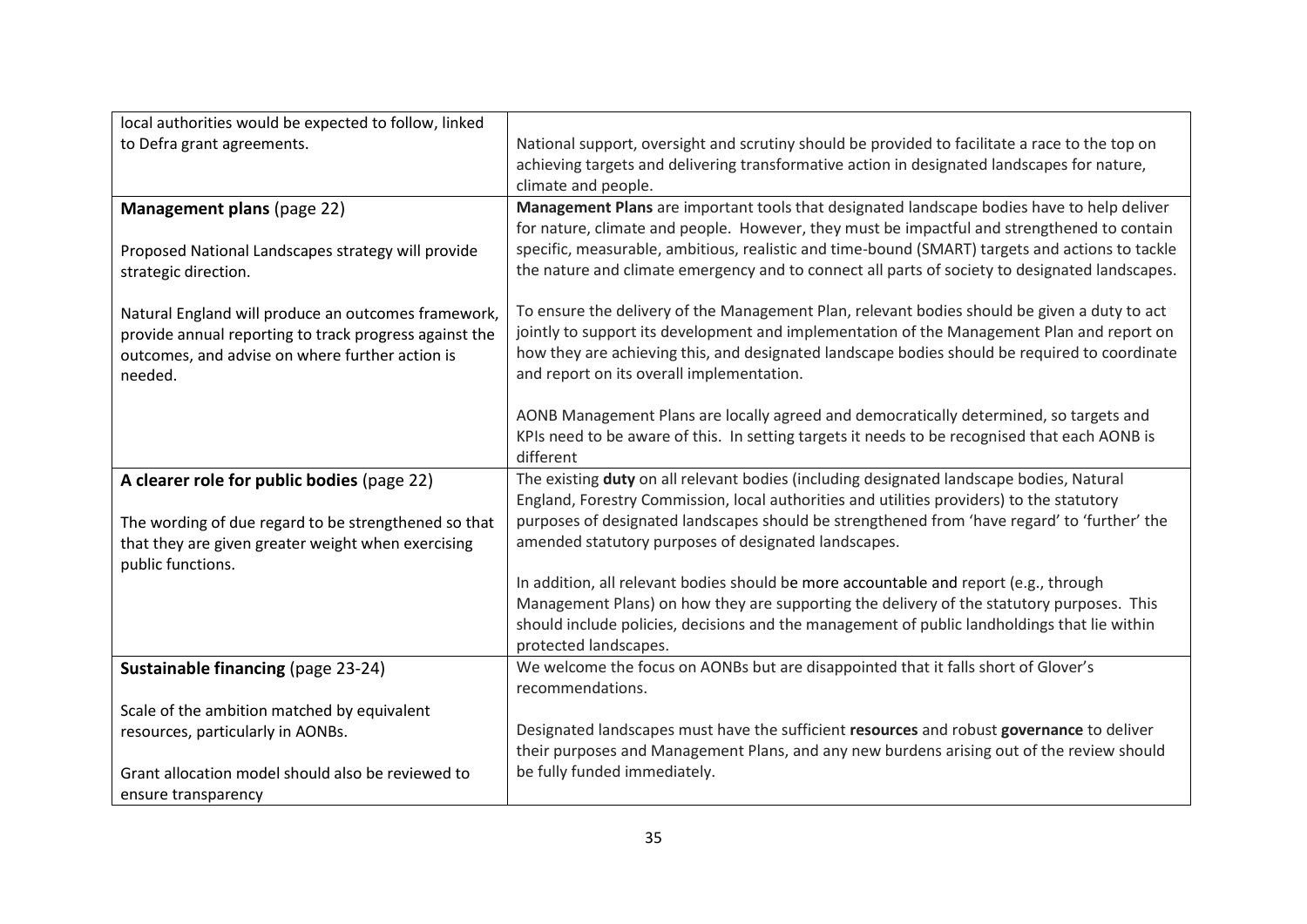| Private and blended financing models for nature<br>recovery and nature-based solutions.<br>A dedicated national finance team, part of a proposed<br>national landscape partnership, to generate additional<br>income through green finance initiatives and joint | The Government should commit to increased and long-term funding for designated landscape<br>bodies and delivery partners. For AONBs, where the greatest need for additional resources lies,<br>the Glover proposal to double their modest funding from £6.7 million to £13.4 million should<br>be implemented without further delay. This must be done by increasing the overall funding<br>available for designated landscapes to ensure it does not lead to any reduction in funding<br>available for National Parks.                                                                                                                                                         |
|------------------------------------------------------------------------------------------------------------------------------------------------------------------------------------------------------------------------------------------------------------------|---------------------------------------------------------------------------------------------------------------------------------------------------------------------------------------------------------------------------------------------------------------------------------------------------------------------------------------------------------------------------------------------------------------------------------------------------------------------------------------------------------------------------------------------------------------------------------------------------------------------------------------------------------------------------------|
| funding bids and coordinate a pipeline of investment-                                                                                                                                                                                                            | Any new funding should not require an increase in local authority funding, but lock-in at least                                                                                                                                                                                                                                                                                                                                                                                                                                                                                                                                                                                 |
| ready projects.                                                                                                                                                                                                                                                  | current levels                                                                                                                                                                                                                                                                                                                                                                                                                                                                                                                                                                                                                                                                  |
|                                                                                                                                                                                                                                                                  |                                                                                                                                                                                                                                                                                                                                                                                                                                                                                                                                                                                                                                                                                 |
| The national landscapes partnership should publish a<br>commercial strategy within a year of being<br>established.                                                                                                                                               | The proposed new funding model with more diverse sources of funding, such as private finance<br>for nature-based solutions and a role for the new landscapes partnership to harness<br>commercial and sponsorship opportunities does not provide protected landscapes with the<br>certainty they need to plan ahead. There is also concern that private investors could influence<br>management decisions or that they use their investment to offset their environmental impact<br>elsewhere. Private investors (even if they are forthcoming) will want to see a return for their<br>investment on the ground - they will not want to core fund as that support is invisible. |
| General power of competence (page 24-25)                                                                                                                                                                                                                         | No comments.                                                                                                                                                                                                                                                                                                                                                                                                                                                                                                                                                                                                                                                                    |
|                                                                                                                                                                                                                                                                  |                                                                                                                                                                                                                                                                                                                                                                                                                                                                                                                                                                                                                                                                                 |
| Broaden the legal competence of National Park                                                                                                                                                                                                                    |                                                                                                                                                                                                                                                                                                                                                                                                                                                                                                                                                                                                                                                                                 |
| authorities and the Broads Authority to a more                                                                                                                                                                                                                   |                                                                                                                                                                                                                                                                                                                                                                                                                                                                                                                                                                                                                                                                                 |
| general power, similar to that of local authorities                                                                                                                                                                                                              |                                                                                                                                                                                                                                                                                                                                                                                                                                                                                                                                                                                                                                                                                 |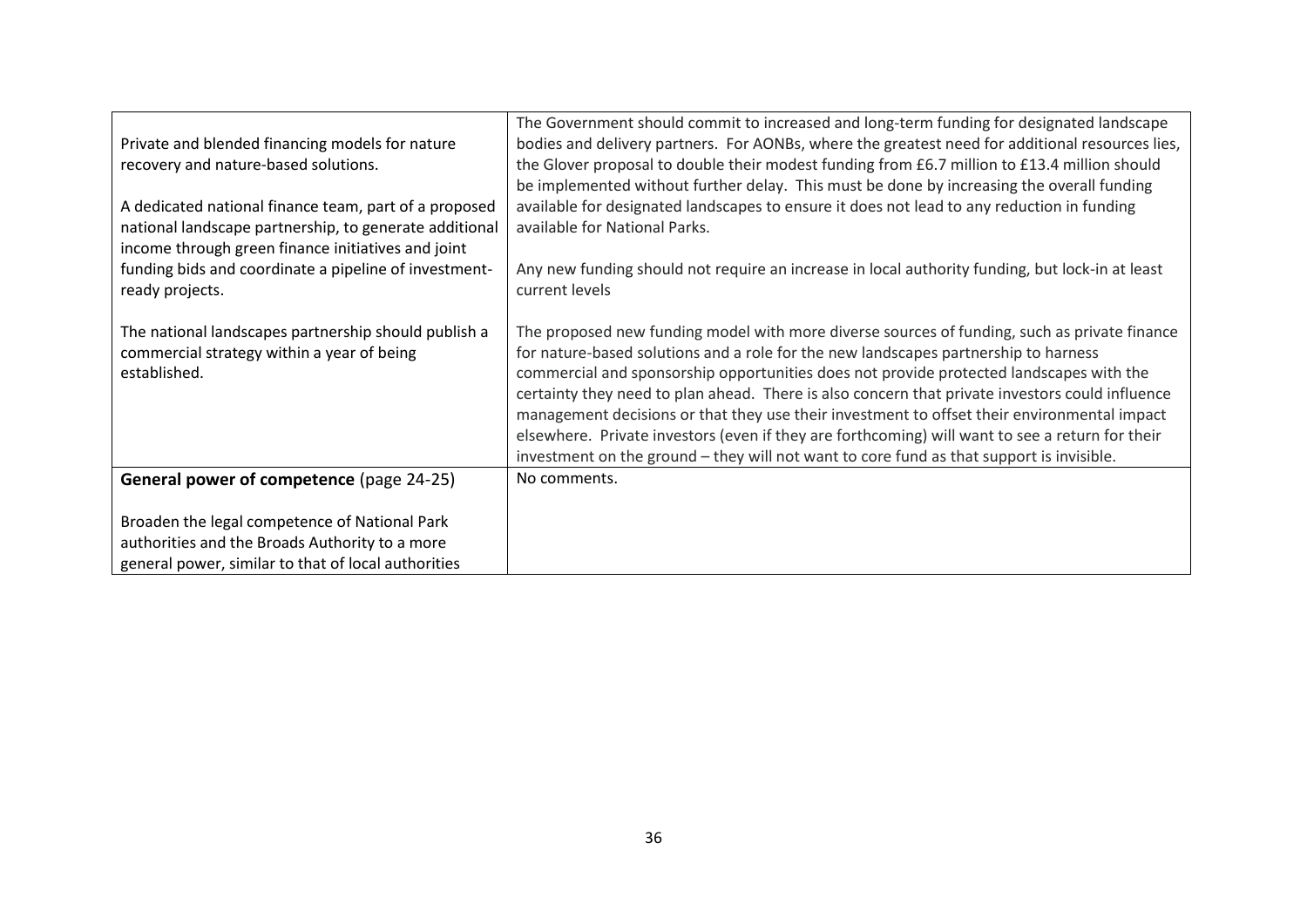<span id="page-36-0"></span>

| Item 7                         | <b>Planning update</b>                                                                                        |
|--------------------------------|---------------------------------------------------------------------------------------------------------------|
| Item for:                      | (a) Development management and planning policy<br>(b) High Speed Rail (HS2) Phase 2a<br>Part (a): Information |
|                                | Part (b): Information                                                                                         |
| Author:                        | Julia Banbury, AONB Landscape Planning Officer                                                                |
| <b>Financial implications:</b> | None                                                                                                          |
| <b>Recommendations:</b>        | 1. The Joint Committee notes progress made on planning<br>matters since the last meeting                      |
|                                | 2. Members to note the update on High Speed Rail (HS2)<br>Phase 2a                                            |

### **Part (a) Development management and planning policy**

- 1. Between November 2021 and March 2022, the Landscape Planning Officer reviewed 39 planning applications, and made representations to 1 Planning Inspectorate Appeal, 1 Local Plan consultation, 1 non-statutory consultation from Natural England and 1 pre-application consultation. One application was classified as major development associated with retail development in Cannock district. Seven consultations related to amended applications in response to previous objections. Twelve applications did not need a full response as there were no concerns to raise.
- 2. The table below indicates applications reported on previously that have now been decided, and consultations from July where an objection was made, along with the outcomes to date. Full responses are available from the AONB Landscape Planning Officer.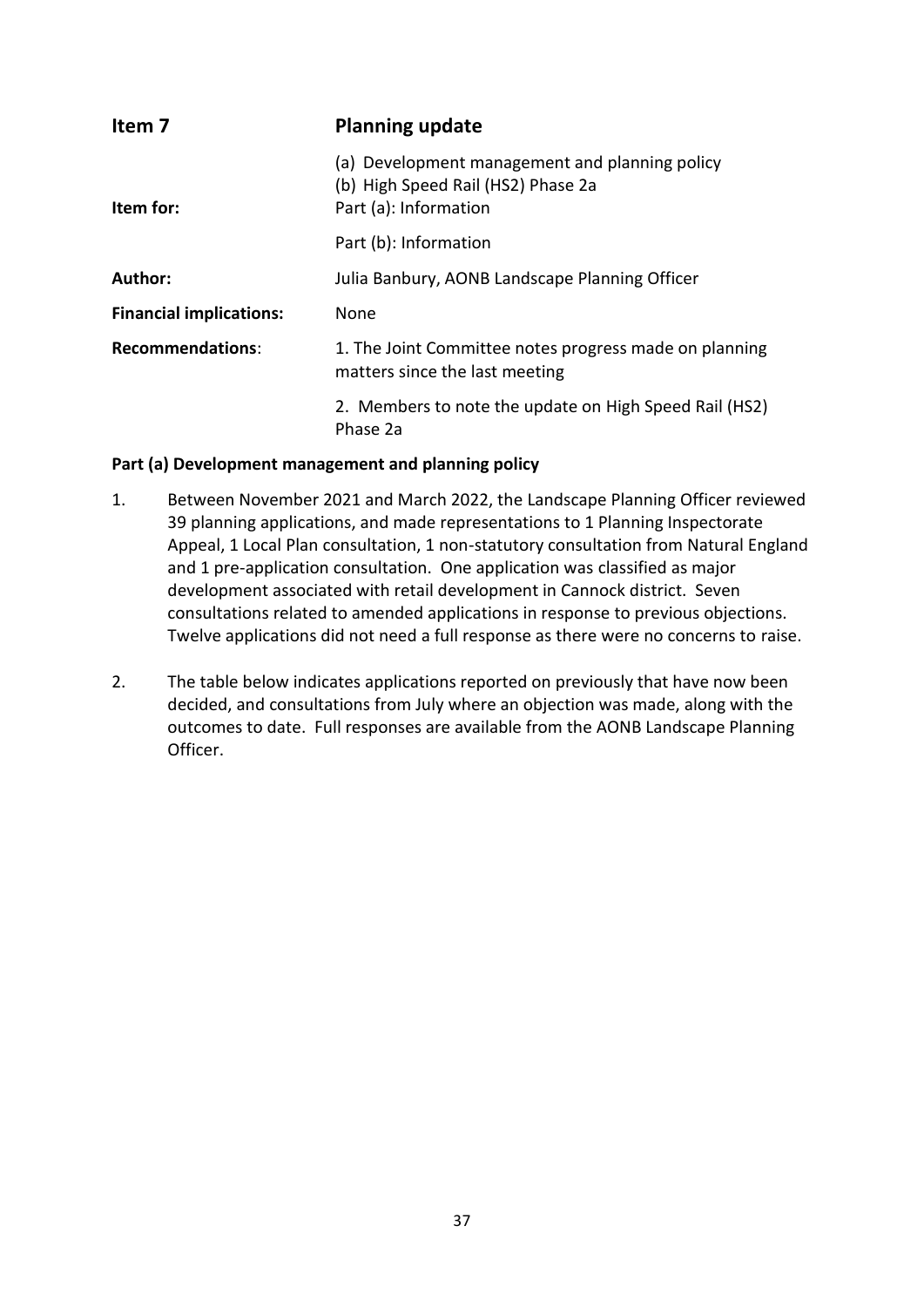|                          | Planning inspectorate Application / Appeal               |                                                                                             |                                                                                                                                                        | Major application                                                                           |                                              |                                                     |
|--------------------------|----------------------------------------------------------|---------------------------------------------------------------------------------------------|--------------------------------------------------------------------------------------------------------------------------------------------------------|---------------------------------------------------------------------------------------------|----------------------------------------------|-----------------------------------------------------|
|                          | Planning policy                                          |                                                                                             |                                                                                                                                                        | Other consultation (eg. Felling license)                                                    |                                              |                                                     |
| <b>Authority</b><br>area | Reference                                                | <b>Site and Description</b>                                                                 | Response                                                                                                                                               |                                                                                             | Response<br>date                             | <b>LPA</b> decision                                 |
| Cannock Chase            | CH/20/381                                                | Land used as a pony<br>paddock, Rawnsley Road,<br>Cannock<br>Residential - 60 houses        | Objection                                                                                                                                              |                                                                                             | 27.05.21                                     | Awaiting decision                                   |
| South<br>Staffordshire   | 21/00644/FUL<br>21/00645/FUL<br>21/00646/FUL             | Coppice Farm, Cannock Rd,<br>Bednall<br>Applications for equestrian<br>arena, stable blocks | Objection<br>mitigate AONB setting                                                                                                                     | Requires landscape mitigation strategy to                                                   | 14.07.21<br>15.07.21<br>22.07.21<br>09.08.21 | Approved 10.09.21<br>With conditions<br>(landscape) |
| South<br>Staffordshire   | PINS reference<br>21/3274332<br>21/3274333<br>21/3274334 | Planning Appeal against<br>enforcement notice<br>Land at Dovelelys Farm<br>Sandy Lane       | Support LPA enforcement action.<br>Urbanising features would result in<br>detrimental impacts. In the context of<br>approved development 19/00701/FUL, | would risk concerning cumulative impact.                                                    | 02.08.21                                     | Awaiting decision                                   |
| Lichfield                | 21.01097FUL                                              | Caligari Lower Way Upper<br>Longdon<br>Alterations and minor<br>extension                   | Request clarity on tree retention                                                                                                                      |                                                                                             | 26.01.22                                     | Awaiting decision                                   |
| Stafford                 | 20/33151/FUL                                             | Casa de Lune, 32 Pool Lane,<br><b>Brocton</b><br>Garage with living over                    | original approved application. Request<br>conditions                                                                                                   | Proposal set back from boundary similar to                                                  | 11.08.21                                     | Awaiting decision                                   |
| Lichfield                | 21/01069/FUL                                             | Tara House, School Lane,<br>Gentleshaw<br>Amended application<br>Outdoor covered manège     |                                                                                                                                                        |                                                                                             |                                              | Awaiting decision                                   |
| Stafford                 | 21/34563/COU                                             | <b>Brocton Park Farm</b><br>Change of use of agricultural<br>field to supplying telegraph   | Objection                                                                                                                                              | Elevations indicate proposed lighting angled<br>upward impacting on the tranquillity of the | 16.12.21<br>11.01.22                         | Awaiting decision                                   |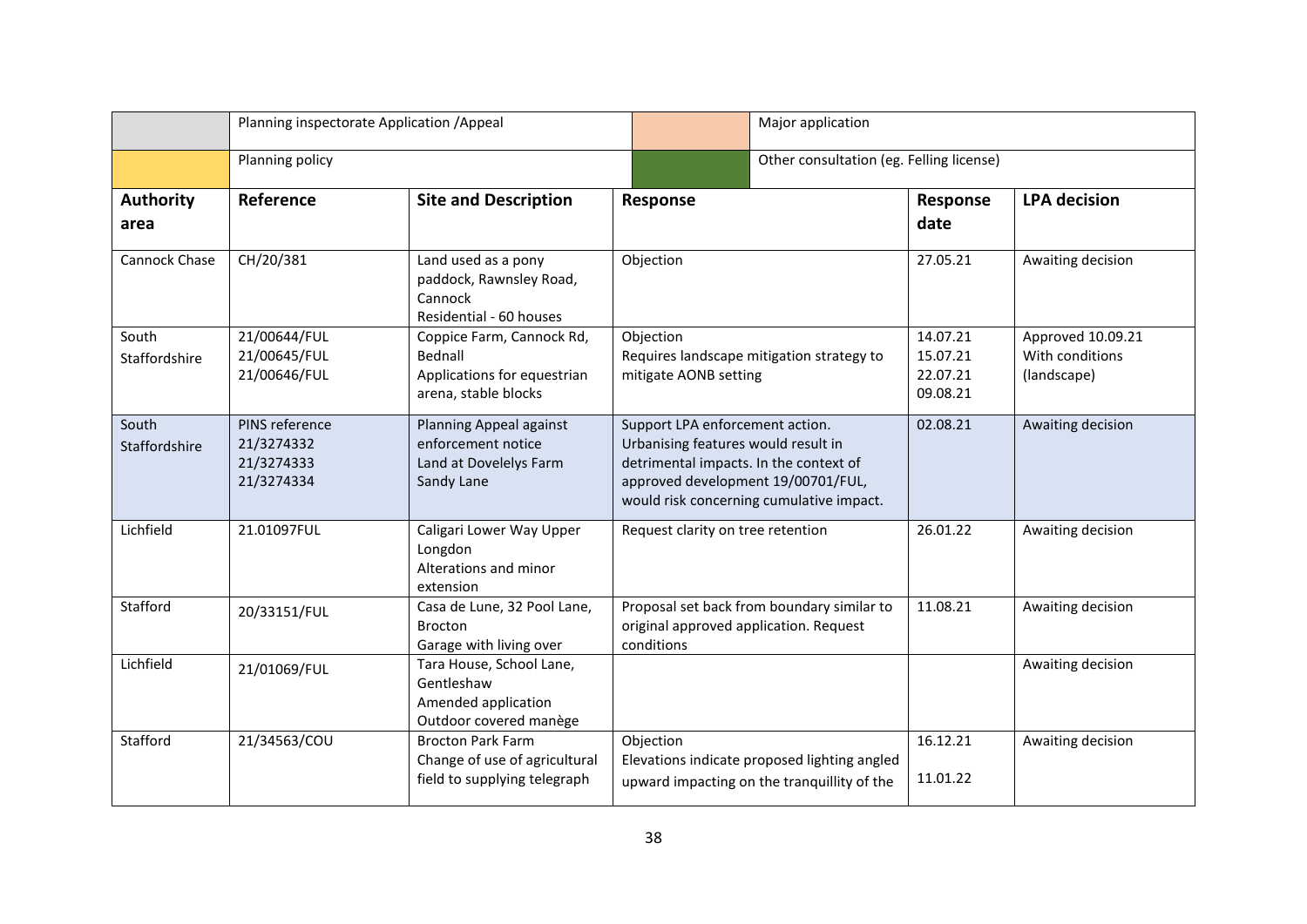|                                        |                                            | poles, storage and modular<br>office buildings                                                                                                                                                          | rural landscape in the setting of the AONB<br>and contributing to light pollution. Seek<br>sensitive lighting and condition for colour<br>finish of offices                                                                                           | 03.02.22             |                   |
|----------------------------------------|--------------------------------------------|---------------------------------------------------------------------------------------------------------------------------------------------------------------------------------------------------------|-------------------------------------------------------------------------------------------------------------------------------------------------------------------------------------------------------------------------------------------------------|----------------------|-------------------|
| Natural<br>England                     | 015/2788/2021                              |                                                                                                                                                                                                         |                                                                                                                                                                                                                                                       | 14.09.21             |                   |
| Staffordshire<br><b>County Council</b> | CH.20/04/709 M                             | <b>Rugeley Quarry</b><br>Vary conditions - phasing                                                                                                                                                      | Seek enhanced restoration.<br>Request conditions for details of areas for<br>trialling landform enhancements and<br>phased habitat restoration.                                                                                                       | 15.09.21             | Awaiting decision |
| Cannock Chase                          | CH/21/0383                                 | 30 Rugeley Road, Hazelslade<br>Demolition of bungalow 3<br>new detached houses                                                                                                                          | Objection 3 properties would reduce the<br>perceived green space between the centre<br>of Hazelslade and the outlying properties.                                                                                                                     | 04.10.21             | Awaiting decision |
| Stafford                               | 21/33668/COU                               | Land adj Bower Lane,<br>Etchinghill<br>Change of Use from<br>agricultural land to dog<br>exercise area with track and<br>parking area                                                                   | Objection - Proposal, in a prominent<br>location, would introduce detracting<br>urbanising elements. Potential impact on<br>trees.                                                                                                                    | 15.12.22<br>03.03.22 | Awaiting decision |
| South<br>Staffordshire                 | 21/00396/FUL<br>Appeal ref<br>W/21/3281030 | Shore Croft West Wing Sandy<br>Lane Hatherton<br>Extension to stable block to<br>include further stables, hay<br>store, grooming, feed, tack<br>and rugs room together with<br>construction of a manège | Support LPA refusal due to detrimental<br>impact on AONB and openness of Green<br>Belt.<br>Proposal would considerably increase the<br>mass of built forms and introduce<br>detracting features, fragmenting the<br>landscape of the designated area. | 21.10.21             | Awaiting decision |
| Lichfield                              | 21/01620/FULM                              | Land to west of Stoneyford<br>Lane, Blithbury<br>Solar Farm                                                                                                                                             | Objection<br>Located 3.5km from AONB with Rugeley in<br>the foreground.<br>Seek enhanced mitigation for views of<br>larger structures.<br>Concerns regarding cumulative impact of<br>this proposal and 21/00359/FULM.                                 | 28.10.21             | Awaiting decision |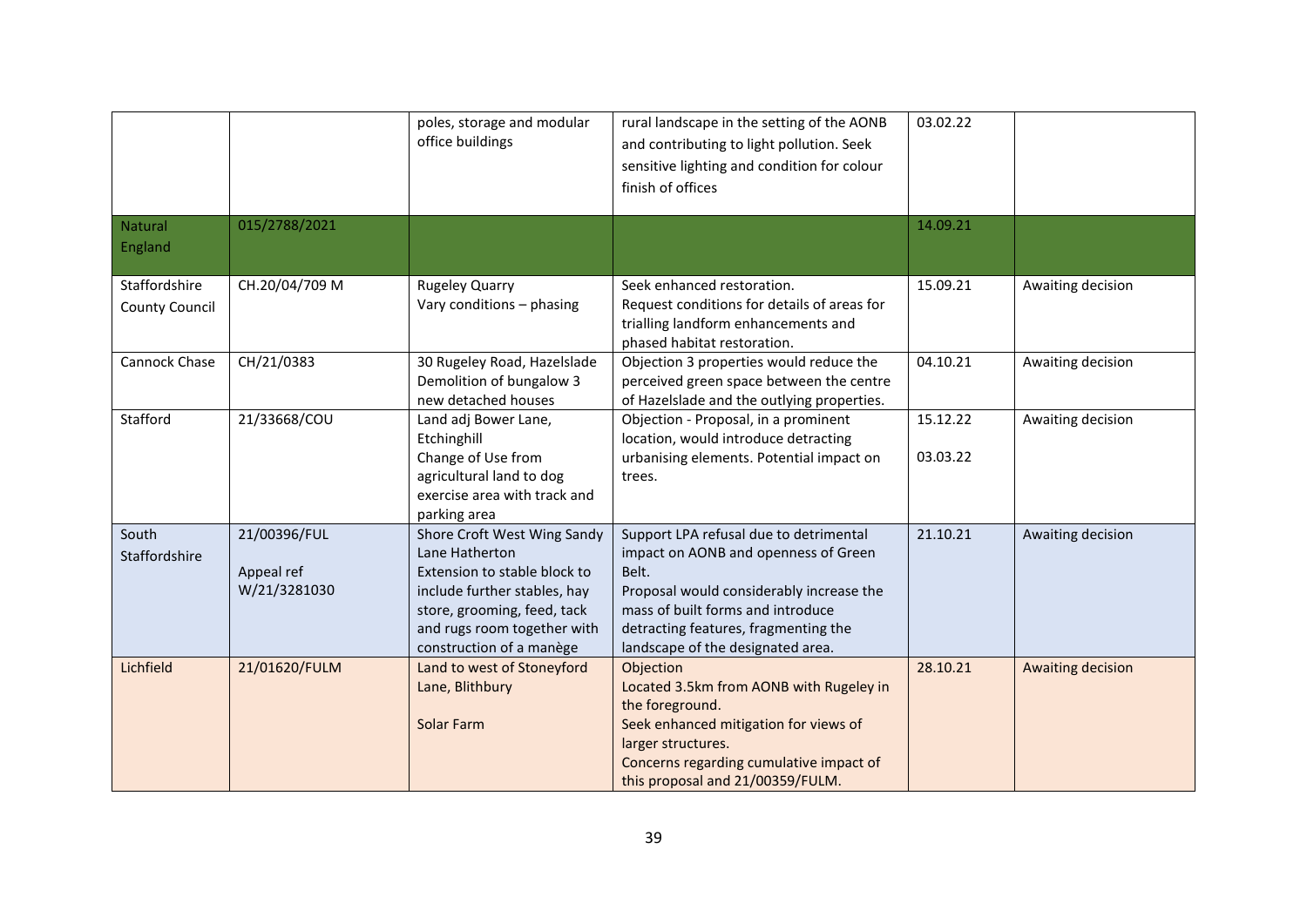| South         |            | <b>Local Plan Preferred Options</b> | Policy DS1 Green Belt - Concerned potential | 23.12.21 |                   |
|---------------|------------|-------------------------------------|---------------------------------------------|----------|-------------------|
| Staffordshire |            |                                     | housing allocation and release of Green     |          |                   |
|               |            |                                     | Belt proposed at Huntington would result in |          |                   |
|               |            |                                     | inappropriate development in the setting of |          |                   |
|               |            |                                     | the AONB - refer to Views and Setting       |          |                   |
|               |            |                                     | Guide.                                      |          |                   |
|               |            |                                     |                                             |          |                   |
|               |            |                                     | Policy DS2 Open Countryside - Southern      |          |                   |
|               |            |                                     | edge of Stafford lies in 'Open Countryside' |          |                   |
|               |            |                                     | only 1km from the AONB, land between the    |          |                   |
|               |            |                                     | boundary and Stafford is critical to its    |          |                   |
|               |            |                                     | setting. Would welcome additional wording   |          |                   |
|               |            |                                     | to highlight the sensitivities of the AONB  |          |                   |
|               |            |                                     | and its setting.                            |          |                   |
|               |            |                                     |                                             |          |                   |
|               |            |                                     | Allocation of site 591 seriously concerning |          |                   |
|               |            |                                     | to AONB. Detailed reasons given.            |          |                   |
|               |            |                                     |                                             |          |                   |
|               |            |                                     | Land South of Stafford 1km from AONB        |          |                   |
|               |            |                                     | boundary. Requires sensitive layout and     |          |                   |
|               |            |                                     | design to avoid impacts on AONB setting.    |          |                   |
|               |            |                                     | Would welcome reference to AONB Design      |          |                   |
|               |            |                                     | Guide and Views and setting Guide.          |          |                   |
|               |            |                                     |                                             |          |                   |
| Cannock Chase | CH/21/0402 | <b>Cannock Chase Forest Centre</b>  | Objection                                   | 26.01.22 | Awaiting decision |
|               |            | Temporary use of area for           | Inadequate consideration of:                |          |                   |
|               |            | Commonwealth Games 2022             | Habitats Regulations Assessment (HRA)       |          |                   |
|               |            | Mountain Biking event               | Potential impacts from spectators and       |          |                   |
|               |            |                                     | traffic on event day and training days.     |          |                   |
|               |            |                                     | Long term effects of increased human        |          |                   |
|               |            |                                     | pressure as a legacy of the event           |          |                   |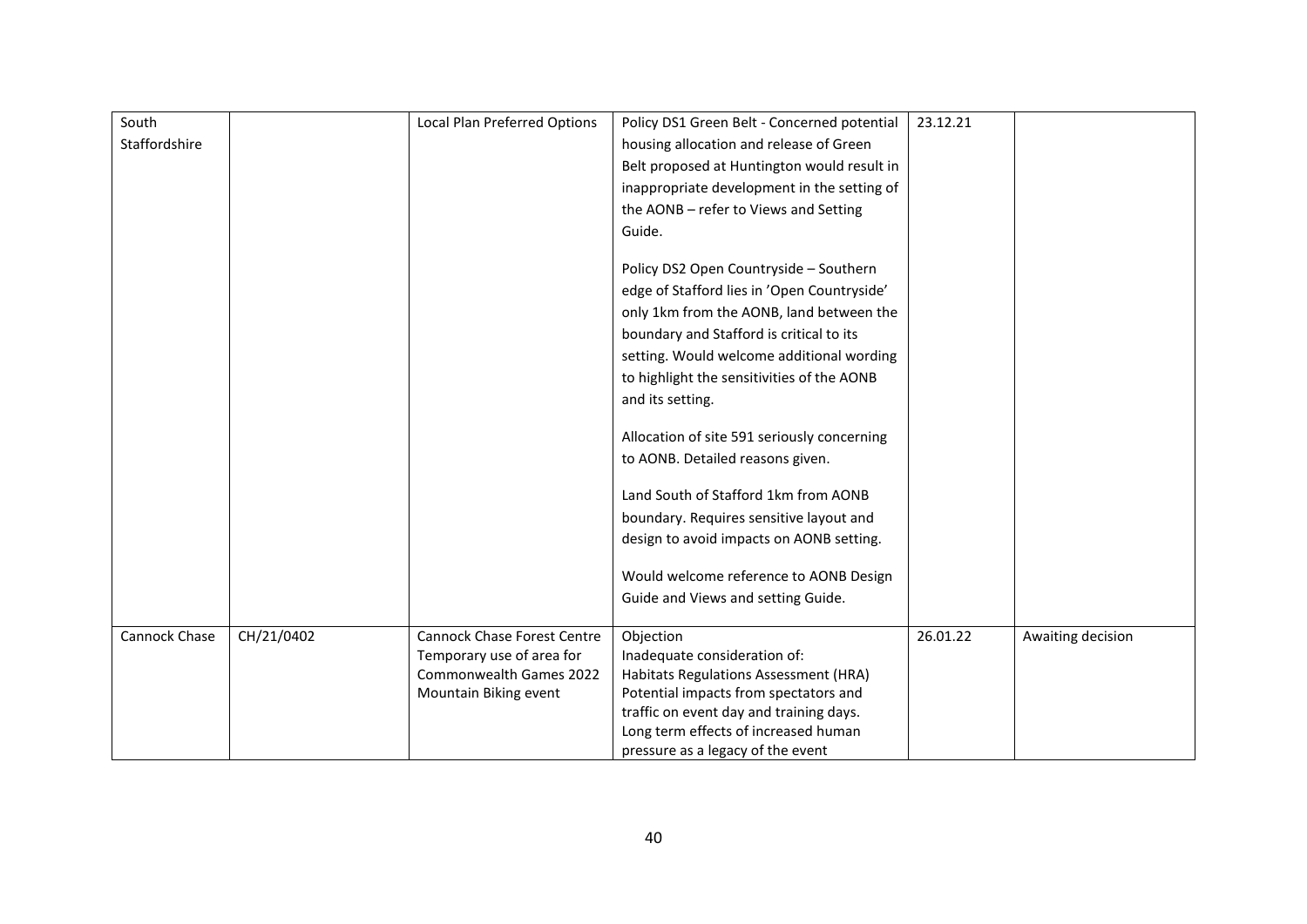| South<br>Staffordshire | <b>Planning Appeal</b><br>PINs reference<br>APP/3430/W/21/328790<br>2<br>21/3287902 | Land north of the White<br>House, Sandy La, Hatherton<br>Change of use for keeping<br>horses & as residential<br>caravan site for 3 gypsy<br>families, each with 2<br>caravans and 1 static<br>caravan/mobile home,<br>hardstanding, 3 amenity<br>buildings | Objection<br>The introduction of residential permanent /<br>semi-permanent caravans, buildings and<br>hardstanding would introduce urban<br>features that would detract from the<br>natural beauty and tranquillity, and the<br>openness of the Green Belt                          | 09.02.22 | Awaiting hearing  |
|------------------------|-------------------------------------------------------------------------------------|-------------------------------------------------------------------------------------------------------------------------------------------------------------------------------------------------------------------------------------------------------------|-------------------------------------------------------------------------------------------------------------------------------------------------------------------------------------------------------------------------------------------------------------------------------------|----------|-------------------|
| South<br>Staffordshire | 21/01297/FUL                                                                        | Land at Mansty Lane<br>Change of use equestrian<br>plus indoor riding arena                                                                                                                                                                                 | Conditional objection - concerns regarding<br>potential impact of covered arena to the<br>north of main farm complex and potential<br>impact of lighting.                                                                                                                           | 23.02.22 | Awaiting decision |
| South<br>Staffordshire | 21/00040/FUL                                                                        | Springslade Works Cannock<br>Road Bednall<br>Redevelopment - 5 new<br>dwellings - Amended                                                                                                                                                                   | Objection<br>Amended plans: new layout with additional<br>plots, amended dwelling sizes and styles.<br>Reduced space for landscape scheme to<br>integrate into the landscape.                                                                                                       | 22.02.22 | Awaiting decision |
| <b>Cannock Chase</b>   | CH/22/0044                                                                          | <b>Brereton Former Closed</b><br>Colliery<br>change of use of land for an<br>outdoor recreational country<br>park, the erection of an<br>ancillary visitor centre, visitor<br>car park, and the siting of<br>100 holiday lodge caravans                     | Objection<br>Unable to make a fully informed<br>judgement.<br>Application needs to be supported by HRA,<br>full Ecological Assessment, and clarification<br>regarding potential visibility of the<br>proposed development and viability of<br>mitigation proposal on restored land. | 08.03.22 | Awaiting decision |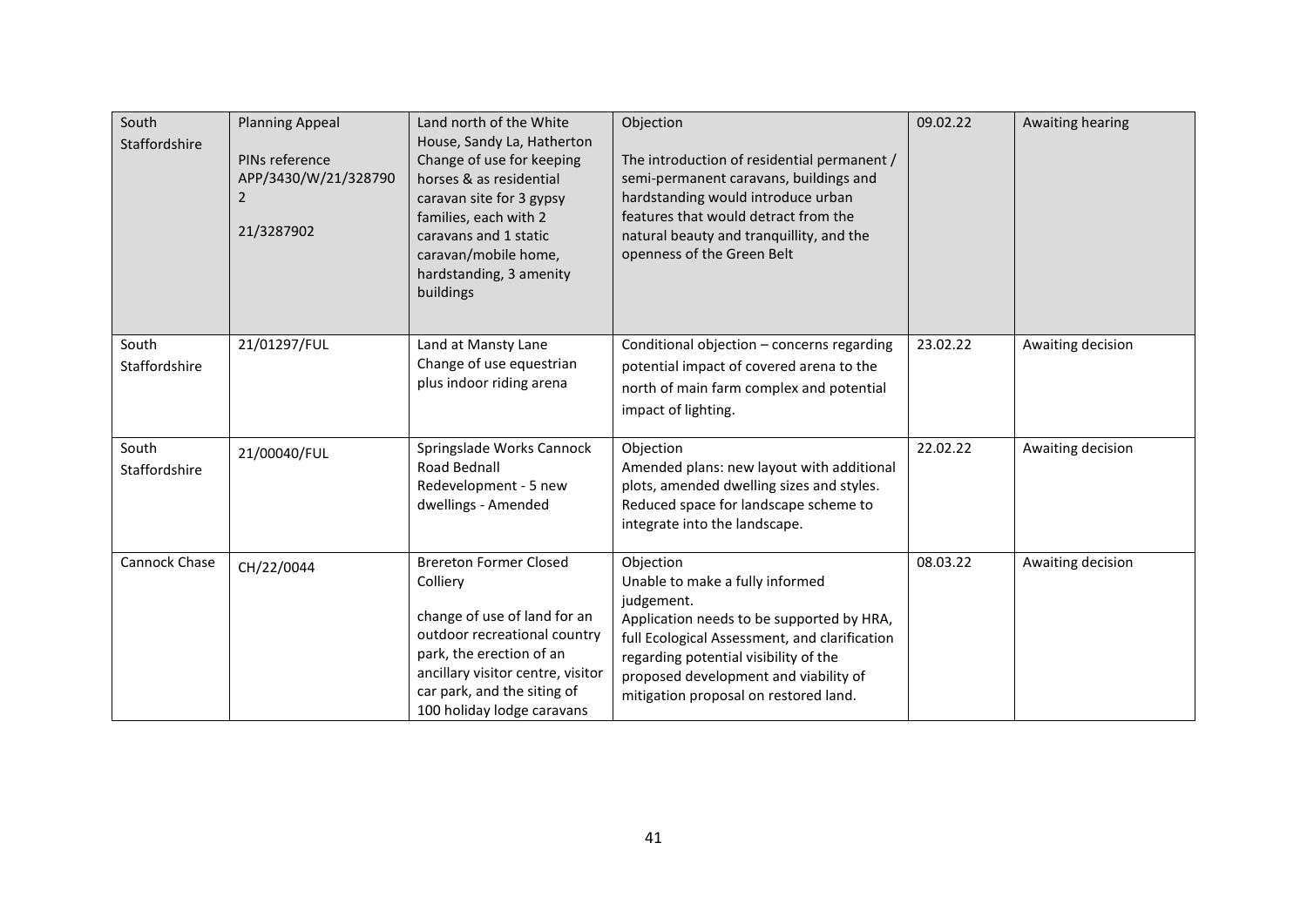### **Part (b) High Speed Rail (HS2) Phase 2a**

3. There was a press release on 1st March, announcing the Environmental Enhancement Plan developed by the Trent Sow Group. The Plan has received £1.5m funding from HS2 Ltd to deliver six projects over 2 years in the Trent Sow Parklands and Cannock Chase AONB. These projects will deliver green corridor benefits, enhancing the landscape, preserving the historic environment, improving access and creating new habitats for wildlife. They are focussed across an area of just over 3,500 hectares, extending approximately 3km north and south from the HS2 line, six environment projects will be implemented alongside the construction and subsequent operation of HS2, further integrating the railway in the landscape.

### **The six Trent Sow projects**

- 4. The six projects are described as follows.
	- *Shugborough Woodpasturescape* will be led by the National Trust, supported by Natural England and Cannock Chase AONB Partnership. It will create 40 hectares of new/restored habitat and a block of 220 hectares of contiguous priority habitat that links Shugborough to Brocton Coppice. A Veteran Tree Management plan will be developed to support the long-term legacy for the area.
	- The *Trent Sow Washlands Project* will be led by Staffordshire Wildlife Trust supported by Trent Rivers Trust, Environment Agency, National Trust, and Stafford Borough Council. The project will work with local landowners to restore wet grassland and wetland habitats along the Trent Sow river corridor. It will restore 50 hectares of grasslands and wetland habitats including wildlife ditches and clean water ponds to deliver more, bigger and better connected sites, establishing a strong and connected natural environment network of grassland and wetland habitats along the river corridor.
	- *Connecting Towpaths* will be led by the Canal and River Trust supported by Ingestre with Tixall Parish Council. An improved towpath on the Staffordshire & Worcestershire Canal will provide a safe and accessible off-road route between Great Haywood, Tixall and Milford, with this forming a significant proportion of a larger towpath project into Stafford.
	- *Ingestre Orangery Garden* will be led by Friends of Ingestre Orangery supported by Ingestre Hall, and local residents. The project will restore key historic features of the garden including the Long Walk and yew arches with a programme of maintenance in place. It will also enhance connectivity with the historic garden and landscape through a number for features including a new seating and viewing area, tree planting, art installation and outdoor learning space, leading to increased access, enjoyment and use of the gardens.
	- The *Shugborough Estate Gardens Project* will be delivered by The National Trust with support from local volunteers. It will improve the quality of the garden and the landscape views, resulting in better access and enjoyment for visitors to the gardens. The historic landscape setting of Shugborough's Grade I Listed landscape, the Cats Monument and the Chinese House will be improved, and the historic shelter belt and shrubbery walk will be re-established.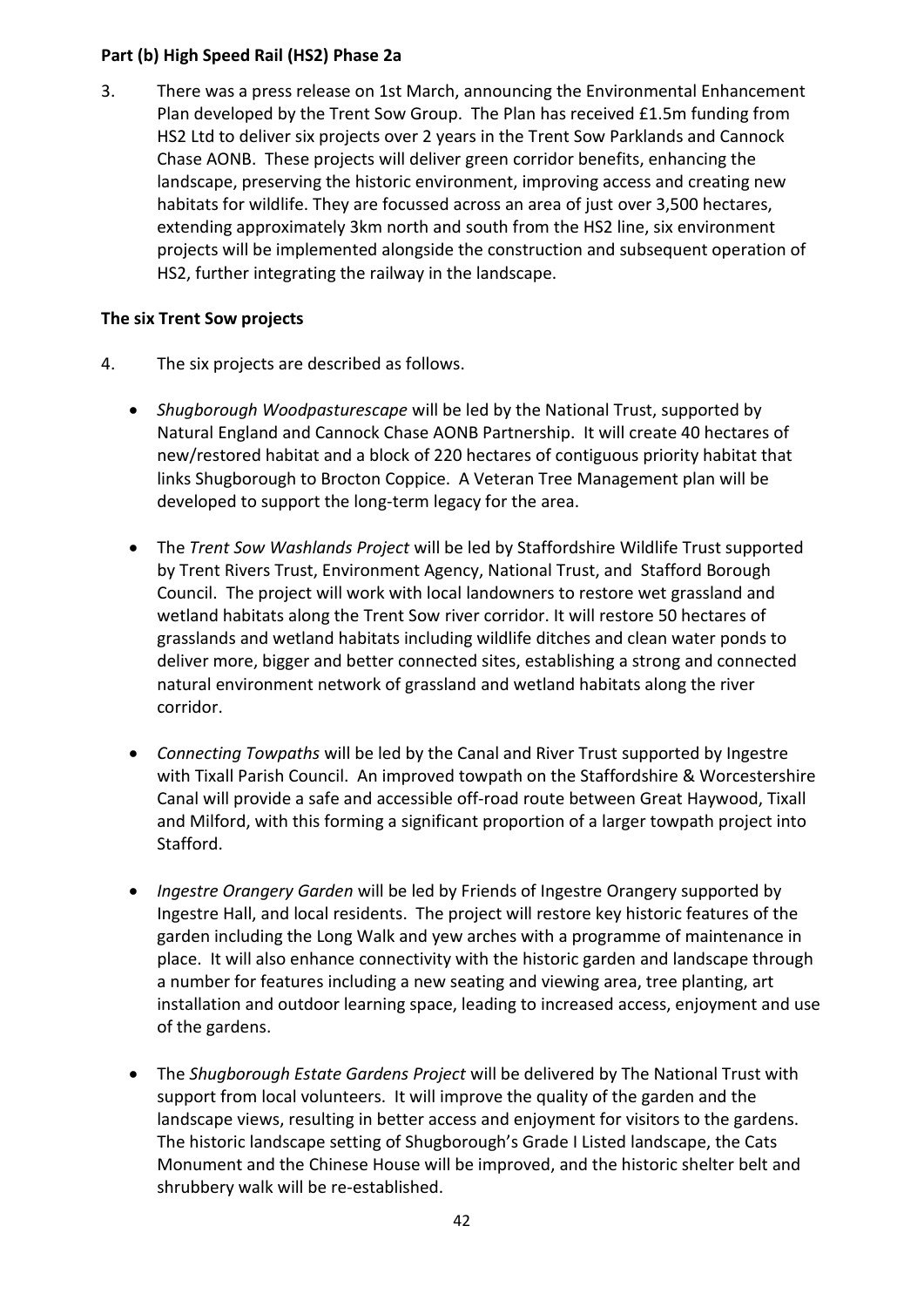- *Revealing Tixall's Halls* will be led by Cannock Chase AONB and Chase Through Time Volunteers supported by Staffordshire County Council's Historic Environment Team. The project will improve understanding of the below ground archaeology and heritage around Tixall Gatehouse to inform appropriate management in the future. It will engage the local and wider community, including the local Young Archaeologists' Club, in the heritage on their doorstep.
- 5. Two of the projects are now underway at Ingestre Orangery Garden and Shugborough Estate Gardens.
- 6. The [Environmental Enhancement Plan](https://www.cannock-chase.co.uk/wp-content/uploads/2022/02/10726-Trent-Sow-HS2-Stage-2-EEP-Report.pdf) is available on the AONB website. A map of the area covered by the Plan along with locations of the proposed projects is provided in Appendix 1 to this report.
- 7. Members will be aware that Early Environmental Works have commenced near Ingestre, just outside the AONB. The AONB Landscape Officer and volunteers from the Fixed Point Photography team have visited the area around the railway alignment to establish suitable locations for monitoring change associated with the HS2 works. Three new locations are proposed for monitoring the effects: from The Triumphal Arch, Shugborough, from the towpath at Tixall Wide and from the canal towpath south of Hoo Mill Lock. These locations will be included in the regular monitoring with immediate effect.

### **Recommendations**

- 8. (1) The Joint Committee notes progress made on planning matters since the last meeting.
	- (2) Members to note the update on High Speed Rail (HS2) Phase 2a.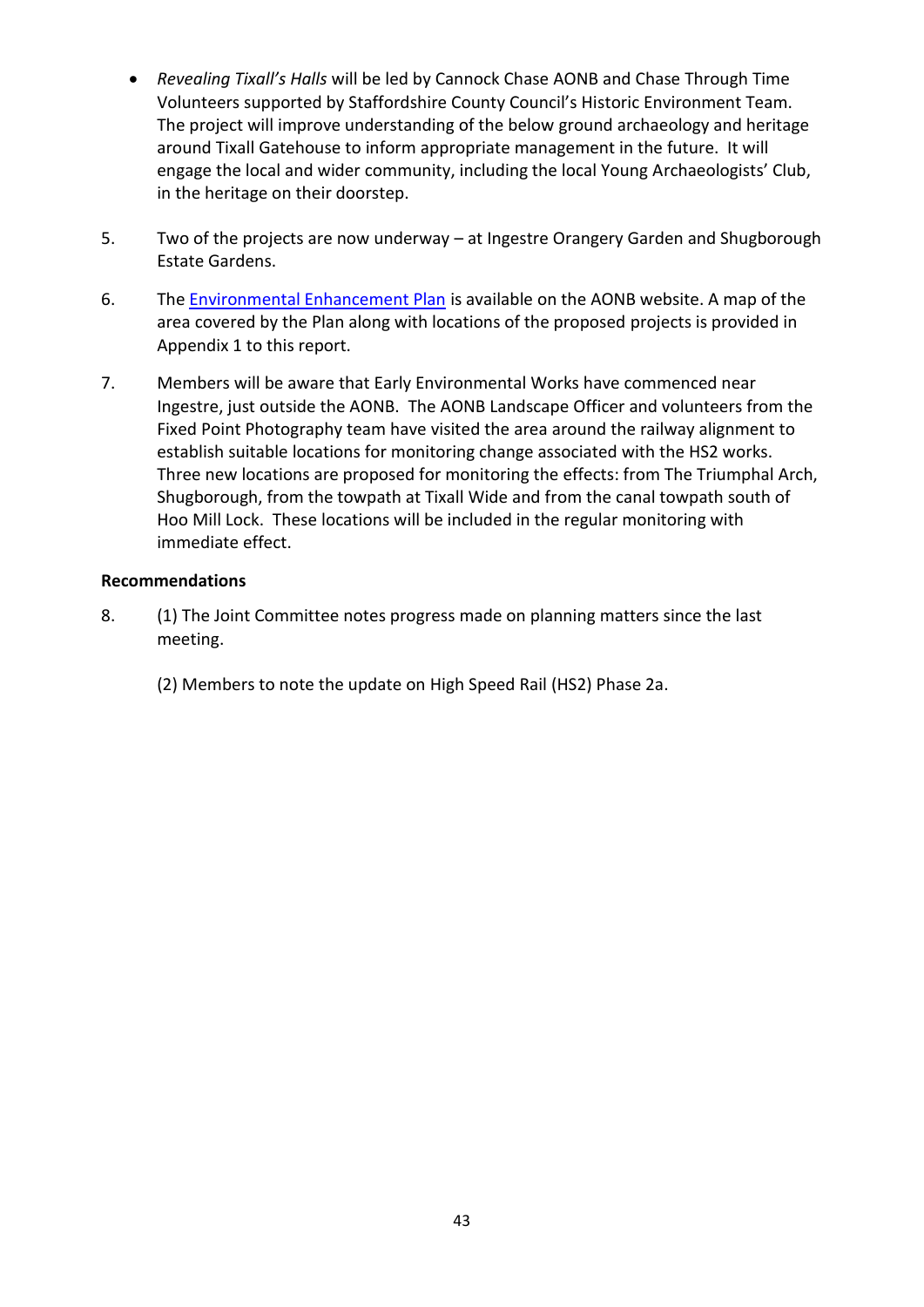#### Summary and rect steps

Trent-Sow Parklands and Cannock Chase AONB HS2 Group - Environment Enhancement Plan March 2021



Figure 5.2: Visual masterplan showing Environmental Enhancement Projects and the HS2 line within the Trent-Sow landscape

Planning Report Appendix 1 Extract from Trent Sow Parklands and Cannock Chase AONB HS2 Group Environmental Enhancement Plan: Map of area with proposed projects.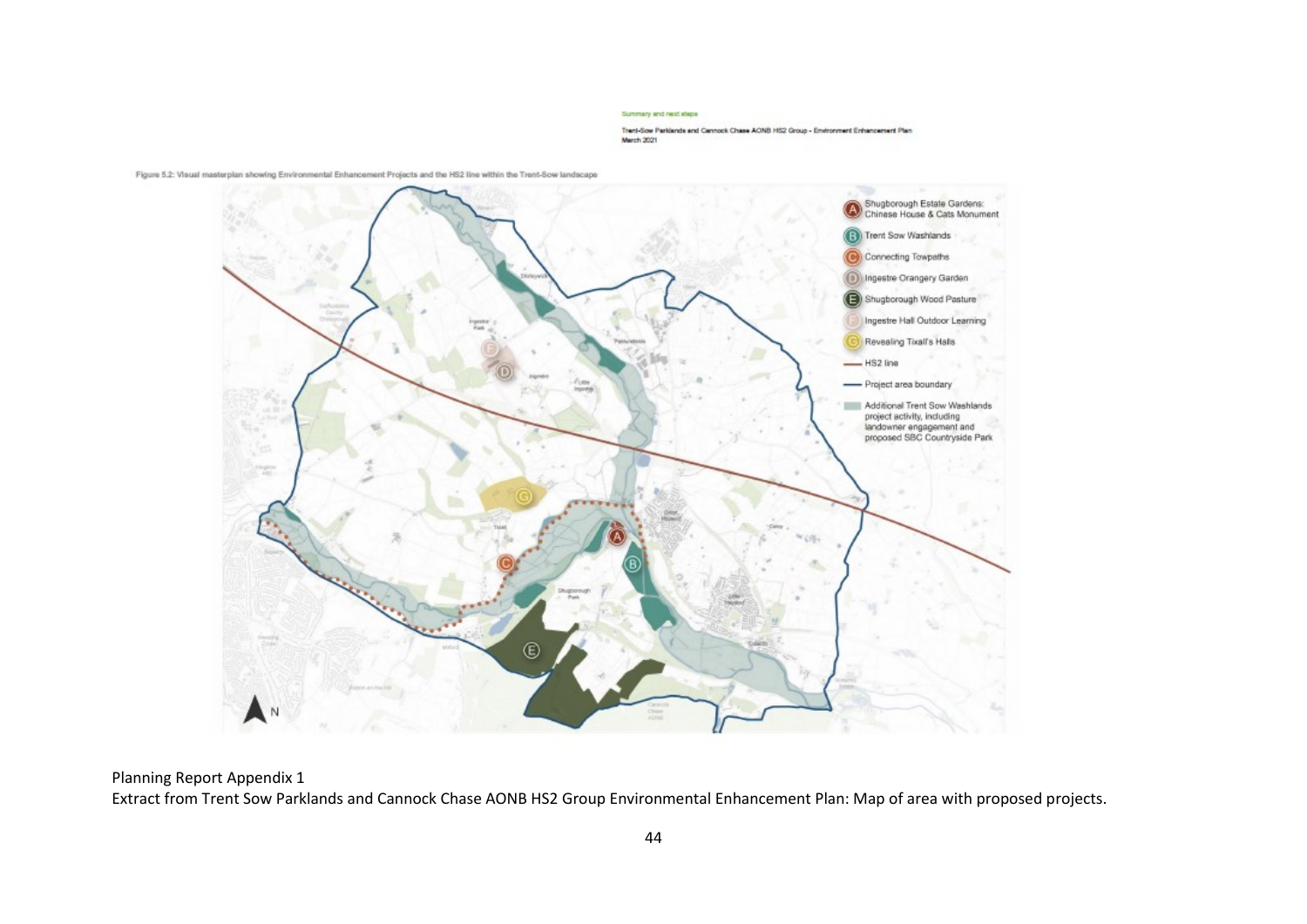<span id="page-44-0"></span>

| Item 8                         | Inclusion and diversity study                                                                                      |
|--------------------------------|--------------------------------------------------------------------------------------------------------------------|
| Item for:                      | Information                                                                                                        |
| Author:                        | Ian Marshall, AONB Development Officer                                                                             |
| <b>Financial implications:</b> | £15,000 has been allocated for this study utilising additional core<br>funding received from Defra in January 2022 |
| <b>Recommendations:</b>        | The Committee notes the report and is invited to ask questions.                                                    |

### **Background**

- 1. The Communities and Business theme of the Cannock Chase AONB Management Plan 2019-24 highlights that further work and engagement is needed by the AONB Partnership to connect with both existing and new local communities to ensure that the natural benefits that the AONB offers reach the widest range of people (policies CB1 and CB2 refer).
- 2. A [review of England's Protected Landscapes](https://www.gov.uk/government/publications/designated-landscapes-national-parks-and-aonbs-2018-review) carried out by a panel led by Julian Glover and published in 2019 concluded that:
	- Large parts of society have no relationship with protected landscapes
	- Many communities feel that these landscapes hold no relevance for them
	- Governance structures are remote and there is a lack of diversity
- 3. Protected Landscapes rely on local support to deliver their aims and objectives. We need to understand, therefore, whether or not these findings apply to Cannock Chase AONB and, if they do, what changes need to be put in place in order to champion a culture for the organisation and Cannock Chase, the place that is:
	- Relevant where locals and visitors are able to establish a personal connection to Cannock Chase - the place, and find meaning and value in the purpose of the AONB Partnership
	- Diverse actively encourages people of different backgrounds, perspectives, thoughts and beliefs
	- Inclusive builds an organisational culture that is flexible, values diverse ideas and embraces the meaningful participation of all

### **Study proposal**

4. Following a competetive procurement process a commission has been awarded to A Meredith Associates and The Research Solution. The practices have strong heritage, tourism, community engagement and market research backgrounds, and have worked extensively with tourism, heritage and leisure clients, local authorities and government agencies across Staffordshire and the country, including working in AONBs.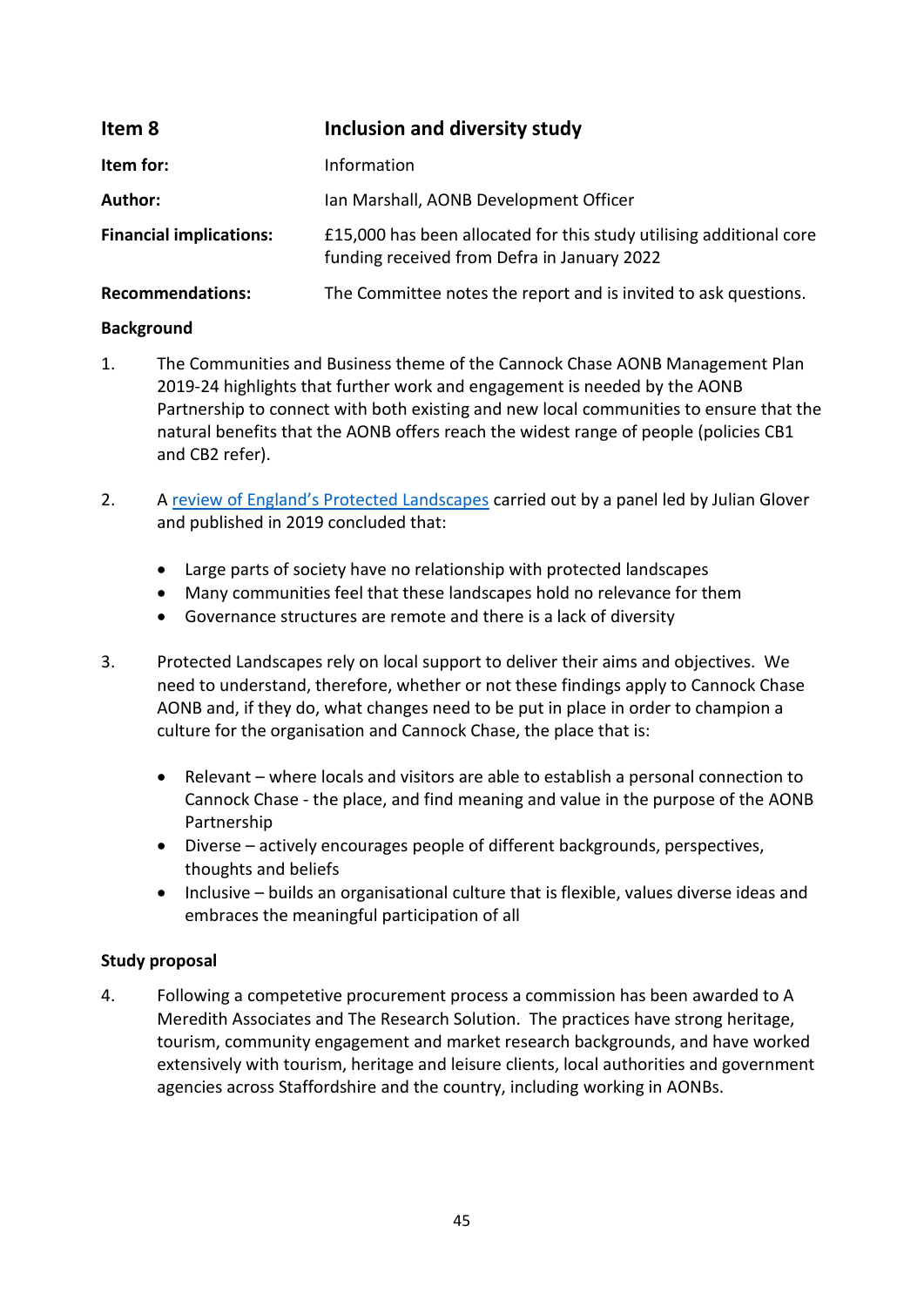- 5. The brief seeks to answer a series of questions:
	- What is the current situation who does and doesn't get the opportunity to visit and connect with Cannock Chase?
	- What does the community think for those who do not use the AONB, why don't they and what are the barriers?
	- What changes are required to make Cannock Chase more welcoming and accessible to a greater diversity of people?
	- How inclusive and diverse are the governance structure and operations of the AONB Partnership, and does the culture of the Partnership need changing and how?
- 6. Under-represented groups may be identified by protected characteristics, including age, disability, ethnicity and gender, as well as socio-economic barriers such as health and well-being, and restricted income. There may rational and logical choices why some people choose not to visit Cannock Chase, including lack of awareness, but there may be unintentional 'barriers' that lead to the exclusion of some or make them feel unwelcome. These barriers may include physical obstructions, lack of knowledge, lack of confidence, fear of abuse, inability to access transport connections, and socioeconomic.
- 7. A strength of AONB Partnerships is that their governance models are adapted to suit local circumstances and achieve wide local 'ownership'. Their governance structures are, however, a reflection of the memberships of those organisations and groups represented in their areas. This may not always reflect the broader external characteristics of neighbouring users/ or surrounding non-visiting communities less able to access the countryside.

### **Approach**

8. The study will be progressed through a three-stage methodology.

**Stage 1 Insight into the existing evidence base** - Desktop research to understand the context and plan for the primary research in stage two (national context, review of local/surrounding research and studies, audit of AONB public facing materials, audit of AONB Partnership governance structures and operational staff)

**Stage 2 Undertake new primary research** - From the analysis of local data a series of consultations with structured interviews will be delivered both online / through social media and as in-person interviews and discussions in surrounding towns.

**Stage 3 Corporate governance and reporting** - From the summary reporting of the above stage 1 and 2 strands of research findings, the emerging implications will be presented and discussed with the AONB Partnership. This stage will include internal attitudes towards the need for and approach to diversifying staff/Partnership representation.

### **Outputs and outcomes**

9. The study will deliver the following reports to accompany each of the stages.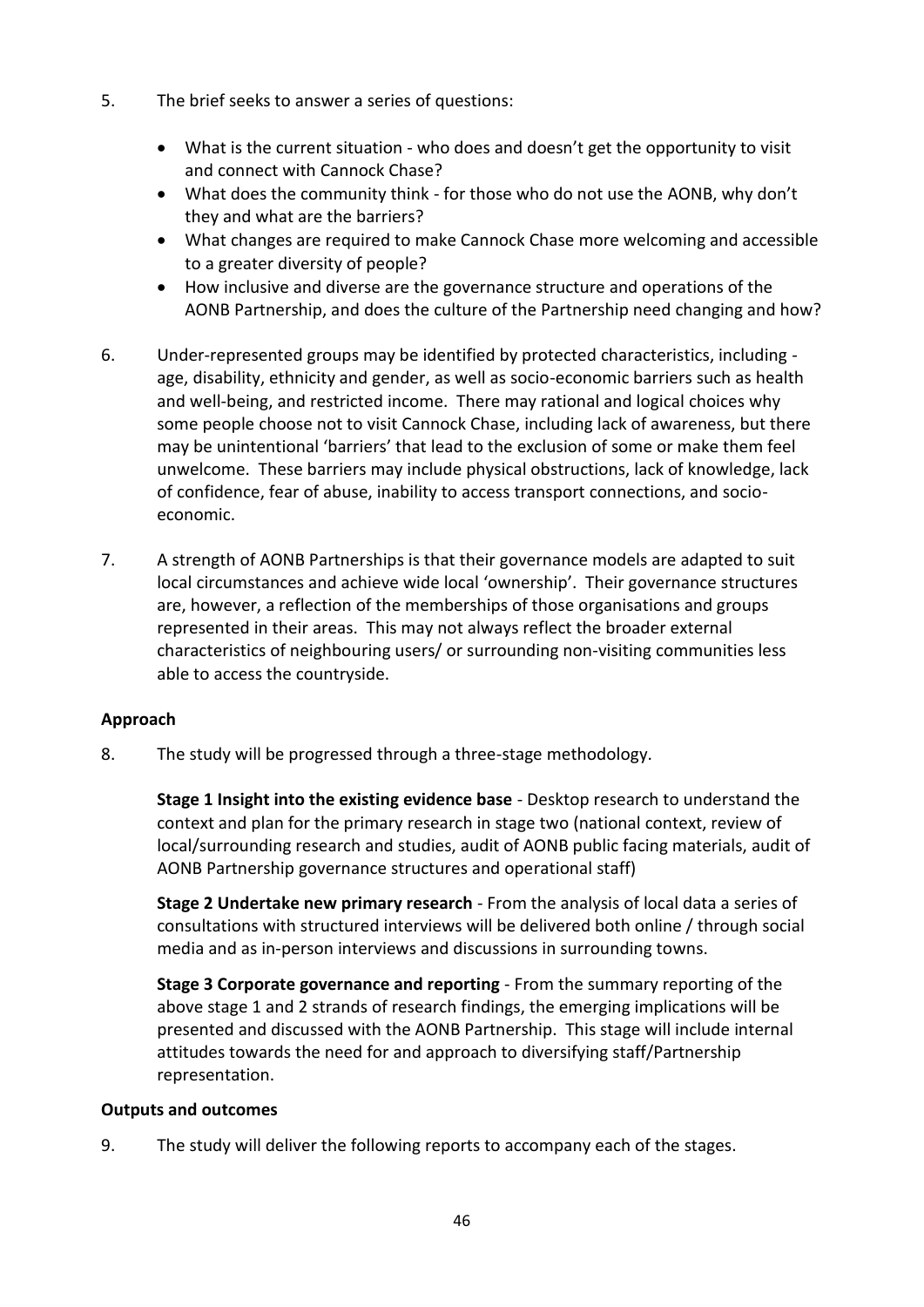**Stage 1 - Interim Summary report** from the analysis, and initial proposed approach to consulting. This early, brief, literature review will identify key issues that these documents have flagged up, and examples of how they have conversed with their stakeholders, local communities and non-visiting audiences. Interim progress meeting to share these findings and proposed approach to consulting in the next stage. Thus, in terms of methodology, rather than 're-invent the wheel', the aim is to look for good practice approaches, then adapt them to the Cannock Chase content.

**Stage 2 - Primary Research Summary report** - A headline analysis of these findings and key issues arising will be shared to the client team. More detailed analysis will be worked on 'behind the scenes' to inform the Stage Three consultation with the AONB Partnership.

**Stage 3 - Full Report** with a headline analysis of all evidence and indications of attitudes. This report will draw out headline recommendations and indicative priorities for the consideration of the AONB Partnership to re-focus its structure and outlook.

10. This in effect represents the 'start of the beginning' towards moving to a more inclusive and welcoming approach for the AONB. The intended outcome of the study is that it will set the AONB and the AONB Partnership on a path to championing a culture that is relevant, diverse and inclusive for all sections of society.

### **Recommendation**

11. The Committee notes the report and is invited to ask questions.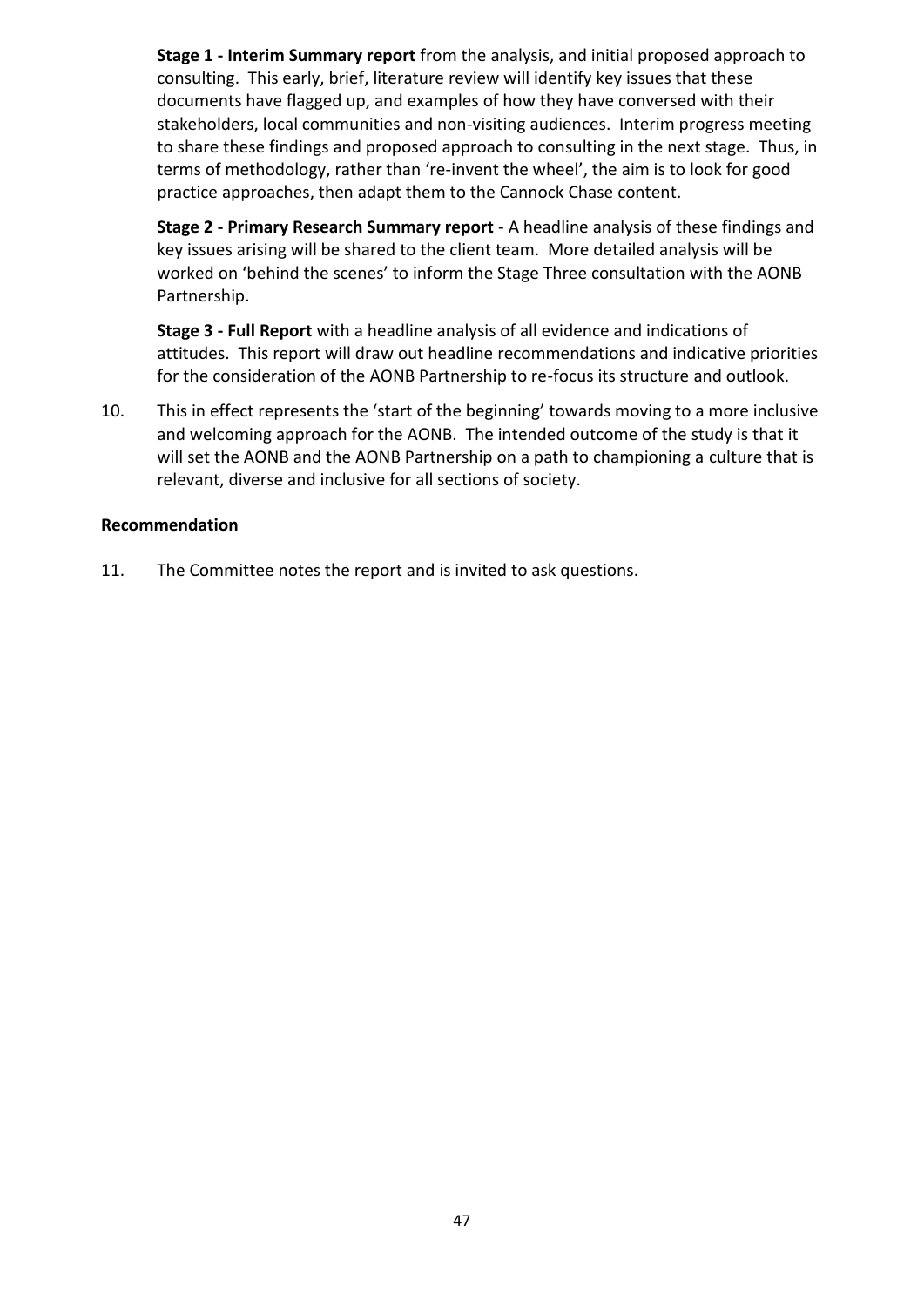<span id="page-47-0"></span>

| Item 9                         | Carbon baseline study                                                                                              |
|--------------------------------|--------------------------------------------------------------------------------------------------------------------|
| Item for:                      | Information                                                                                                        |
| Author:                        | Ian Marshall, AONB Development Officer                                                                             |
| <b>Financial implications:</b> | £10,000 has been allocated for this study utilising additional core<br>funding received from Defra in January 2022 |
| <b>Recommendations:</b>        | The Committee notes the report and is invited to ask questions.                                                    |

### **Background**

- 1. At its December 2021 meeting, Joint Committee was informed about the collaborative work on climate change being undertaken by the National Association for AONBs. The purpose of the paper was to begin a conversation on the impacts of climate change for Cannock Chase AONB and how we might respond to the challenges in partnership with our local communities, partners and stakeholders whist at the same time continuing to deliver our statutory duty to conserve and enhance natural beauty.
- 2. One of the conclusions of the December paper was that a better understanding is required of the full impacts of climate change on the AONB as well as potential adaptation and mitigation measures and their consequences on our core purpose.
- 3. We have begun to inform our understanding of these complex issues by commissioning Small World Consulting Ltd (SWC), UK leaders in carbon footprinting and net zero planning for the UK's protected landscapes, to prepare a carbon footprint assessment and reduction plan for the AONB.
- 4. The recommendations from the study will form a core component of a future climate change mitigation and adaptation plan for the AONB.

### **Study proposal**

- 5. Small World Consulting is currently undertaking a carbon footprint assessment for all of the UK's national parks as well as several AONBs. The programme builds on a decadelong collaboration between SWC and the Lake District National Park and aims to scale up the efforts by the protected landscapes to contribute to meeting the UK's 2050 net zero target.
- 6. Using a standard methodology SWC is applying across all protected landscapes, the study will for the first time:
	- Calculate Cannock Chase AONB's existing carbon footprint (the combined carbon emissions from residents, businesses, visitors and the principal land uses in the AONB). The baseline emissions will become the reference point from which future emissions can be measured.
	- Identify the main sources of emissions.
	- Propose emission reduction targets across the key components of the total carbon footprint that could be influenced the most through the AONB partnership.